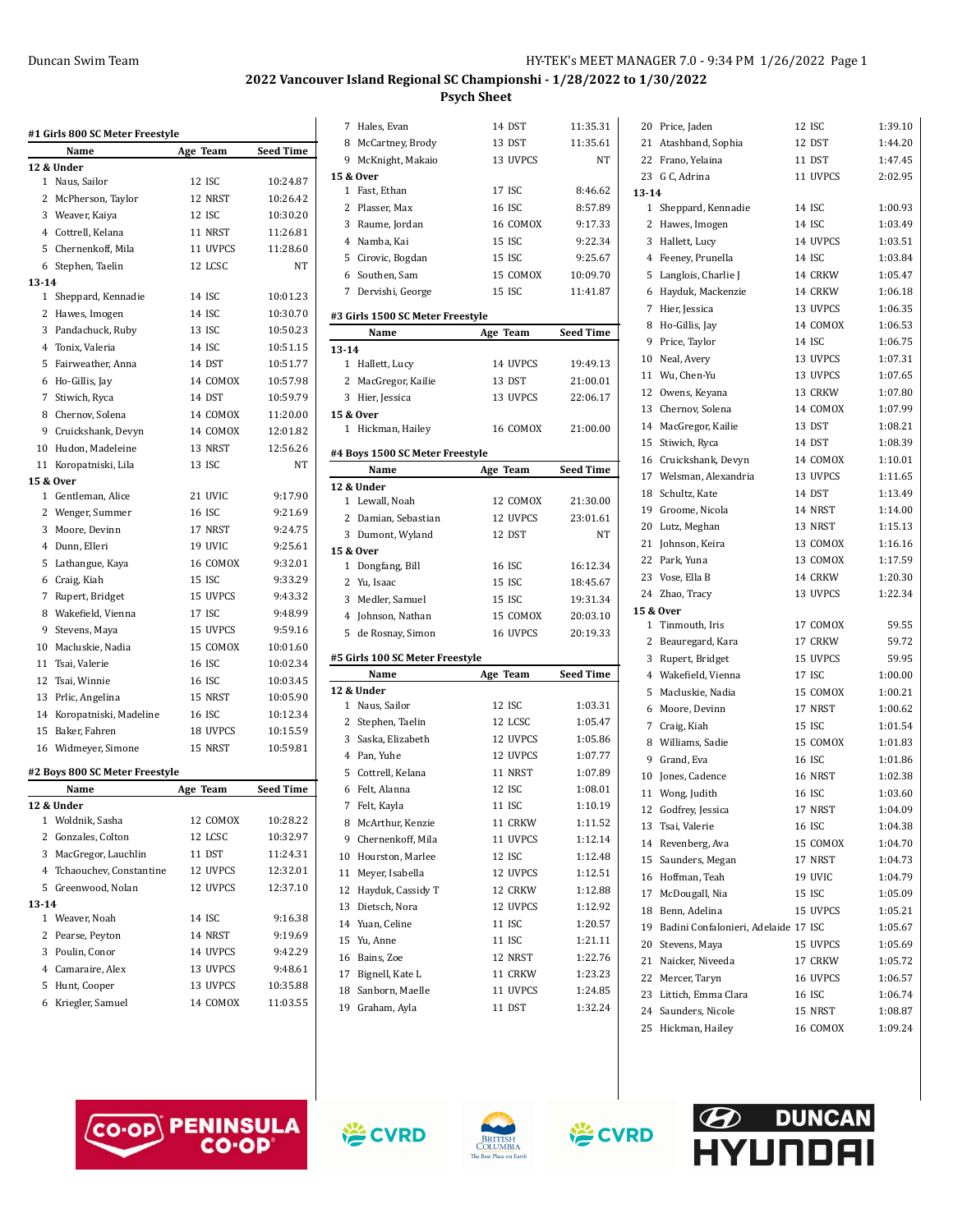| #6 Boys 100 SC Meter Freestyle |                                            |          |                    |  |
|--------------------------------|--------------------------------------------|----------|--------------------|--|
|                                | Name                                       | Age Team | <b>Seed Time</b>   |  |
|                                | 12 & Under(#6 Boys 100 SC Meter Freestyle) |          |                    |  |
| 1                              | Gonzales, Colton                           | 12 LCSC  | 1:03.68            |  |
| 2                              | Woldnik, Sasha                             | 12 COMOX | 1:06.12            |  |
| 3                              | Tchaouchev. Constantine                    | 12 UVPCS | 1:10.36            |  |
| 4                              | Patterson, Cameron                         | 12 NRST  | 1:10.83            |  |
| 5                              | Damian, Sebastian                          | 12 UVPCS | 1:11.24            |  |
| 6                              | Nardi, Elliot                              | 12 RAC   | 1:12.10            |  |
| 7                              | MacGregor, Lauchlin                        | 11 DST   | 1:12.40            |  |
| 8                              | Dumont, Wyland                             | 12 DST   | 1:13.67            |  |
| 9                              | Lowres, Reid                               | 11 ISC   | 1:16.35            |  |
| 10                             | Preston, Angus                             | 11 DST   | 1:16.73            |  |
| 11                             | Lutz, Noah                                 | 11 NRST  | 1:17.71            |  |
| 12                             | Fergus, Jack                               | 12 NRST  | 1:18.06            |  |
| 13                             | Greenwood, Nolan                           | 12 UVPCS | 1:18.17            |  |
| 14                             | Wang, Evan                                 | 12 UVPCS | 1:19.45            |  |
| 15                             | Tsai, Josh                                 | 11 ISC   | 1:24.09            |  |
| 16                             | Ross. Ewan                                 | 11 UVPCS | 1:29.09            |  |
| 17                             | Gerbrandt, Samuel                          | 12 DST   | 1:29.98            |  |
| 18                             | Gilbert, Hamish                            | 11 UVPCS | 1:43.60<br>1:55.70 |  |
| 19                             | Attwell, Christian                         | 12 UVPCS |                    |  |
| 20                             | Hicks, Eli                                 | 11 UVPCS | 2:02.42            |  |
| $13 - 14$<br>1                 | Pearse, Peyton                             | 14 NRST  | 57.87              |  |
| 2                              | Chen, Alex                                 | 14 UVPCS | 58.55              |  |
| 3                              | Poulin, Conor                              | 14 UVPCS | 58.99              |  |
| 4                              | Weaver, Noah                               | 14 ISC   | 59.37              |  |
| 5                              | Feenstra, Kieran                           | 14 UVPCS | 59.40              |  |
| 6                              | Grand, Noah                                | 13 ISC   | 1:00.14            |  |
| 7                              | Evans, Alex                                | 14 NRST  | 1:00.43            |  |
| 8                              | Lee, Rubin                                 | 13 UVPCS | 1:02.03            |  |
| 9                              | Miller, Julian                             | 13 ISC   | 1:02.42            |  |
| 10                             | Hicks, Noah                                | 13 UVPCS | 1:03.41            |  |
| 11                             | McCartney, Brody                           | 13 DST   | 1:04.10            |  |
| 12                             | Pang, Aidan                                | 14 ISC   | 1:04.21            |  |
| 13                             | Kormendy, Brady                            | 13 ISC   | 1:05.18            |  |
| 14                             | Hastie, Emmett                             | 13 ISC   | 1:05.77            |  |
| 15                             | Woo, Ethan                                 | 13 UVPCS | 1:06.26            |  |
| 16                             | Hales, Evan                                | 14 DST   | 1:07.19            |  |
| 17                             | Hunt, Cooper                               | 13 UVPCS | 1:07.36            |  |
| 18                             | Yin, Kevin                                 | 13 UVPCS | 1:07.47            |  |
| 19                             | Putland, Douglas                           | 13 ISC   | 1:07.59            |  |
| 20                             | Pepenel, Eduard                            | 14 UVPCS | 1:07.60            |  |
| 21                             | Nardi, Spencer                             | 14 RAC   | 1:08.11            |  |
| 22                             | Blackburn, Malcolm                         | 14 DST   | 1:09.55            |  |
| 23                             | Miller, Charlie                            | 13 ISC   | 1:10.24            |  |
| 24                             | Han, Aiden                                 | 13 ISC   | 1:11.44            |  |
| 25                             | Bisaro-de Faria, Luca                      | 14 COMOX | 1:11.93            |  |
| 26                             | Macluskie, Tobias                          | 13 COMOX | 1:11.99            |  |
| 27                             | Wigger, Logan                              | 13 COMOX | 1:12.38            |  |
| 28                             | He, Ethan                                  | 13 ISC   | 1:13.56            |  |
|                                | 29 Gerbrandt, Gabriel                      | 13 DST   | 1:13.66            |  |
| 30                             | Skene, Jaxson                              | 14 CRKW  | 1:17.15            |  |
| 31                             | Crockford, Noah                            | 13 ISC   | 1:20.07            |  |
|                                |                                            |          |                    |  |

|    | 15 & Over                        |          |           |
|----|----------------------------------|----------|-----------|
| 1  | Mak, Marcus                      | 17 ISC   | 51.47     |
| 2  | Millns, Ricky                    | 20 UVIC  | 51.82     |
|    | 3 Toyata, Marc                   | 21 UVIC  | 52.11     |
|    | 4 Morch, Peter                   | 16 NRST  | 52.92     |
| 5  | Bennett_S14SB14SM14, Nick 18 RAC |          | 53.44     |
|    | 6 Laturnus, Cameron              | 18 UVIC  | 53.93     |
| 7  | Hees, Nathaniel B                | 19 UVIC  | 54.04     |
| 8  | Gage, Jordan                     | 17 NRST  | 54.20     |
| 9  | Raume, Jordan                    | 16 COMOX | 54.76     |
| 10 | Gutierrez, Alonso                | 15 UVPCS | 54.78     |
| 11 | Nielsen-Sendey, Griffin          | 17 NRST  | 55.02     |
| 12 | Tchaouchev, Atanas               | 16 UVPCS | 55.09     |
| 13 | Robertson, Arran                 | 17 UVPCS | 55.65     |
|    | 14 Orton, Oliver                 | 17 NRST  | 56.01     |
| 15 | Cirovic, Bogdan                  | 15 ISC   | 56.08     |
| 16 | Mirapeix, Santi                  | 16 CRKW  | 56.10     |
| 17 | Mak, Nathan                      | 15 ISC   | 56.54     |
| 18 | Johnson, Nathan                  | 15 COMOX | 56.71     |
|    | 19 He, Jacob                     | 15 ISC   | 56.93     |
|    | 20 Correa, Oleg                  | 21 UVIC  | 57.03     |
| 21 | Namba, Kai                       | 15 ISC   | 57.15     |
| 22 | Yu, Isaac                        | 15 ISC   | 57.24     |
| 23 | Canali, Riccardo                 | 17 ISC   | 57.56     |
|    | 24 Southen, Sam                  | 15 COMOX | 58.56     |
| 25 | Mbobela, Simon                   | 15 RAC   | 59.93     |
|    | 26 Brideau, Tyce R               | 15 CRKW  | 1:00.59   |
|    | 27 Mazzulli, Justin              | 17 UVPCS | 1:00.92   |
|    | 28 deGoey, Matthew               | 15 UVPCS | 1:01.09   |
|    | 29 de Rosnay, Simon              | 16 UVPCS | 1:02.11   |
|    | 30 Wees, Athanasios              | 15 COMOX | 1:03.43   |
| 31 | Han, Roy                         | 15 ISC   | 1:03.52   |
| 32 | Park, Junseo                     | 16 UVPCS | 1:04.28   |
| 33 | Elford, Will                     | 15 ISC   | 1:05.50   |
| 34 | Wigger, Liam                     | 15 COMOX | 1:05.77   |
| 35 | Pendergast, Gavin                | 15 NRST  | 1:07.87   |
|    | 36 Park, Jemin                   | 15 COMOX | 1:09.47   |
|    | 37 Medler, Samuel                | 15 ISC   | 1:12.42   |
|    | #7 Girls 200 SC Meter Backstroke |          |           |
|    | Name                             | Age Team | Seed Time |
| 1  | 12 & Under<br>Naus, Sailor       | 12 ISC   | 2:38.96   |
|    | 2 Pan, Yuhe                      | 12 UVPCS | 2:42.91   |
| 3  | Stephen, Taelin                  | 12 LCSC  | 2:44.85   |
|    | 4 Weaver, Kaiya                  | 12 ISC   | 2:56.93   |
| 5  | Chernenkoff, Mila                | 11 UVPCS | 3:00.31   |
| 6  | Hourston, Marlee                 | 12 ISC   | 3:01.68   |

|        | 32 Ruiter, Matthew                 | 13 DST   | 1:25.15          |           | 4 Wu, Chen-Yu                   | 13 UVPCS | 2:35.15          |
|--------|------------------------------------|----------|------------------|-----------|---------------------------------|----------|------------------|
|        | l 5 & Over                         |          |                  |           | 5 Fairweather, Anna             | 14 DST   | 2:36.13          |
|        | 1 Mak, Marcus                      | 17 ISC   | 51.47            |           | 6 Sheppard, Kennadie            | 14 ISC   | 2:36.19          |
|        | 2 Millns, Ricky                    | 20 UVIC  | 51.82            |           | 7 MacGregor, Kailie             | 13 DST   | 2:36.22          |
|        | 3 Toyata, Marc                     | 21 UVIC  | 52.11            |           | 8 Sprott, Jaime                 | 14 NRST  | 2:38.68          |
|        | 4 Morch, Peter                     | 16 NRST  | 52.92            | 9         | Koropatniski, Lila              | 13 ISC   | 2:38.74          |
|        | 5 Bennett_S14SB14SM14, Nick 18 RAC |          | 53.44            |           | 10 Revenberg, Julia             | 14 COMOX | 2:42.38          |
|        | 6 Laturnus, Cameron                | 18 UVIC  | 53.93            |           | 11 Pandachuck, Ruby             | 13 ISC   | 2:42.77          |
|        | 7 Hees, Nathaniel B                | 19 UVIC  | 54.04            |           | 12 Lowres, Liv                  | 13 ISC   | 2:47.19          |
| 8      | Gage, Jordan                       | 17 NRST  | 54.20            |           | 13 Barr, Shelby                 | 13 NRST  | 2:49.53          |
| 9      | Raume, Jordan                      | 16 COMOX | 54.76            |           | 14 Gossman, Taylor              | 14 ISC   | 2:49.99          |
| 10     | Gutierrez, Alonso                  | 15 UVPCS | 54.78            |           | 15 Lutz, Meghan                 | 13 NRST  | 2:51.50          |
| 11     | Nielsen-Sendey, Griffin            | 17 NRST  | 55.02            |           | 16 Denneny, Ava                 | 14 ISC   | 2:51.76          |
|        | 12 Tchaouchev, Atanas              | 16 UVPCS | 55.09            |           | 15 & Over                       |          |                  |
| 13     | Robertson, Arran                   | 17 UVPCS | 55.65            |           | 1 Burton, Bridget               | 16 ISC   | 2:19.45          |
|        | 14 Orton, Oliver                   | 17 NRST  | 56.01            |           | 2 Stannard, Camryn              | 17 NRST  | 2:20.33          |
|        | 15 Cirovic, Bogdan                 | 15 ISC   | 56.08            |           | 3 Fulton, Mariah                | 22 UVIC  | 2:21.36          |
|        | 16 Mirapeix, Santi                 | 16 CRKW  | 56.10            |           | 4 Roschat, Olivia E             | 18 UVIC  | 2:22.20          |
| 17     | Mak, Nathan                        | 15 ISC   | 56.54            |           | 5 Lathangue, Kaya               | 16 COMOX | 2:24.06          |
| 18     | Johnson, Nathan                    | 15 COMOX | 56.71            |           | 6 Mercer, Taryn                 | 16 UVPCS | 2:25.41          |
| 19     | He, Jacob                          | 15 ISC   | 56.93            |           | 7 Baker, Fahren                 | 18 UVPCS | 2:27.40          |
|        |                                    | 21 UVIC  | 57.03            |           | 8 Hoffman, Teah                 | 19 UVIC  | 2:27.65          |
| 20     | Correa, Oleg                       |          |                  |           |                                 |          | 2:28.07          |
| 21     | Namba, Kai                         | 15 ISC   | 57.15            |           | 9 Perry, Laine                  | 16 COMOX |                  |
|        | 22 Yu, Isaac                       | 15 ISC   | 57.24            | 10        | Tsai, Winnie                    | 16 ISC   | 2:32.72          |
|        | 23 Canali, Riccardo                | 17 ISC   | 57.56            |           | 11 Koropatniski, Madeline       | 16 ISC   | 2:32.81          |
|        | 24 Southen, Sam                    | 15 COMOX | 58.56            |           | 12 Williams, Sadie              | 15 COMOX | 2:36.86          |
|        | 25 Mbobela, Simon                  | 15 RAC   | 59.93            |           | 13 Jones, Cadence               | 16 NRST  | 2:37.71          |
|        | 26 Brideau, Tyce R                 | 15 CRKW  | 1:00.59          |           | 14 Pendergast, Anna             | 17 NRST  | 2:38.63          |
| 27     | Mazzulli, Justin                   | 17 UVPCS | 1:00.92          |           | 15 Revenberg, Grace             | 16 COMOX | 2:41.33          |
|        | 28 deGoey, Matthew                 | 15 UVPCS | 1:01.09          |           | 16 Saunders, Megan              | 17 NRST  | 2:43.81          |
|        |                                    |          |                  |           |                                 |          |                  |
| 29     | de Rosnay, Simon                   | 16 UVPCS | 1:02.11          |           | 17 Hickman, Hailey              | 16 COMOX | 2:50.08          |
| 30     | Wees, Athanasios                   | 15 COMOX | 1:03.43          |           | 18 McDougall, Nia               | 15 ISC   | 2:56.33          |
|        | 31 Han, Roy                        | 15 ISC   | 1:03.52          |           | 19 Saunders, Nicole             | 15 NRST  | 2:57.79          |
| 32     | Park, Junseo                       | 16 UVPCS | 1:04.28          |           |                                 |          |                  |
|        | 33 Elford, Will                    | 15 ISC   | 1:05.50          |           | #8 Boys 200 SC Meter Backstroke |          |                  |
|        | 34 Wigger, Liam                    | 15 COMOX | 1:05.77          |           | Name                            | Age Team | <b>Seed Time</b> |
|        | 35 Pendergast, Gavin               | 15 NRST  | 1:07.87          |           | 12 & Under                      |          |                  |
|        | 36 Park, Jemin                     | 15 COMOX | 1:09.47          |           | 1 Gonzales, Colton              | 12 LCSC  | 2:30.19          |
|        | 37 Medler, Samuel                  | 15 ISC   | 1:12.42          |           | 2 Lewall, Noah                  | 12 COMOX | 2:39.99          |
|        |                                    |          |                  |           | 3 Nel, Luc                      | 12 COMOX | 2:51.87          |
|        | ‡7 Girls 200 SC Meter Backstroke   |          |                  |           | 4 Damian, Sebastian             | 12 UVPCS | 3:00.06          |
|        | Name                               | Age Team | <b>Seed Time</b> |           | 5 James, Edward                 | 11 DST   | 3:03.60          |
|        | l2 & Under                         |          |                  |           | 6 Hicks, Eli                    | 11 UVPCS | 3:11.18          |
|        | 1 Naus, Sailor                     | 12 ISC   | 2:38.96          |           | 7 Attwell, Christian            | 12 UVPCS | NT               |
|        | 2 Pan, Yuhe                        | 12 UVPCS | 2:42.91          | $13 - 14$ |                                 |          |                  |
|        | 3 Stephen, Taelin                  | 12 LCSC  | 2:44.85          |           | 1 Lee, Rubin                    | 13 UVPCS | 2:21.37          |
| 4      | Weaver, Kaiya                      | 12 ISC   | 2:56.93          |           | 2 Nabozniak, Sawyer             | 13 UVPCS | 2:27.75          |
| 5      | Chernenkoff, Mila                  | 11 UVPCS | 3:00.31          |           | 3 Weaver, Noah                  | 14 ISC   | 2:28.26          |
| 6      | Hourston, Marlee                   | 12 ISC   | 3:01.68          |           | 4 Poulin, Conor                 | 14 UVPCS | 2:29.48          |
|        | 7 Wu, Pei-Zhen                     | 12 UVPCS | 3:01.69          |           | 5 Camaraire, Alex               | 13 UVPCS | 2:30.24          |
|        | 8 de Jong, Sylvia                  | 11 NRST  | 3:04.79          |           | 6 Chen, Alex                    | 14 UVPCS | 2:31.17          |
| l 3-14 |                                    |          |                  |           | 7 Hicks, Noah                   | 13 UVPCS | 2:36.02          |
|        | 1 Greenfield, Riley                | 13 UVPCS | 2:27.16          |           | 8 McKnight, Makaio              | 13 UVPCS | 2:36.48          |
|        | 2 Wang, Jiaying                    | 13 NRST  | 2:31.54          | 9         | Hastie, Emmett                  | 13 ISC   | 2:37.38          |
|        | 3 Minichiello, Moira               | 14 NRST  | 2:32.62          |           | 10 Kriegler, Samuel             | 14 COMOX | 2:37.50          |





**13-14**





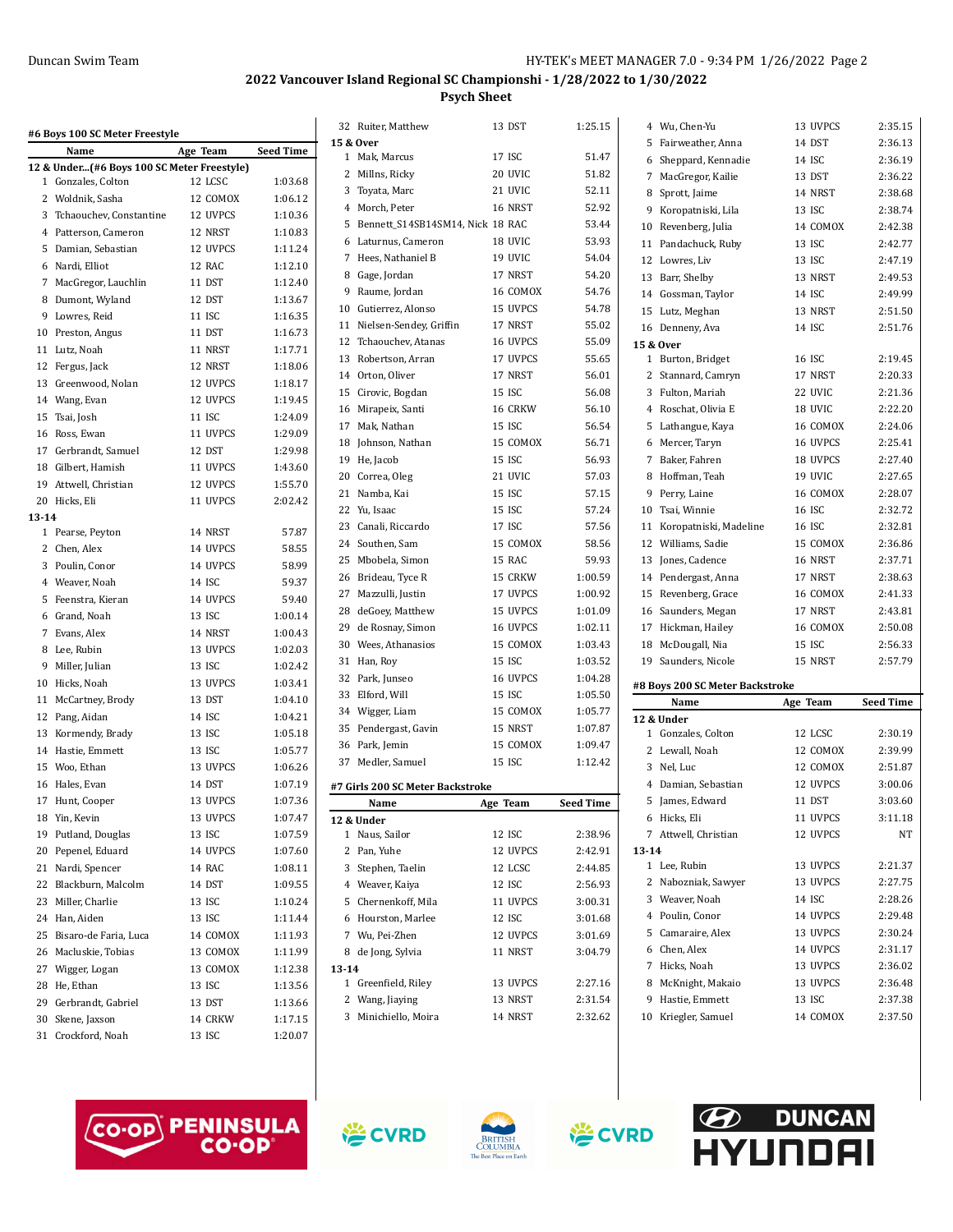|             |                                         |          | <i>L</i> U <i>ll</i> vailt |
|-------------|-----------------------------------------|----------|----------------------------|
|             |                                         |          |                            |
|             | 13-14 (#8 Boys 200 SC Meter Backstroke) |          |                            |
| 11          | Hales, Evan                             | 14 DST   | 2:41.45                    |
|             | 12 Saxon, Chase                         | 13 ISC   | 2:43.88                    |
|             | 13 Salagunla Doss, Roger                | 14 UVPCS | 2:51.68                    |
|             | 14 Gerbrandt, Gabriel                   | 13 DST   | 2:51.74                    |
|             | 15 Blackburn, Malcolm                   | 14 DST   | 2:59.19                    |
|             | 15 & Over                               |          |                            |
|             | 1 Savage, Jack                          | 21 UVIC  | 2:03.82                    |
|             | 2 Dongfang, Bill                        | 16 ISC   | 2:04.56                    |
|             | 3 Roos, River                           | 16 NRST  | 2:11.86                    |
|             | 4 Plasser, Max                          | 16 ISC   | 2:21.23                    |
|             | 5 Gutierrez, Alonso                     | 15 UVPCS | 2:21.41                    |
|             | 6 Southen, Sam                          | 15 COMOX | 2:25.53                    |
|             | 7 Pendergast, Gavin                     | 15 NRST  | 2:41.06                    |
|             | #9 Girls 50 SC Meter Butterfly          |          |                            |
|             | Name                                    | Age Team | Seed Time                  |
|             | 12 & Under                              |          |                            |
| $\mathbf 1$ | McPherson, Taylor                       | 12 NRST  | 31.04                      |
|             | 2 Dietsch, Nora                         | 12 UVPCS | 35.69                      |
|             | 3 Hayduk, Cassidy T                     | 12 CRKW  | 37.76                      |
|             | 4 de Jong, Sylvia                       | 11 NRST  | 40.10                      |
|             | 5 Valeva, Raleya                        | 12 UVPCS | 41.38                      |
|             | 6 Bignell, Kate L                       | 11 CRKW  | 43.09                      |
|             | 7 Meyer, Isabella                       | 12 UVPCS | 45.14                      |
|             | 8 Bains, Zoe                            | 12 NRST  | 59.55                      |
|             | 9 Frano, Yelaina                        | 11 DST   | 1:03.26                    |
| $13 - 14$   |                                         |          |                            |
|             | 1 Feeney, Prunella                      | 14 ISC   | 30.52                      |
|             | 2 Hawes, Imogen                         | 14 ISC   | 31.73                      |
|             | 3 Hayduk, Mackenzie                     | 14 CRKW  | 33.34                      |
|             | 4 Tonix, Valeria                        | 14 ISC   | 33.64                      |
|             | 5 Nel, Sophie                           | 14 COMOX | 33.97                      |
|             | 6 Owens, Keyana                         | 13 CRKW  | 34.11                      |
|             | 7 Neal, Avery                           | 13 UVPCS | 34.16                      |
| 8           | Cruickshank, Devyn                      | 14 COMOX | 34.47                      |
|             | 9 Hudon, Madeleine                      | 13 NRST  | 34.93                      |
|             | 10 Welsman, Alexandria                  | 13 UVPCS | 36.22                      |
|             | 11 Vose, Ella B                         | 14 CRKW  | 37.13                      |
| 12          | Groome, Nicola                          | 14 NRST  | 37.15                      |
|             | 13 Johnson, Keira                       | 13 COMOX | 38.04                      |
|             | 14 Minichiello, Moira                   | 14 NRST  | 39.33                      |
|             | 15 Park, Yuna                           | 13 COMOX | 43.48                      |
|             | 15 & Over                               |          |                            |
|             | 1 Fulton, Mariah                        | 22 UVIC  | 28.89                      |
|             | 2 Burton, Bridget                       | 16 ISC   | 29.60                      |
|             | 3 Hill, Cami                            | 19 UVIC  | 29.82                      |
|             | 4 Wakefield, Vienna                     | 17 ISC   | 30.04                      |
|             | 5 Beauregard, Kara                      | 17 CRKW  | 30.16                      |
|             | 6 Dunn, Elleri                          | 19 UVIC  | 30.44                      |
|             | 7 Tinmouth, Iris                        | 17 COMOX | 30.52                      |
|             | 8 Moore, Devinn                         | 17 NRST  | 30.54                      |

| 13    | Grand, Eva                              | 16 ISC           | 32.01              |
|-------|-----------------------------------------|------------------|--------------------|
|       | 14 Wenger, Summer                       | 16 ISC           | 32.38              |
|       | 15 Godfrey, Jessica                     | 17 NRST          | 33.68              |
|       | 16 Revenberg, Ava                       | 15 COMOX         | 33.79              |
|       | 17 Littich, Emma Clara                  | 16 ISC           | 36.71              |
|       | 18 Koropatniski, Madeline               | 16 ISC           | 36.75              |
|       | 19 Badini Confalonieri, Adelaide 17 ISC |                  | 37.25              |
|       | 20 Saunders, Megan                      | 17 NRST          | 39.08              |
|       | 21 Saunders, Nicole                     | 15 NRST          | 40.36              |
|       |                                         |                  |                    |
|       | #10 Boys 50 SC Meter Butterfly          |                  |                    |
|       | Name                                    | Age Team         | <b>Seed Time</b>   |
|       | 12 & Under                              |                  |                    |
|       | 1 Woldnik, Sasha                        | 12 COMOX         | 34.04              |
|       | 2 Wang, Evan                            | 12 UVPCS         | 42.97              |
|       | 3 Lutz, Noah                            | 11 NRST          | 44.53              |
|       | 4 Ross, Ewan                            | 11 UVPCS         | 51.20              |
|       | 5 Fergus, Jack                          | 12 NRST          | 56.14              |
| 13-14 |                                         |                  |                    |
|       | 1 Evans, Alex                           | 14 NRST          | 29.73              |
|       | 2 Grand, Noah                           | 13 ISC           | 31.29              |
|       | 3 Macluskie, Tobias                     | 13 COMOX         | 33.59              |
|       | 4 Nardi, Spencer                        | 14 RAC           | 33.67              |
|       | 5 Bisaro-de Faria, Luca                 | 14 COMOX         | 34.27              |
|       | 6 Yin, Kevin                            | 13 UVPCS         | 34.37              |
|       | 7 Miller, Julian                        | 13 ISC           | 41.15              |
|       | 15 & Over                               |                  |                    |
|       | 1 Toyata, Marc                          | 21 UVIC          | 26.18              |
|       | 2 Orton, Oliver                         | 17 NRST          | 26.42              |
|       | 3 Correa, Oleg                          | 21 UVIC          | 26.55              |
|       | 4 Gage, Jordan                          | 17 NRST          | 26.69              |
| 5     | Morch, Peter                            | 16 NRST          | 26.92              |
| 6     | Millns, Ricky                           | 20 UVIC          | 27.17              |
|       | 7 Nielsen-Sendey, Griffin               | 17 NRST          | 27.22              |
| 8     | Hees, Nathaniel B                       | 19 UVIC          | 27.23              |
| 9     | Cirovic, Bogdan                         | 15 ISC           | 27.47              |
|       | 10 Mirapeix, Santi                      | 16 CRKW          | 28.58              |
|       | 11 de Rosnay, Simon                     | 16 UVPCS         | 29.21              |
|       | 12 Wees, Athanasios                     | 15 COMOX         | 29.46              |
|       | 13 Canali, Riccardo                     | 17 ISC           | 30.26              |
|       | 14 Han, Roy                             | 15 ISC           | 30.36              |
| 15    | deGoey, Matthew                         | 15 UVPCS         | 31.80              |
| 16    | Brideau, Tyce R                         | 15 CRKW          | 32.34              |
|       | 17 Goodyear_S8SB7SM8, Ian               | 21 UVPCS         | 35.79              |
| 18    | Pendergast, Gavin                       | 15 NRST          | 37.01              |
|       | 19 Tchaouchev, Atanas                   | 16 UVPCS         | 37.81              |
| 20    | Dervishi, George                        | 15 ISC           | 41.89              |
|       |                                         |                  |                    |
|       | #11 Girls 200 SC Meter IM               |                  |                    |
|       | Name                                    | Age Team         | <b>Seed Time</b>   |
|       | 12 & Under                              |                  |                    |
| 1     | Felt, Alanna                            | 12 ISC           | 2:45.25            |
| 2     | Saska, Elizabeth                        | 12 UVPCS         | 2:45.93            |
|       | 3 Felt, Kayla                           | 11 ISC           | 2:52.38            |
|       | 4 Hourston, Marlee                      | 12 ISC<br>12 ISC | 2:53.22<br>2:55.29 |
| 5     | Weaver, Kaiya                           |                  |                    |

|           | 12 & Under                          |                      |                    |
|-----------|-------------------------------------|----------------------|--------------------|
|           | Name                                | Age Team             | <b>Seed Time</b>   |
|           | #12 Boys 200 SC Meter IM            |                      |                    |
|           | 19 Klemisch, Lena                   | 18 UVPCS             | NT                 |
|           | 18 Widmeyer, Simone                 | 15 NRST              | 2:53.33            |
|           | 17 Benn, Adelina                    | 15 UVPCS             | 2:43.23            |
|           | 16 Prlic, Angelina                  | 15 NRST              | 2:41.70            |
|           | 15 Williams, Sadie                  | 15 COMOX             | 2:41.14            |
|           | 14 Rupert, Annika                   | 15 UVPCS             | 2:39.74            |
| 13        | Tsai, Valerie                       | 16 ISC               | 2:38.21            |
| 12        | Tsai, Winnie                        | 16 ISC               | 2:37.91            |
|           | 11 Mercer, Taryn                    | 16 UVPCS             | 2:35.73            |
|           | 10 Perry, Laine                     | 16 COMOX             | 2:35.40            |
|           | 9 Wong, Judith                      | 16 ISC               | 2:33.42            |
|           | 8 Revenberg, Grace                  | 16 COMOX             | 2:33.29            |
|           | 7 Lathangue, Kaya                   | 16 COMOX             | 2:32.10            |
|           | 6 Di, Mello                         | 15 ISC               | 2:28.72            |
|           | 5 Baker, Fahren                     | 18 UVPCS             | 2:28.39            |
|           | 4 Rupert, Bridget                   | 15 UVPCS             | 2:28.13            |
|           | 3 Hill, Cami                        | 19 UVIC              | 2:25.59            |
|           | 2 Tinmouth, Iris                    | 17 COMOX             | 2:25.36            |
|           | 1 Gentleman, Alice                  | 21 UVIC              | 2:23.65            |
|           | 15 & Over                           |                      |                    |
|           | 18 Zhao, Tracy                      | 13 UVPCS             | 3:13.21            |
|           | 17 Groome, Nicola                   | 14 NRST              | 3:09.23            |
|           | 16 Schultz, Kate                    | 14 DST               | 3:02.86            |
|           | 15 Lowres, Liv                      | 13 ISC               | 2:59.86            |
|           | 14 Denneny, Ava                     | 14 ISC               | 2:51.30            |
|           | 13 Wu, Chen-Yu                      | 13 UVPCS             | 2:49.79            |
|           | 12 Koropatniski, Lila               | 13 ISC               | 2:48.95            |
|           | 11 Stiwich, Ryca                    | 14 DST               | 2:48.50            |
|           | 10 Price, Taylor                    | 14 ISC               | 2:48.25            |
|           | 9 Revenberg, Julia                  | 14 COMOX             | 2:47.66            |
|           | 8 Nel, Sophie                       |                      |                    |
|           |                                     | 14 COMOX             | 2:44.56            |
|           | 7 Ho-Gillis, Jay                    | 14 COMOX             | 2:43.70            |
|           | 6 Fairweather, Anna                 | 14 DST               | 2:41.18            |
|           | 5 Pandachuck, Ruby                  | 13 ISC               | 2:40.20            |
|           | 4 Hier, Jessica                     | 13 UVPCS             | 2:37.84            |
|           | 3 Wang, Jiaying                     | 13 NRST              | 2:35.46            |
|           | 2 Tonix, Valeria                    | 14 ISC               | 2:35.04            |
|           | 1 Greenfield, Riley                 | 13 UVPCS             | 2:30.71            |
| $13 - 14$ |                                     |                      |                    |
|           | 16 Wu, Pei-Zhen                     | 12 UVPCS             | 3:59.79            |
|           | 15 Graham, Ayla                     | 11 DST               | 3:41.98            |
|           | 14 Yu, Anne                         | 11 ISC               | 3:40.62            |
|           | 13 Atashband, Sophia                | 12 DST               | 3:35.86            |
|           | 12 Sanborn, Maelle                  | 11 UVPCS             | 3:32.53            |
|           | 11 G C, Adrina                      | 11 UVPCS             | 3:25.04            |
|           | 9 Valeva, Raleya<br>10 Yuan, Celine | 11 ISC               | 3:23.40            |
|           | 8 Chernenkoff, Mila                 | 12 UVPCS             | 3:17.94            |
|           | 7 Dietsch, Nora                     | 12 UVPCS<br>11 UVPCS | 2:59.99<br>3:02.52 |
|           | 6 Price, Jaden                      | 12 ISC               | 2:58.89            |
|           |                                     |                      |                    |



9 Roschat, Olivia E 18 UVIC 30.69 Macluskie, Nadia 15 COMOX 30.75 Klemisch, Lena 18 UVPCS 31.07 Montana, Martina 16 CRKW 31.66









Tchaouchev, Constantine 12 UVPCS 2:57.72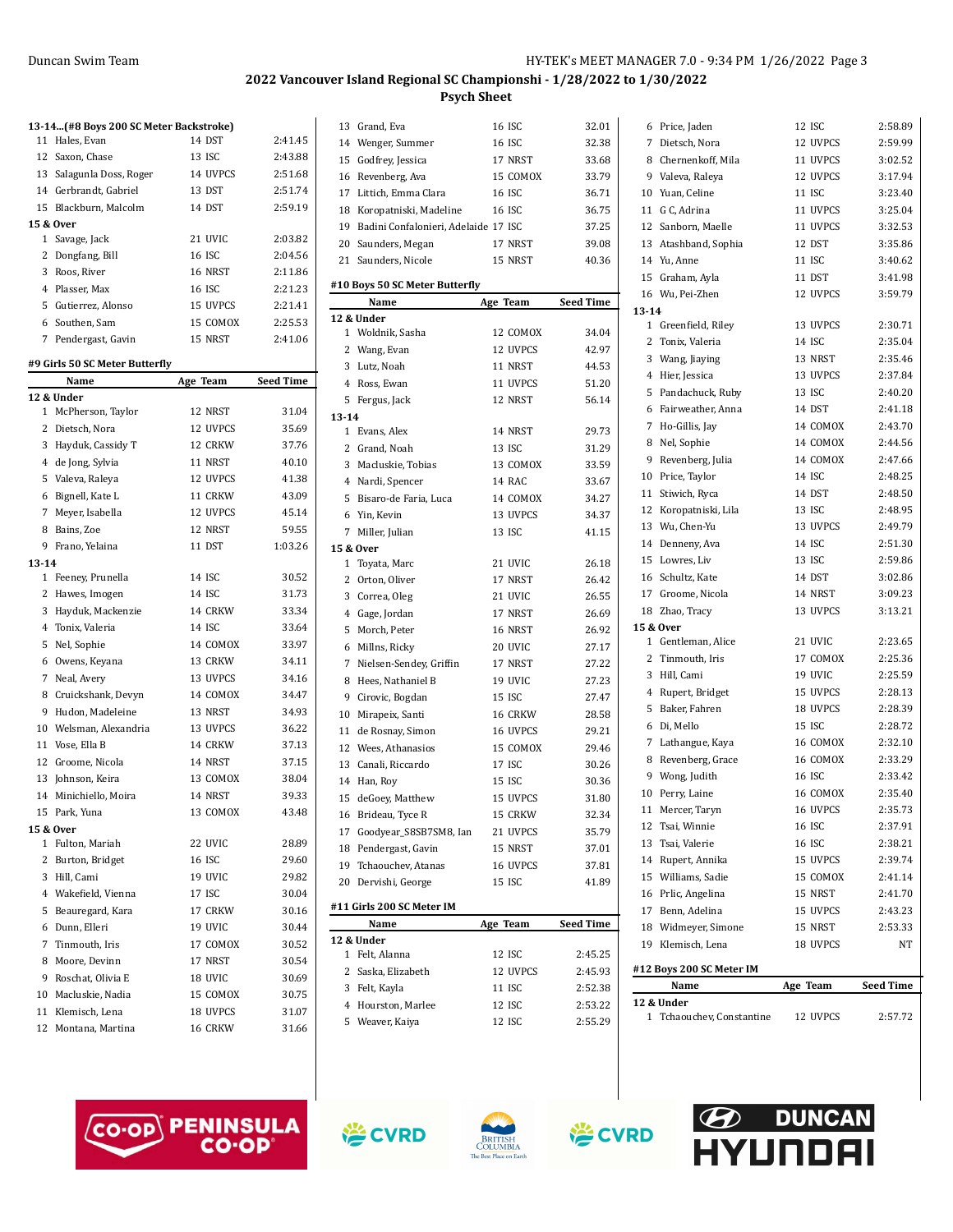# **12 & Under...(#12 Boys 200 SC Meter IM)** 2 Patterson, Cameron 12 NRST 2:58.03 Lewall, Noah 12 COMOX 2:58.20 MacGregor, Lauchlin 11 DST 3:01.62 Damian, Sebastian 12 UVPCS 3:03.55 Nardi, Elliot 12 RAC 3:03.98 James, Edward 11 DST 3:12.25 Lowres, Reid 11 ISC 3:12.93 Dumont, Wyland 12 DST 3:13.03 Preston, Angus 11 DST 3:15.86 Nel, Luc 12 COMOX 3:20.87 Gerbrandt, Samuel 12 DST 3:27.10 13 Wang, Evan 12 UVPCS 3:27.23 Gilbert, Hamish 11 UVPCS 3:34.67 15 Attwell, Christian 12 UVPCS 3:36.56 Tsai, Josh 11 ISC NT **13-14** Pearse, Peyton 14 NRST 2:22.42 Poulin, Conor 14 UVPCS 2:24.76 Camaraire, Alex 13 UVPCS 2:28.10 Nabozniak, Sawyer 13 UVPCS 2:29.76 Feenstra, Kieran 14 UVPCS 2:29.78 Chen, Alex 14 UVPCS 2:30.81 Evans, Alex 14 NRST 2:31.32 McKnight, Makaio 13 UVPCS 2:33.87 McCartney, Brody 13 DST 2:36.14 Lee, Rubin 13 UVPCS 2:36.18 Hicks, Noah 13 UVPCS 2:37.72 Pang, Aidan 14 ISC 2:38.33 Hastie, Emmett 13 ISC 2:39.65 Kormendy, Brady 13 ISC 2:42.63 Woo, Ethan 13 UVPCS 2:43.31 Macluskie, Tobias 13 COMOX 2:44.22 Miller, Julian 13 ISC 2:44.97 Blackburn, Malcolm 14 DST 2:51.79 Putland, Douglas 13 ISC 2:54.07 Wigger, Logan 13 COMOX 2:54.53 21 Gerbrandt, Gabriel 13 DST 2:55.63 Hunt, Cooper 13 UVPCS 2:57.15 23 He, Ethan 13 ISC 2:58.43 Saxon, Chase 13 ISC 2:59.14 25 Pepenel, Eduard 14 UVPCS 2:59.19 Han, Aiden 13 ISC 2:59.67 27 Miller, Charlie 13 ISC 2:59.69 Ruiter, Matthew 13 DST 3:08.45 Crockford, Noah 13 ISC 3:19.16 **15 & Over** Eyre, Benji 21 UVIC 2:07.20 Stevens, Colton 20 UVIC 2:07.35 Hees, Nathaniel B 19 UVIC 2:10.66 Raume, Jordan 16 COMOX 2:14.76 Namba, Kai 15 ISC 2:17.14 Yu, Isaac 15 ISC 2:20.58 Roos, River 16 NRST 2:21.00 Fast, Ethan 17 ISC 2:21.25 Gutierrez, Alonso 15 UVPCS 2:22.33

| 10        | Robertson, Arran                           | 17 UVPCS | 2:22.93          |
|-----------|--------------------------------------------|----------|------------------|
|           | 11 Johnson, Nathan                         | 15 COMOX | 2:23.49          |
|           | 12 de Rosnay, Simon                        | 16 UVPCS | 2:25.22          |
|           | 13 Mak, Nathan                             | 15 ISC   | 2:25.60          |
|           | 14 Cirovic, Bogdan                         | 15 ISC   | 2:26.02          |
|           | 15 He, Jacob                               | 15 ISC   | 2:27.50          |
|           | 16 Wigger, Liam                            | 15 COMOX | 2:30.77          |
|           | 17 Mbobela, Simon                          | 15 RAC   | 2:34.77          |
|           | 18 Elford, Will                            | 15 ISC   | 2:44.44          |
|           | 19 Park, Junseo                            | 16 UVPCS | 2:51.50          |
|           |                                            |          |                  |
|           | #13 Girls 50 SC Meter Breaststroke<br>Name | Age Team |                  |
|           | 12 & Under                                 |          | <b>Seed Time</b> |
|           | 1 McPherson, Taylor                        | 12 NRST  | 39.18            |
|           | 2 McArthur, Kenzie                         | 11 CRKW  | 42.82            |
|           | 3 Wu, Pei-Zhen                             | 12 UVPCS | 43.61            |
|           | 4 Sanborn, Maelle                          | 11 UVPCS | 45.78            |
|           | 5 Frano, Yelaina                           | 11 DST   | 48.13            |
|           | 6 Meyer, Isabella                          | 12 UVPCS | 48.16            |
| $13 - 14$ |                                            |          |                  |
|           | 1 Wang, Jiaying                            | 13 NRST  | 36.69            |
|           | 2 Owens, Keyana                            | 13 CRKW  | 38.06            |
|           | 3 Gossman, Taylor                          | 14 ISC   | 39.37            |
|           | 4 Vose, Ella B                             | 14 CRKW  | 39.88            |
|           | 5 Revenberg, Julia                         | 14 COMOX | 39.97            |
|           | 6 Nel, Sophie                              | 14 COMOX | 40.72            |
|           | 7 Zhao, Tracy                              | 13 UVPCS | 40.97            |
|           | 8 Langlois, Charlie J                      | 14 CRKW  | 42.13            |
|           | 9 Barr, Shelby                             | 13 NRST  | 43.36            |
|           | 10 Groome, Nicola                          | 14 NRST  | 45.05            |
|           | 11 Lutz, Meghan                            | 13 NRST  | 48.10            |
|           | 12 Park, Yuna                              | 13 COMOX | 48.98            |
|           | 15 & Over                                  |          |                  |
|           | 1 Di, Mello                                | 15 ISC   | 33.41            |
|           | 2 Stannard, Camryn                         | 17 NRST  | 34.36            |
|           | 3 Benn, Adelina                            | 15 UVPCS | 37.16            |
|           | 4 Montana, Martina                         | 16 CRKW  | 37.23            |
|           | 5 Rupert, Annika                           | 15 UVPCS | 37.68            |
|           | 6 Prlic, Angelina                          | 15 NRST  | 38.00            |
|           | 7 Widmeyer, Simone                         | 15 NRST  | 39.58            |
|           | 8 Naicker, Niveeda                         | 17 CRKW  | 39.59            |
|           | 9 Godfrey, Jessica                         | 17 NRST  | 40.18            |
|           | 10 Pendergast, Anna                        | 17 NRST  | 40.30            |
|           | #14 Boys 50 SC Meter Breaststroke          |          |                  |
|           | Name                                       | Age Team | <b>Seed Time</b> |
|           | 12 & Under                                 |          |                  |
|           | 1 Nel, Luc                                 | 12 COMOX | 48.26            |
|           | 2 Gilbert, Hamish                          | 11 UVPCS | 53.40            |
| $13 - 14$ |                                            |          |                  |
|           | 1 Feenstra, Kieran                         | 14 UVPCS | 35.86            |
|           | 2 McKnight, Makaio                         | 13 UVPCS | 36.08            |
|           | 3 Kriegler, Samuel                         | 14 COMOX | 37.56            |
|           | 4 Salagunla Doss, Roger                    | 14 UVPCS | 37.78            |
|           |                                            |          |                  |

|    | 5 Woo, Ethan                                | 13 UVPCS | 37.85            |
|----|---------------------------------------------|----------|------------------|
|    | 6 Yin, Kevin                                | 13 UVPCS | 39.25            |
|    | 7 Pepenel, Eduard                           | 14 UVPCS | 39.71            |
|    | 8 Kormendy, Brady                           | 13 ISC   | 39.96            |
|    | 9 Wigger, Logan                             | 13 COMOX | 42.63            |
|    | 10 Skene, Jaxson                            | 14 CRKW  | 42.84            |
|    | 11 Crockford, Noah                          | 13 ISC   | 47.96            |
|    | 12 Pang, Aidan                              | 14 ISC   | 50.29            |
|    | 13 Han, Aiden                               | 13 ISC   | 51.00            |
|    | 15 & Over                                   |          |                  |
| 1  | Millns, Ricky                               | 20 UVIC  | 29.40            |
|    | 2 Eyre, Benji                               | 21 UVIC  | 30.04            |
|    | 3 Robertson, Arran                          | 17 UVPCS | 30.57            |
|    | 4 Laturnus, Cameron                         | 18 UVIC  | 30.69            |
|    | 5 Orton, Oliver                             | 17 NRST  | 30.80            |
|    | 6 Tchaouchev, Atanas                        | 16 UVPCS | 30.81            |
|    | 7 Bennett_S14SB14SM14, Nick 18 RAC          |          | 31.31            |
|    | 8 Plasser, Max                              | 16 ISC   | 31.34            |
|    | 9 Mirapeix, Santi                           | 16 CRKW  | 34.53            |
|    | 10 Gage, Jordan                             | 17 NRST  | 34.77            |
|    | 11 Mbobela, Simon                           | 15 RAC   | 35.62            |
|    | 12 deGoey, Matthew                          | 15 UVPCS | 36.14            |
|    | 13 Morch, Peter                             | 16 NRST  | 36.82            |
|    | 14 Nielsen-Sendey, Griffin                  | 17 NRST  | 37.01            |
|    | 15 He, Jacob                                | 15 ISC   | 37.59            |
|    | 16 Wigger, Liam                             | 15 COMOX | 37.90            |
|    | 17 Park, Jemin                              | 15 COMOX | 39.47            |
|    | 18 Dervishi, George                         | 15 ISC   | 44.83            |
|    |                                             |          |                  |
|    | 19 Correa, Oleg                             | 21 UVIC  | NT               |
|    |                                             |          |                  |
|    | #15 Girls 12 & Under 200 SC Meter Freestyle |          |                  |
|    | Name<br>12 & Under                          | Age Team | <b>Seed Time</b> |
|    | 1 Naus, Sailor                              | 12 ISC   | 2:19.88          |
|    | 2 Saska, Elizabeth                          | 12 UVPCS | 2:22.47          |
|    | 3 Felt, Alanna                              | 12 ISC   | 2:25.20          |
|    | 4 Stephen, Taelin                           | 12 LCSC  | 2:25.36          |
| 5  | Cottrell, Kelana                            | 11 NRST  | 2:26.09          |
|    | 6 Pan, Yuhe                                 | 12 UVPCS | 2:27.45          |
|    | 7 Hourston, Marlee                          | 12 ISC   | 2:29.55          |
|    | 8 Felt, Kayla                               | 11 ISC   | 2:29.96          |
|    | 9 McArthur, Kenzie                          | 11 CRKW  | 2:35.13          |
|    | 10 Weaver, Kaiya                            | 12 ISC   | 2:36.07          |
|    | 11 Chernenkoff, Mila                        | 11 UVPCS | 2:37.46          |
|    | 12 Meyer, Isabella                          | 12 UVPCS | 2:47.02          |
|    | 13 Marshall, Emilia                         | 12 NRST  | 2:51.14          |
|    | 14 G C, Adrina                              | 11 UVPCS | 2:53.21          |
|    | 15 Yuan, Celine                             | 11 ISC   | 3:04.99          |
|    | 16 Bignell, Kate L                          | 11 CRKW  | 3:05.14          |
|    | 17 Atashband, Sophia                        | 12 DST   | 3:05.27          |
|    | 18 Yu, Anne                                 | 11 ISC   | 3:10.59          |
|    | 19 Pellerin, Anabelle                       | 11 COMOX | 3:11.07          |
|    | 20 Laflamme, Justine                        | 12 COMOX | 3:11.40          |
| 21 | Matthews, Olivia                            | 12 DST   | 3:24.65          |
| 22 | Price, Jaden                                | 12 ISC   | 3:35.96          |

**DUNCAN** 

VIINNA

 $\mathcal{L}$ 





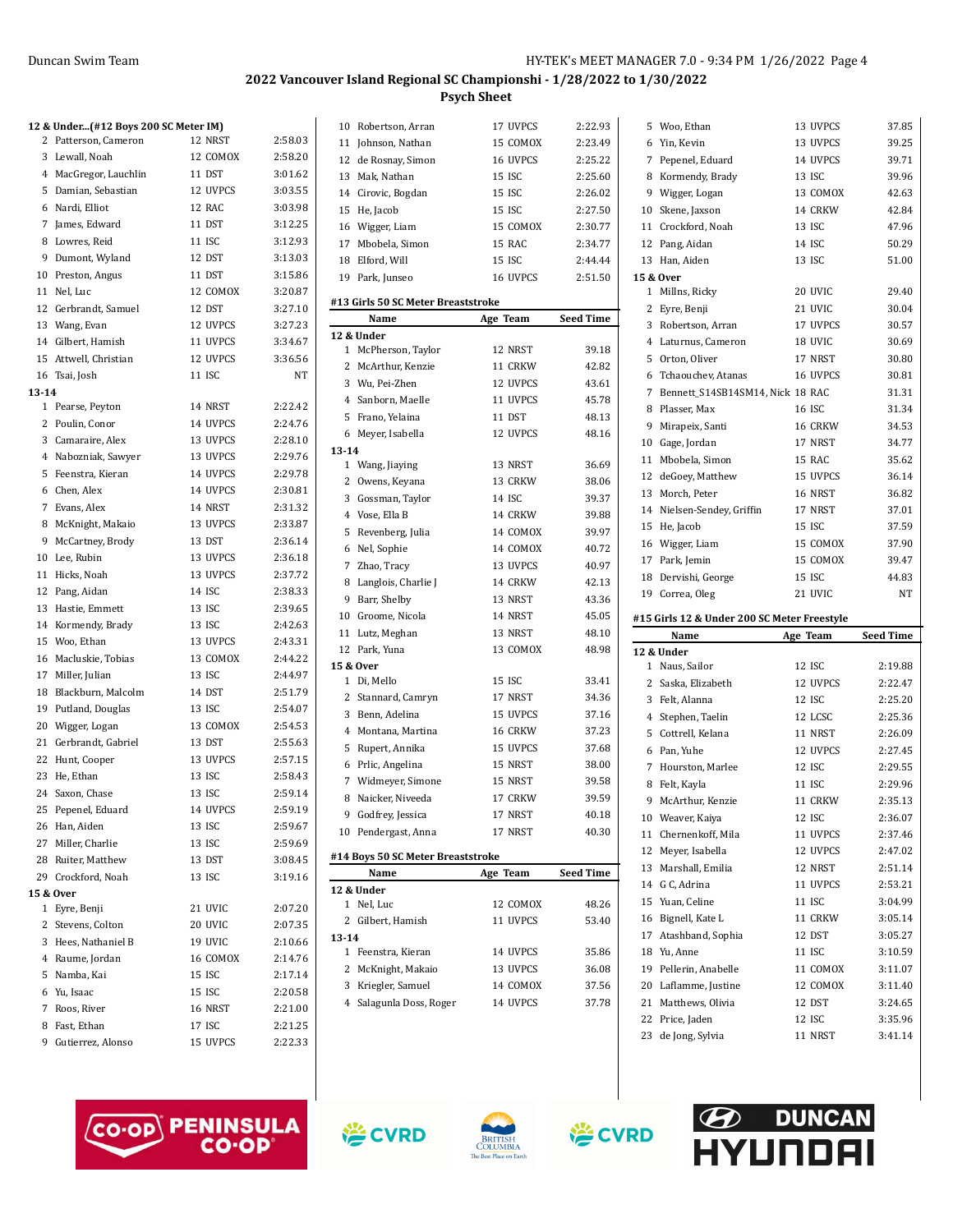| 12 & Under(#15 Girls 12 & Under 200 SC Meter Freestyle) |                                                |          |           |  |  |  |
|---------------------------------------------------------|------------------------------------------------|----------|-----------|--|--|--|
|                                                         | 24 Graham, Ayla                                | 11 DST   | 4:12.25   |  |  |  |
| #16 Boys 12 & Under 200 SC Meter Freestyle              |                                                |          |           |  |  |  |
|                                                         | Name                                           | Age Team | Seed Time |  |  |  |
| 1                                                       | Gonzales, Colton                               | 12 LCSC  | 2:21.00   |  |  |  |
|                                                         | 2 Tchaouchev, Constantine                      | 12 UVPCS | 2:27.97   |  |  |  |
|                                                         | 3 Lewall, Noah                                 | 12 COMOX | 2:34.73   |  |  |  |
|                                                         | 4 MacGregor, Lauchlin                          | 11 DST   | 2:36.98   |  |  |  |
| 5                                                       | Damian, Sebastian                              | 12 UVPCS | 2:39.52   |  |  |  |
|                                                         | 6 Lowres, Reid                                 | 11 ISC   | 2:42.18   |  |  |  |
| 7                                                       | Sun, Xunneng                                   | 12 ISC   | 2:42.68   |  |  |  |
|                                                         | 8 Dumont, Wyland                               | 12 DST   | 2:42.75   |  |  |  |
|                                                         | 9 Fergus, Jack                                 | 12 NRST  | 2:43.55   |  |  |  |
|                                                         | 10 Preston, Angus                              | 11 DST   | 2:47.25   |  |  |  |
|                                                         | 11 Greenwood, Nolan                            | 12 UVPCS | 2:48.10   |  |  |  |
|                                                         | 12 Nel, Luc                                    | 12 COMOX | 2:48.27   |  |  |  |
|                                                         | 13 Wang, Evan                                  | 12 UVPCS | 2:53.56   |  |  |  |
|                                                         | 14 Lutz, Noah                                  | 11 NRST  | 2:54.61   |  |  |  |
|                                                         | 15 Altona, Liam                                | 12 UVPCS | 2:57.91   |  |  |  |
|                                                         | 16 Hicks, Eli                                  | 11 UVPCS | 3:00.76   |  |  |  |
|                                                         | 17 Tsai, Josh                                  | 11 ISC   | 3:07.96   |  |  |  |
|                                                         | 18 Ross, Ewan                                  | 11 UVPCS | 3:12.70   |  |  |  |
|                                                         |                                                |          |           |  |  |  |
|                                                         | #17 Girls 12 & Under 100 SC Meter Butterfly    |          |           |  |  |  |
|                                                         | Name                                           | Age Team | Seed Time |  |  |  |
|                                                         | 1 Hourston, Marlee                             | 12 ISC   | 1:14.78   |  |  |  |
|                                                         | 2 Cottrell, Kelana                             | 11 NRST  | 1:17.37   |  |  |  |
|                                                         | 3 Felt, Alanna                                 | 12 ISC   | 1:19.46   |  |  |  |
|                                                         | 4 Saska, Elizabeth                             | 12 UVPCS | 1:21.58   |  |  |  |
|                                                         | 5 Dietsch, Nora                                | 12 UVPCS | 1:23.56   |  |  |  |
|                                                         | 6 Valeva, Raleya                               | 12 UVPCS | 1:32.80   |  |  |  |
|                                                         | 7 Hayduk, Cassidy T                            | 12 CRKW  | 2:07.83   |  |  |  |
|                                                         | 8 Yuan, Celine                                 | 11 ISC   | NT        |  |  |  |
|                                                         | #18 Boys 12 & Under 100 SC Meter Butterfly     |          |           |  |  |  |
|                                                         | Name                                           | Age Team | Seed Time |  |  |  |
| $\mathbf{1}$                                            | Sun, Xunneng                                   | 12 ISC   | 1:35.12   |  |  |  |
|                                                         | 2 Wang, Evan                                   | 12 UVPCS | 1:37.46   |  |  |  |
|                                                         | 3 Preston, Angus                               | 11 DST   | 1:37.65   |  |  |  |
|                                                         | 4 James, Edward                                | 11 DST   | 1:38.43   |  |  |  |
| 5                                                       | Lutz, Noah                                     | 11 NRST  | 1:43.76   |  |  |  |
|                                                         | 6 Gerbrandt, Samuel                            | 12 DST   | 2:03.27   |  |  |  |
| 7                                                       | Altona, Liam                                   | 12 UVPCS | NΤ        |  |  |  |
| 8                                                       | Ross, Ewan                                     | 11 UVPCS | NΤ        |  |  |  |
|                                                         |                                                |          |           |  |  |  |
|                                                         | #19 Girls 12 & Under 200 SC Meter Breaststroke |          |           |  |  |  |
|                                                         | Name                                           | Age Team | Seed Time |  |  |  |
| 1                                                       | McPherson, Taylor                              | 12 NRST  | 2:57.82   |  |  |  |
| 2                                                       | Felt, Alanna                                   | 12 ISC   | 3:00.49   |  |  |  |
| 3                                                       | Naus, Sailor                                   | 12 ISC   | 3:05.97   |  |  |  |
|                                                         | 4 McArthur, Kenzie                             | 11 CRKW  | 3:19.45   |  |  |  |
|                                                         | 5 Marshall, Emilia                             | 12 NRST  | 3:19.80   |  |  |  |
|                                                         |                                                |          |           |  |  |  |

|                | 6 Wu, Pei-Zhen                                     | 12 UVPCS             | 3:21.84          |
|----------------|----------------------------------------------------|----------------------|------------------|
| 7              | Sanborn, Maelle                                    | 11 UVPCS             | 3:43.38          |
|                | 8 Laflamme, Justine                                | 12 COMOX             | 3:44.98          |
|                | 9 Yu, Anne                                         | 11 ISC               | 3:45.18          |
|                | 10 Matthews, Olivia                                | 12 DST               | 3:45.29          |
| 11             | Meyer, Isabella                                    | 12 UVPCS             | 3:45.77          |
|                | 12 Bains, Zoe                                      | 12 NRST              | 3:51.13          |
|                | 13 Pellerin, Anabelle                              | 11 COMOX             | 3:56.14          |
|                | 14 Felt, Kayla                                     | 11 ISC               | 4:01.45          |
| 15             | Price, Jaden                                       | 12 ISC               | 4:21.68          |
|                | #20 Boys 12 & Under 200 SC Meter Breaststroke      |                      |                  |
|                | Name                                               | Age Team             | <b>Seed Time</b> |
| 1              | Patterson, Cameron                                 | 12 NRST              | 3:21.53          |
| 2              | Nardi, Elliot                                      | 12 RAC               | 3:29.61          |
| 3              | Greenwood, Nolan                                   | 12 UVPCS             | 3:36.81          |
|                | 4 Lowres, Reid                                     | 11 ISC               | 3:36.90          |
| 5              | Dumont, Wyland                                     | 12 DST               | 3:42.90          |
| 6              | Gerbrandt, Samuel                                  | 12 DST               | 3:44.31          |
| 7              | Preston, Angus                                     | 11 DST               | 3:46.07          |
| 8              | Gilbert, Hamish                                    | 11 UVPCS             | 3:49.40          |
| 9              | Tsai, Josh                                         | 11 ISC               | 3:52.13          |
|                | #21 Girls 12 & Under 50 SC Meter Backstroke        |                      |                  |
|                | Name                                               | Age Team             | <b>Seed Time</b> |
| 1              | Stephen, Taelin                                    | 12 LCSC              | 35.39            |
|                | 2 Pan, Yuhe                                        | 12 UVPCS             | 35.71            |
| 3              | Saska, Elizabeth                                   | 12 UVPCS             | 36.35            |
|                | 4 de Jong, Sylvia                                  | 11 NRST              | 38.11            |
| 5              | Felt, Kayla                                        | 11 ISC               | 38.64            |
| 6              | Hayduk, Cassidy T                                  | 12 CRKW              | 40.50            |
| $\overline{7}$ | Marshall, Emilia                                   | 12 NRST              | 41.00            |
| 8              | Sanborn, Maelle                                    | 11 UVPCS             | 41.63            |
| 9              | Bains, Zoe                                         | 12 NRST              | 43.73            |
| 10             | Bignell, Kate L                                    | 11 CRKW              | 44.87            |
| 11             | Laflamme, Justine                                  | 12 COMOX             | 44.89            |
|                | 12 Weaver, Kaiya                                   | 12 ISC               | 46.61            |
| 13             | Pellerin, Anabelle                                 | 11 COMOX             | 48.19            |
|                |                                                    |                      |                  |
|                | #22 Boys 12 & Under 50 SC Meter Backstroke<br>Name |                      |                  |
|                |                                                    | Age Team             | <b>Seed Time</b> |
| 1              | Gonzales, Colton                                   | 12 LCSC              | 32.50            |
| 2              | Lewall, Noah                                       | 12 COMOX             | 34.21            |
| 3              | Nel, Luc                                           | 12 COMOX             | 36.92            |
| 4              | James, Edward<br>Nardi, Elliot                     | 11 DST               | 37.84            |
| 5<br>6         | Patterson, Cameron                                 | 12 RAC<br>12 NRST    | 37.86<br>38.70   |
| 7              | Fergus, Jack                                       |                      |                  |
|                | Tchaouchev, Constantine                            | 12 NRST              | 39.14            |
| 8<br>9         |                                                    | 12 UVPCS<br>12 ISC   | 39.30            |
|                | Sun, Xunneng                                       | 11 UVPCS             | 40.46<br>40.93   |
| 10             | Hicks, Eli                                         |                      |                  |
| 11<br>12       | Attwell, Christian<br>Altona, Liam                 | 12 UVPCS<br>12 UVPCS | 46.94<br>50.11   |
|                |                                                    |                      |                  |

|                                             | #23 Girls 12 & Under 400 SC Meter IM       |                      |                             |  |
|---------------------------------------------|--------------------------------------------|----------------------|-----------------------------|--|
|                                             | Name                                       | Age Team<br>12 NRST  | <b>Seed Time</b><br>5:43.83 |  |
| 1                                           | McPherson, Taylor                          |                      |                             |  |
|                                             | 2 Dietsch, Nora                            | 12 UVPCS             | 6:26.11                     |  |
|                                             | 3 Valeva, Raleya                           | 12 UVPCS             | NT                          |  |
|                                             | #24 Boys 12 & Under 400 SC Meter IM        |                      |                             |  |
|                                             | Name                                       | Age Team             | <b>Seed Time</b>            |  |
|                                             | 1 Woldnik, Sasha                           | 12 COMOX             | 5:51.67                     |  |
|                                             | 2 Greenwood, Nolan                         | 12 UVPCS             | 6:40.25                     |  |
|                                             | 3 MacGregor, Lauchlin                      | 11 DST               | 7:08.80                     |  |
|                                             | 4 James, Edward                            | <b>11 DST</b>        | 7:22.37                     |  |
|                                             | 5 Gerbrandt, Samuel                        | <b>12 DST</b>        | NT                          |  |
| #25 Mixed 12 & Under 200 SC Meter Butterfly |                                            |                      |                             |  |
|                                             | Name                                       | Age Team             | <b>Seed Time</b>            |  |
|                                             | W12 & Under                                |                      |                             |  |
|                                             | 1 Hourston, Marlee                         | W <sub>12</sub> ISC  | 2:52.24                     |  |
|                                             | 2 Cottrell, Kelana                         | W11 NRST             | 2:58.78                     |  |
|                                             | 3 Dietsch. Nora                            | W12 UVPCS            | 3:00.83                     |  |
|                                             | 4 Valeva, Raleva                           | W12 UVPCS            | 3:35.75                     |  |
|                                             | #27 Girls 12 & Under 50 SC Meter Freestyle |                      |                             |  |
|                                             | Name                                       | Age Team             | <b>Seed Time</b>            |  |
|                                             | 12 & Under                                 |                      |                             |  |
|                                             | 1 Saska, Elizabeth                         | 12 UVPCS             | 29.40                       |  |
|                                             | 2 Stephen, Taelin                          | 12 LCSC              | 30.05                       |  |
|                                             | 3 Naus, Sailor                             | 12 ISC               | 30.20                       |  |
|                                             | 4 Pan, Yuhe                                | 12 UVPCS             | 30.47                       |  |
|                                             | 5 Chernenkoff, Mila                        | 11 UVPCS             | 31.72                       |  |
|                                             | 6 Felt, Kayla                              | 11 ISC               | 31.77                       |  |
|                                             | 7 Hayduk, Cassidy T                        | 12 CRKW              | 32.28                       |  |
|                                             | 8 McArthur, Kenzie                         | 11 CRKW              | 32.48                       |  |
|                                             | 9 Meyer, Isabella                          | 12 UVPCS             | 32.91                       |  |
|                                             | 10 Dietsch, Nora                           | 12 UVPCS             | 33.02                       |  |
|                                             | 11 de Jong, Sylvia                         | 11 NRST              | 34.02                       |  |
|                                             | 12 Marshall, Emilia                        | 12 NRST              | 34.08                       |  |
|                                             | 13 Matthews, Olivia                        | <b>12 DST</b>        | 35.54                       |  |
|                                             | 14 Bignell, Kate L                         | 11 CRKW              | 36.51                       |  |
|                                             | 15 Atashband, Sophia                       | <b>12 DST</b>        | 37.16                       |  |
|                                             | 16 Laflamme, Justine                       | 12 COMOX             | 37.23                       |  |
|                                             | 17 Valeva, Raleya                          | 12 UVPCS             | 37.58                       |  |
| 18                                          | G C, Adrina                                | 11 UVPCS             | 37.78                       |  |
| 19                                          |                                            | 11 DST               |                             |  |
|                                             | Graham, Ayla<br>Pellerin, Anabelle         |                      | 38.97                       |  |
| 20                                          |                                            | 11 COMOX             | 39.05                       |  |
| 21                                          | Yuan, Celine                               | 11 ISC               | 47.35                       |  |
| 22                                          | Riendl-Ling, Cassia                        | 11 NRST              | 49.75                       |  |
|                                             | #28 Boys 12 & Under 50 SC Meter Freestyle  |                      |                             |  |
|                                             | Name                                       | Age Team             | Seed Time                   |  |
| $\mathbf{1}$                                | Gonzales, Colton                           | 12 LCSC              | 29.12                       |  |
|                                             |                                            |                      |                             |  |
|                                             | 2 Woldnik, Sasha                           | 12 COMOX<br>12 UVPCS | 31.00                       |  |







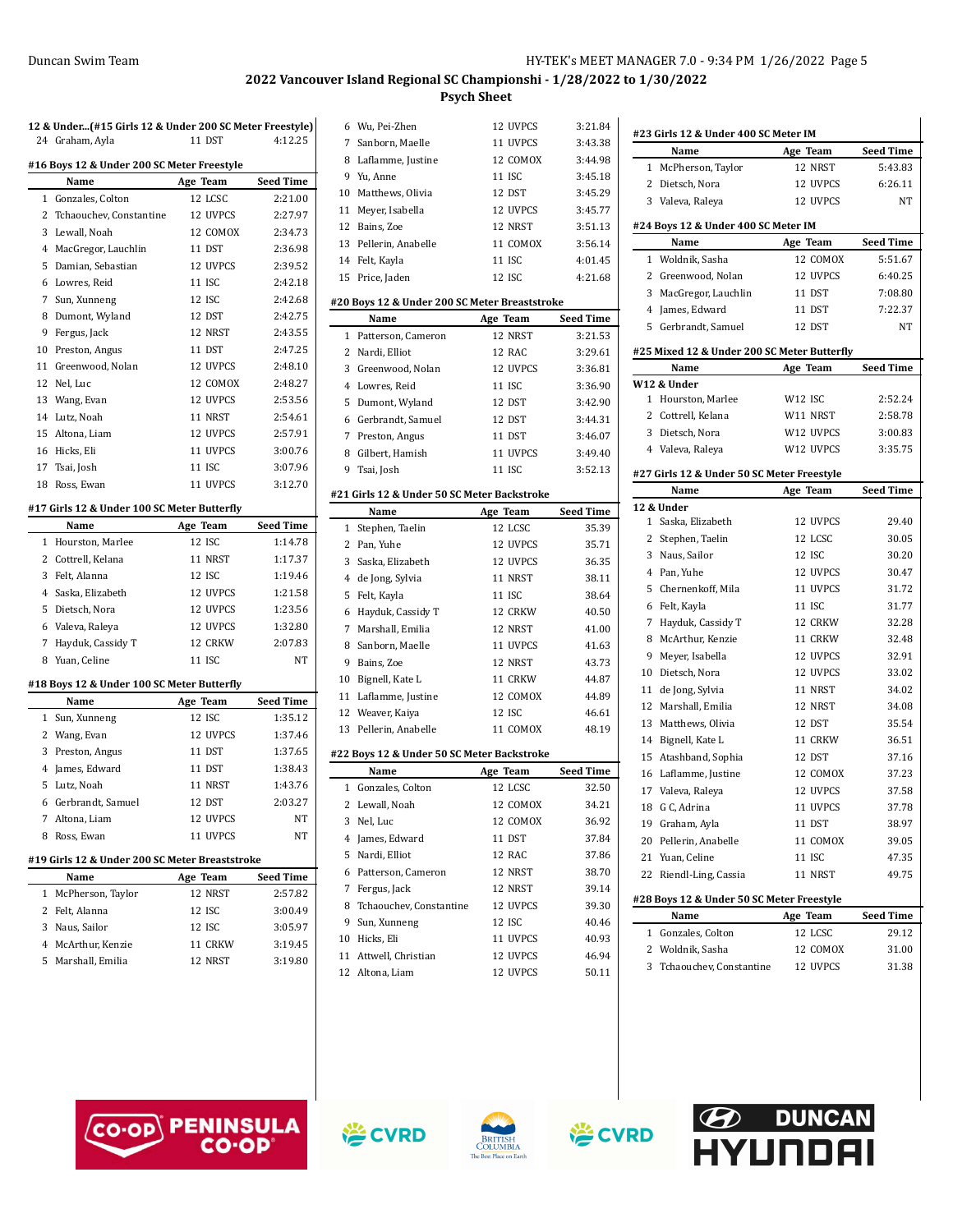|    | 12 & Under(#28 Boys 12 & Under 50 SC Meter Freestyle) |          |                  | #31            |
|----|-------------------------------------------------------|----------|------------------|----------------|
|    | 4 Lewall, Noah                                        | 12 COMOX | 31.49            |                |
| 5  | Nardi, Elliot                                         | 12 RAC   | 32.04            |                |
|    | 6 Patterson, Cameron                                  | 12 NRST  | 32.06            |                |
|    | 7 Sun, Xunneng                                        | 12 ISC   | 33.69            |                |
|    | 8 Fergus, Jack                                        | 12 NRST  | 34.58            |                |
|    | 9 Lutz, Noah                                          | 11 NRST  | 34.62            |                |
|    | 10 Hicks, Eli                                         | 11 UVPCS | 34.96            |                |
|    | 11 Ross, Ewan                                         | 11 UVPCS | 35.49            |                |
|    | 12 Lowres, Reid                                       | 11 ISC   | 35.68            |                |
|    | 13 Altona, Liam                                       | 12 UVPCS | 36.20            |                |
|    | 14 Attwell, Christian                                 | 12 UVPCS | 38.40            |                |
|    | 15 Gilbert, Hamish                                    | 11 UVPCS | 42.20            | $1\,$          |
|    | 16 Huberts, River                                     | 12 NRST  | 45.58            | $\mathbf{1}$   |
|    | #29 Girls 12 & Under 100 SC Meter Breaststroke        |          |                  | 1<br>1         |
|    | Name                                                  | Age Team | Seed Time        | 1 <sup>′</sup> |
| 1  | McPherson, Taylor                                     | 12 NRST  | 1:22.29          | 1!             |
|    | 2 Felt, Alanna                                        | 12 ISC   | 1:23.49          | $\mathbf{1}$   |
|    | 3 Hourston, Marlee                                    | 12 ISC   | 1:30.29          | $1^{\prime}$   |
|    | 4 Pan, Yuhe                                           | 12 UVPCS | 1:30.70          | 11             |
| 5  | Felt, Kayla                                           | 11 ISC   | 1:31.63          | $1^{\circ}$    |
|    | 6 Wu, Pei-Zhen                                        | 12 UVPCS | 1:34.24          | $\overline{2}$ |
| 7  | McArthur, Kenzie                                      | 11 CRKW  | 1:34.91          | $2^{\circ}$    |
| 8  | Marshall, Emilia                                      | 12 NRST  | 1:35.56          | 2:             |
|    | 9 Cottrell, Kelana                                    | 11 NRST  | 1:36.70          | 2:             |
|    | 10 Price, Jaden                                       | 12 ISC   | 1:37.25          |                |
|    | 11 Matthews, Olivia                                   | 12 DST   | 1:42.53          | 2,             |
|    | 12 Sanborn, Maelle                                    | 11 UVPCS | 1:42.74          | #32            |
|    | 13 Frano, Yelaina                                     | 11 DST   | 1:45.34          |                |
|    | 14 Riendl-Ling, Cassia                                | 11 NRST  | 1:46.13          |                |
|    | 15 Pellerin, Anabelle                                 | 11 COMOX | 1:49.65          |                |
|    | 16 Yu, Anne                                           | 11 ISC   | 1:49.72          |                |
|    | 17 Laflamme, Justine                                  | 12 COMOX | 1:50.54          |                |
|    | 18 Graham, Ayla                                       | 11 DST   | 1:55.74          |                |
|    | 19 Bains, Zoe                                         | 12 NRST  | 2:03.70          |                |
|    | 20 Atashband, Sophia                                  | 12 DST   | NT               |                |
|    |                                                       |          |                  |                |
|    | #30 Boys 12 & Under 100 SC Meter Breaststroke         |          |                  |                |
|    | Name                                                  | Age Team | <b>Seed Time</b> | 1 <sup>1</sup> |
|    | 1 Patterson, Cameron                                  | 12 NRST  | 1:28.45          | $\mathbf{1}$   |
|    | 2 Sun, Xunneng                                        | 12 ISC   | 1:34.07          | 1              |
|    | 3 Nel, Luc                                            | 12 COMOX | 1:35.42          | 1              |
|    | 4 Lowres, Reid                                        | 11 ISC   | 1:36.27          | $1\cdot$       |
| 5  | Nardi, Elliot                                         | 12 RAC   | 1:38.59          | 1!             |
| 6  | James, Edward                                         | 11 DST   | 1:38.91          | $\mathbf{1}$   |
| 7  | Gerbrandt, Samuel                                     | 12 DST   | 1:48.39          | $1^{\circ}$    |
| 8  | Gilbert, Hamish                                       | 11 UVPCS | 1:49.73          | $\mathbf{1}$   |
| 9  | Ross, Ewan                                            | 11 UVPCS | 1:52.25          | $1^{\prime}$   |
| 10 | Huberts, River                                        | 12 NRST  | 1:53.17          | $\overline{2}$ |
| 11 | Tsai, Josh                                            | 11 ISC   | 1:54.66          | $\overline{c}$ |
| 12 | Fergus, Jack                                          | 12 NRST  | 2:02.53          |                |
|    |                                                       |          |                  |                |

| #31 Girls 12 & Under 100 SC Meter Backstroke |                                             |                     |                    |
|----------------------------------------------|---------------------------------------------|---------------------|--------------------|
|                                              | Name                                        | Age Team            | <b>Seed Time</b>   |
| 1                                            | Saska, Elizabeth                            | 12 UVPCS            | 1:14.96            |
|                                              | 2 Naus, Sailor                              | 12 ISC              | 1:15.04            |
|                                              | 3 Stephen, Taelin                           | 12 LCSC             | 1:16.14            |
|                                              | 4 Pan, Yuhe                                 | 12 UVPCS            | 1:16.63            |
|                                              | 5 Weaver, Kaiya                             | 12 ISC              | 1:21.07            |
|                                              | 6 Chernenkoff, Mila                         | 11 UVPCS            | 1:22.53            |
| 7                                            | Hayduk, Cassidy T                           | 12 CRKW             | 1:24.52            |
|                                              | 8 Wu, Pei-Zhen                              | 12 UVPCS            | 1:25.22            |
|                                              | 9 de Jong, Sylvia                           | 11 NRST             | 1:26.06            |
|                                              | 10 Marshall, Emilia                         | 12 NRST             | 1:26.60            |
|                                              | 11 Price, Jaden                             | 12 ISC              | 1:29.31            |
|                                              | 12 G C, Adrina                              | 11 UVPCS            | 1:32.90            |
|                                              | 13 Matthews, Olivia                         | 12 DST              | 1:33.91            |
|                                              | 14 Sanborn, Maelle                          | 11 UVPCS            | 1:34.22            |
|                                              | 15 Yuan, Celine                             | 11 ISC              | 1:34.38            |
|                                              | 16 Bignell, Kate L                          | 11 CRKW             | 1:36.97            |
| 17                                           | Atashband, Sophia                           | 12 DST              | 1:37.29            |
|                                              | 18 Frano, Yelaina                           | 11 DST              | 1:37.43            |
|                                              | 19 Yu, Anne                                 | 11 ISC              | 1:38.08            |
|                                              | 20 Laflamme, Justine                        | 12 COMOX            | 1:40.69            |
|                                              | 21 Pellerin, Anabelle                       | 11 COMOX            | 1:44.51            |
|                                              | 22 Bains, Zoe                               | 12 NRST             | 1:50.83            |
|                                              | 23 Riendl-Ling, Cassia                      | 11 NRST             | 1:51.02            |
|                                              |                                             |                     |                    |
|                                              | 24 Graham, Ayla                             | 11 DST              | 2:00.49            |
|                                              | #32 Boys 12 & Under 100 SC Meter Backstroke |                     |                    |
|                                              | Name                                        | Age Team            | Seed Time          |
|                                              | 1 Gonzales, Colton                          | 12 LCSC             | 1:09.11            |
|                                              | 2 Lewall, Noah                              | 12 COMOX            | 1:16.06            |
|                                              | 3 Nardi, Elliot                             | 12 RAC              | 1:20.10            |
|                                              | 4 James, Edward                             | 11 DST              | 1:21.15            |
| 5                                            | Nel, Luc                                    | 12 COMOX            | 1:21.63            |
|                                              | 6 MacGregor, Lauchlin                       | 11 DST              | 1:24.30            |
|                                              | 7 Lowres, Reid                              | 11 ISC              | 1:24.72            |
|                                              | 8 Sun, Xunneng                              | 12 ISC              | 1:25.38            |
|                                              | 9 Preston, Angus                            | 11 DST              | 1:25.54            |
|                                              | 10 Hicks, Eli                               | 11 UVPCS            | 1:26.14            |
|                                              | 11 Dumont, Wyland                           | 12 DST              | 1:27.81            |
|                                              | 12 Lutz, Noah                               | 11 NRST             | 1:29.26            |
| 13                                           | Greenwood, Nolan                            | 12 UVPCS            | 1:29.68            |
|                                              | 14 Attwell, Christian                       | 12 UVPCS            | 1:33.00            |
| 15                                           | Tsai, Josh                                  | 11 ISC              | 1:33.16            |
| 16                                           | Wang, Evan                                  | 12 UVPCS            | 1:33.17            |
| 17                                           | Gerbrandt, Samuel                           | 12 DST              | 1:34.17            |
|                                              | 18 Altona, Liam                             | 12 UVPCS            | 1:36.22            |
|                                              | 19 Damian, Sebastian                        | 12 UVPCS            | 1:38.36            |
| 21                                           | 20 Huberts, River<br>Gilbert, Hamish        | 12 NRST<br>11 UVPCS | 1:47.28<br>1:50.42 |

| #33 Girls 12 & Under 400 SC Meter Freestyle |                                             |          |                  |
|---------------------------------------------|---------------------------------------------|----------|------------------|
|                                             | Name                                        | Age Team | <b>Seed Time</b> |
| 1                                           | McPherson, Taylor                           | 12 NRST  | 5:00.00          |
| 2                                           | Felt, Alanna                                | 12 ISC   | 5:01.31          |
|                                             | 3 Weaver, Kaiya                             | 12 ISC   | 5:11.71          |
|                                             | 4 McArthur, Kenzie                          | 11 CRKW  | 5:32.34          |
|                                             | 5 Meyer, Isabella                           | 12 UVPCS | 5:50.00          |
|                                             | 6 Valeva, Raleya                            | 12 UVPCS | 6:04.93          |
|                                             | 7 G C, Adrina                               | 11 UVPCS | 6:06.34          |
|                                             | 8 Wu, Pei-Zhen                              | 12 UVPCS | 6:15.26          |
|                                             | #34 Boys 12 & Under 400 SC Meter Freestyle  |          |                  |
|                                             | Name                                        | Age Team | <b>Seed Time</b> |
| 1                                           | Woldnik, Sasha                              | 12 COMOX | 5:09.93          |
|                                             | 2 Tchaouchev, Constantine                   | 12 UVPCS | 5:17.59          |
|                                             | 3 MacGregor, Lauchlin                       | 11 DST   | 5:26.45          |
|                                             | 4 Damian, Sebastian                         | 12 UVPCS | 5:39.50          |
|                                             | 5 Dumont, Wyland                            | 12 DST   | 5:46.74          |
|                                             | 6 Greenwood, Nolan                          | 12 UVPCS | 5:58.42          |
|                                             | 7 Preston, Angus                            | 11 DST   | 6:01.81          |
|                                             | 8 Altona, Liam                              | 12 UVPCS | 6:15.04          |
|                                             | 9 Wang, Evan                                | 12 UVPCS | 6:20.95          |
| 10                                          | Hicks, Eli                                  | 11 UVPCS | 6:26.71          |
|                                             | #115 Girls 13 & Over 200 SC Meter Freestyle |          |                  |
|                                             | Name                                        | Age Team | <b>Seed Time</b> |
| $13 - 14$                                   |                                             |          |                  |
|                                             | 1 Sheppard, Kennadie                        | 14 ISC   | 2:14.59          |
|                                             | 2 Hallett, Lucy                             | 14 UVPCS | 2:16.95          |
|                                             | 3 Hawes, Imogen                             | 14 ISC   | 2:20.15          |
|                                             | 4 Greenfield, Riley                         | 13 UVPCS | 2:20.82          |
| 5                                           | Neal, Avery                                 | 13 UVPCS | 2:21.33          |
|                                             | 6 Ho-Gillis, Jay                            | 14 COMOX | 2:23.53          |
|                                             | 7 Koropatniski, Lila                        | 13 ISC   | 2:23.88          |
|                                             | 8 Chernov, Solena                           | 14 COMOX | 2:24.45          |
| 9                                           | Fairweather, Anna                           | 14 DST   | 2:25.06          |
|                                             | 10 Wu, Chen-Yu                              | 13 UVPCS | 2:25.20          |
| 11                                          | Feeney, Prunella                            | 14 ISC   | 2:25.69          |
|                                             | 12 Stiwich, Ryca                            | 14 DST   | 2:25.98          |
|                                             | 13 Vincent, Rowyn                           | 14 NRST  | 2:26.52          |
|                                             | 14 Price, Taylor                            | 14 ISC   | 2:27.72          |
| 15                                          | Denneny, Ava                                | 14 ISC   | 2:30.23          |
| 16                                          | Hudon, Madeleine                            | 13 NRST  | 2:31.70          |
| 17                                          | Sprott, Jaime                               | 14 NRST  | 2:33.65          |
|                                             | 18 Welsman, Alexandria                      | 13 UVPCS | 2:35.47          |
|                                             | 19 Cruickshank, Devyn                       | 14 COMOX | 2:38.08          |
|                                             | 20 Lowres, Liv                              | 13 ISC   | 2:38.60          |
|                                             | 21 Schultz, Kate                            | 14 DST   | 2:42.08          |
|                                             | 22 Lutz, Meghan                             | 13 NRST  | 2:47.57          |
|                                             |                                             | 13 UVPCS | 3:08.08          |
| 23                                          |                                             |          |                  |
|                                             | Zhao, Tracy<br>15 & Over                    |          |                  |
|                                             | 1 Wenger, Summer                            | 16 ISC   | 2:07.26          |







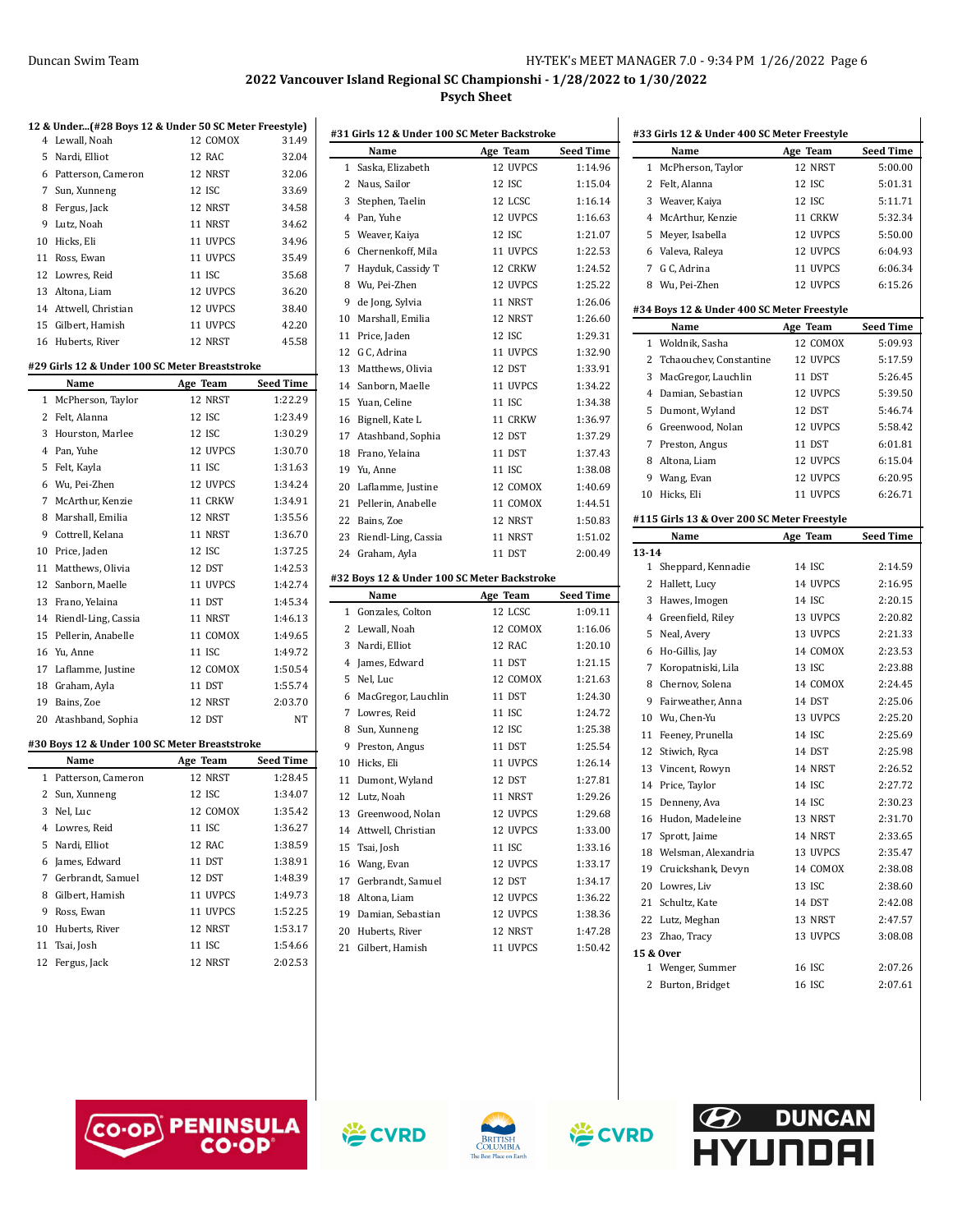$\overline{a}$ 

#### **2022 Vancouver Island Regional SC Championshi - 1/28/2022 to 1/30/2022 Psych Sheet**

|    | 15 & Over(#115 Girls 13 & Over 200 SC Meter Freestyle) |          |         |
|----|--------------------------------------------------------|----------|---------|
| 3  | Dunn, Elleri                                           | 19 UVIC  | 2:09.89 |
| 4  | Craig, Kiah                                            | 15 ISC   | 2:10.15 |
| 5  | Wakefield, Vienna                                      | 17 ISC   | 2:10.21 |
| 6  | Perry, Laine                                           | 16 COMOX | 2:11.45 |
| 7  | Baker, Fahren                                          | 18 UVPCS | 2:12.31 |
| 8  | Lathangue, Kaya                                        | 16 COMOX | 2:14.19 |
| 9  | Wong, Judith                                           | 16 ISC   | 2:15.48 |
| 10 | Stevens, Maya                                          | 15 UVPCS | 2:15.75 |
| 11 | Williams, Sadie                                        | 15 COMOX | 2:15.81 |
| 12 | Grand, Eva                                             | 16 ISC   | 2:16.68 |
| 13 | Prlic, Angelina                                        | 15 NRST  | 2:18.14 |
| 14 | Koropatniski, Madeline                                 | 16 ISC   | 2:18.49 |
| 15 | Tsai, Valerie                                          | 16 ISC   | 2:20.51 |
| 16 | Badini Confalonieri, Adelaide 17 ISC                   |          | 2:21.47 |
| 17 | Revenberg, Ava                                         | 15 COMOX | 2:24.10 |
| 18 | Brink, Sunelle                                         | 15 NRST  | 2:27.57 |
| 19 | Brager, Kourtney                                       | 22 UVIC  | 2:29.38 |
| 20 | Tsang, Shantay                                         | 16 UVPCS | 2:32.70 |
| 21 | Widmeyer, Simone                                       | 15 NRST  | 2:36.68 |
|    | #116 Boys 13 & Over 200 SC Meter Freestyle             |          |         |

|                | Name                             | Age Team      | <b>Seed Time</b> |
|----------------|----------------------------------|---------------|------------------|
| $13 - 14$      |                                  |               |                  |
|                | 1 Weaver, Noah                   | 14 ISC        | 2:06.76          |
| 2              | Camaraire, Alex                  | 13 UVPCS      | 2:09.41          |
| 3              | Nabozniak, Sawyer                | 13 UVPCS      | 2:11.38          |
|                | 4 Chen, Alex                     | 14 UVPCS      | 2:11.81          |
| 5              | Lee, Rubin                       | 13 UVPCS      | 2:15.39          |
| 6              | Pang, Aidan                      | 14 ISC        | 2:20.84          |
| 7              | Miller, Julian                   | 13 ISC        | 2:22.60          |
| 8              | Hunt, Cooper                     | 13 UVPCS      | 2:25.53          |
| 9              | Putland, Douglas                 | 13 ISC        | 2:29.74          |
| 10             | Pepenel, Eduard                  | 14 UVPCS      | 2:30.44          |
| 11             | Bisaro-de Faria, Luca            | 14 COMOX      | 2:32.98          |
| 12             | Saunders, Daniel                 | 13 NRST       | 2:34.21          |
| 13             | Yin. Kevin                       | 13 UVPCS      | 2:35.00          |
| 14             | Saxon, Chase                     | 13 ISC        | 2:36.77          |
| 15             | van den Berg, Kyle               | 13 NRST       | 2:37.15          |
| 16             | Wigger, Logan                    | 13 COMOX      | 2:37.35          |
| 17             | Gerbrandt, Gabriel               | 13 DST        | 2:38.40          |
|                | 18 Miller, Charlie               | 13 ISC        | 2:39.52          |
| 19             | Ruiter, Matthew                  | 13 DST        | 2:39.78          |
|                | 20 He, Ethan                     | 13 ISC        | 2:42.50          |
| 21             | Beaudoin, Rhys                   | 13 NRST       | 2:50.55          |
| 22             | Skene, Jaxson                    | 14 CRKW       | 2:52.44          |
|                | 15 & Over                        |               |                  |
| 1              | Bennett_S14SB14SM14, Nick 18 RAC |               | 1:53.30          |
| 2              | Fast, Ethan                      | 17 ISC        | 1:54.56          |
| 3              | Savage, Jack                     | 21 UVIC       | 1:55.09          |
| $\overline{4}$ | Westendorf, Cole                 | 22 UVIC       | 1:55.69          |
| 5              | Stevens, Colton                  | 20 UVIC       | 1:56.23          |
| 6              | Agostinelli Stull, Emilio        | 17 ISC        | 1:58.13          |
| 7              | Rogers, Lochlan                  | <b>16 RAC</b> | 1:58.91          |
| 8              | Anderson, Norman B               | 21 UVIC       | 1:59.53          |
| 9              | Raume, Jordan                    | 16 COMOX      | 2:01.08          |
| 10             | Johnson, Nathan                  | 15 COMOX      | 2:02.70          |

|              |                                             | rsych mieet |                  |
|--------------|---------------------------------------------|-------------|------------------|
|              | 11 Cirovic, Bogdan                          | 15 ISC      | 2:02.97          |
| 12           | Yu, Isaac                                   | 15 ISC      | 2:05.43          |
| 13           | Mak, Nathan                                 | 15 ISC      | 2:07.68          |
|              | 14 He, Jacob                                | 15 ISC      | 2:08.38          |
|              | 15 Feschuk, Finn                            | 15 NRST     | 2:10.35          |
|              | 16 Mazzulli, Justin                         | 17 UVPCS    | 2:14.02          |
|              | 17 Warner, Declan                           | 17 ISC      | 2:16.73          |
| 18           | Hawes, Kieran                               | 16 UVPCS    | 2:19.08          |
| 19           | deGoey, Matthew                             | 15 UVPCS    | 2:20.08          |
| 20           | Goodyear_S8SB7SM8, Ian                      | 21 UVPCS    | 2:21.26          |
|              | 21 Dervishi, George                         | 15 ISC      | 2:25.16          |
| 22           | Hawkes, Magnus                              | 17 UVPCS    | 2:25.83          |
| 23           | Elford, Will                                | 15 ISC      | 2:28.11          |
|              | 24 Park, Junseo                             | 16 UVPCS    | 2:30.86          |
|              | 25 Park, Jemin                              | 15 COMOX    | 2:36.55          |
|              | #117 Girls 13 & Over 100 SC Meter Butterfly |             |                  |
|              | Name                                        | Age Team    | <b>Seed Time</b> |
| $13 - 14$    |                                             |             |                  |
|              | 1 Sheppard, Kennadie                        | 14 ISC      | 1:07.78          |
|              | 2 Hawes, Imogen                             | 14 ISC      | 1:09.00          |
| 3            | Minichiello, Moira                          | 14 NRST     | 1:09.56          |
|              | 4 Andrusak, Riley                           | 14 ISC      | 1:11.93          |
|              | 5 Pandachuck, Ruby                          | 13 ISC      | 1:12.97          |
|              | 6 Hier, Jessica                             | 13 UVPCS    | 1:13.22          |
|              | 7 Hallett, Lucy                             | 14 UVPCS    | 1:13.41          |
| 8            | Fairweather, Anna                           | 14 DST      | 1:14.66          |
|              | 9 Nel, Sophie                               | 14 COMOX    | 1:15.06          |
|              | 10 Price, Taylor                            | 14 ISC      | 1:15.75          |
|              | 11 Neal, Avery                              | 13 UVPCS    | 1:16.30          |
|              | 12 Tonix, Valeria                           | 14 ISC      | 1:16.87          |
| 13           | Welsman, Alexandria                         | 13 UVPCS    | 1:18.26          |
|              | 14 Owens, Keyana                            | 13 CRKW     | 1:23.02          |
| 15           | Denneny, Ava                                | 14 ISC      | 1:24.45          |
|              | 16 Barr, Shelby                             | 13 NRST     | 1:27.91          |
|              | 17 Park, Yuna                               | 13 COMOX    | 1:28.44          |
|              | 18 Vose, Ella B                             | 14 CRKW     | 1:32.48          |
|              | 19 Hayduk, Mackenzie                        | 14 CRKW     | 1:33.11          |
|              | 20 Johnson, Keira                           | 13 COMOX    | 1:39.20          |
|              | 15 & Over                                   |             |                  |
| $\mathbf{1}$ | Stannard, Camryn                            | 17 NRST     | 1:03.88          |
| 2            | Fulton, Mariah                              | 22 UVIC     | 1:04.72          |
| 3            | Rupert, Bridget                             | 15 UVPCS    | 1:04.87          |
| 4            | Nevins, Harper                              | 16 ISC      | 1:04.93          |
| 5            | Wakefield, Vienna                           | 17 ISC      | 1:05.71          |
| 6            | Moore, Devinn                               | 17 NRST     | 1:07.46          |
| 7            | Beauregard, Kara                            | 17 CRKW     | 1:07.49          |
| 8            | Grand, Eva                                  | 16 ISC      | 1:09.09          |
| 9            | Stevens, Maya                               | 15 UVPCS    | 1:09.35          |
|              | 10 Macluskie, Nadia                         | 15 COMOX    | 1:09.89          |
| 11           | Wong, Judith                                | 16 ISC      | 1:10.19          |
|              | 12 Craig, Kiah                              | 15 ISC      | 1:11.03          |
|              | 13 Klemisch, Lena                           | 18 UVPCS    | 1:11.46          |
|              | 14 Revenberg, Grace                         | 16 COMOX    | 1:11.52          |
| 15           | Williams, Sadie                             | 15 COMOX    | 1:12.36          |
|              | 16 Wenger, Summer                           | 16 ISC      | 1:12.37          |
|              |                                             |             |                  |

| 17        | Perry, Laine                               | 16 COMOX | 1:13.77   |
|-----------|--------------------------------------------|----------|-----------|
|           | 18 Littich, Emma Clara                     | 16 ISC   | 1:13.81   |
|           | 19 Hickman, Hailey                         | 16 COMOX | 1:15.36   |
|           | 20 Brink, Sunelle                          | 15 NRST  | 1:20.97   |
|           | 21 Tsang, Shantay                          | 16 UVPCS | NΤ        |
|           | #118 Boys 13 & Over 100 SC Meter Butterfly |          |           |
|           | Name                                       | Age Team | Seed Time |
| $13 - 14$ |                                            |          |           |
|           | 1 Evans, Alex                              | 14 NRST  | 1:03.49   |
|           | 2 Chen, Alex                               | 14 UVPCS | 1:03.97   |
|           | 3 Nabozniak, Sawyer                        | 13 UVPCS | 1:06.18   |
|           | 4 Pearse, Peyton                           | 14 NRST  | 1:07.93   |
|           | 5 Hicks, Noah                              | 13 UVPCS | 1:09.96   |
|           | 6 Kormendy, Brady                          | 13 ISC   | 1:11.33   |
|           | 7 Miller, Julian                           | 13 ISC   | 1:11.43   |
|           | 8 Macluskie, Tobias                        | 13 COMOX | 1:14.61   |
|           | 9 McCartney, Brody                         | 13 DST   | 1:15.13   |
|           | 10 Hales, Evan                             | 14 DST   | 1:15.59   |
|           | 11 Grand, Noah                             | 13 ISC   | 1:15.96   |
|           | 12 Weaver, Noah                            | 14 ISC   | 1:16.51   |
|           | 13 Nardi, Spencer                          | 14 RAC   | 1:18.39   |
|           | 14 Putland, Douglas                        | 13 ISC   | 1:18.81   |
|           | 15 Blackburn, Malcolm                      | 14 DST   | 1:19.90   |
|           | 16 Hastie, Emmett                          | 13 ISC   | 1:23.54   |
|           | 17 van den Berg, Kyle                      | 13 NRST  | 1:26.64   |
|           | 18 Saunders, Daniel                        | 13 NRST  | 1:34.43   |
|           | 19 Crockford, Noah                         | 13 ISC   | NT        |
|           | 15 & Over                                  |          |           |
|           | 1 Toyata, Marc                             | 21 UVIC  | 58.45     |
|           | 2 Agostinelli Stull, Emilio                | 17 ISC   | 58.91     |
|           | 3 Roos, River                              | 16 NRST  | 59.22     |
|           | 4 Hees, Nathaniel B                        | 19 UVIC  | 59.26     |
|           | 5 Correa, Oleg                             | 21 UVIC  | 59.31     |
|           | 6 Morch, Peter                             | 16 NRST  | 59.52     |
|           | 7 Orton, Oliver                            | 17 NRST  | 59.60     |
|           | 8 Downing, Kevin                           | 19 UVIC  | 59.80     |
|           | 9 Namba, Kai                               | 15 ISC   | 1:02.66   |
|           | 10 Johnson, Nathan                         | 15 COMOX | 1:04.77   |
|           | 11 Cirovic, Bogdan                         | 15 ISC   | 1:04.87   |
|           | 12 de Rosnay, Simon                        | 16 UVPCS | 1:05.02   |
|           | 13 Gutierrez, Alonso                       | 15 UVPCS | 1:05.23   |
|           | 14 Canali, Riccardo                        | 17 ISC   | 1:05.37   |
| 15        | Hulten, Kristofer                          | 16 ISC   | 1:06.52   |
| 16        | Wees, Athanasios                           | 15 COMOX | 1:09.68   |
| 17        | Mazzulli, Justin                           | 17 UVPCS | 1:10.22   |
|           | 18 Brideau, Tyce R                         | 15 CRKW  | 1:13.14   |
| 19        | Hawes, Kieran                              | 16 UVPCS | 1:14.45   |
|           | 20 Feschuk, Finn                           | 15 NRST  | 1:15.87   |
|           | 21 Elford, Will                            | 15 ISC   | 1:17.59   |
|           | 22 Pendergast, Gavin                       | 15 NRST  | 1:22.85   |
| 23        | Medler, Samuel                             | 15 ISC   | 1:29.51   |







**巻CVRD** 

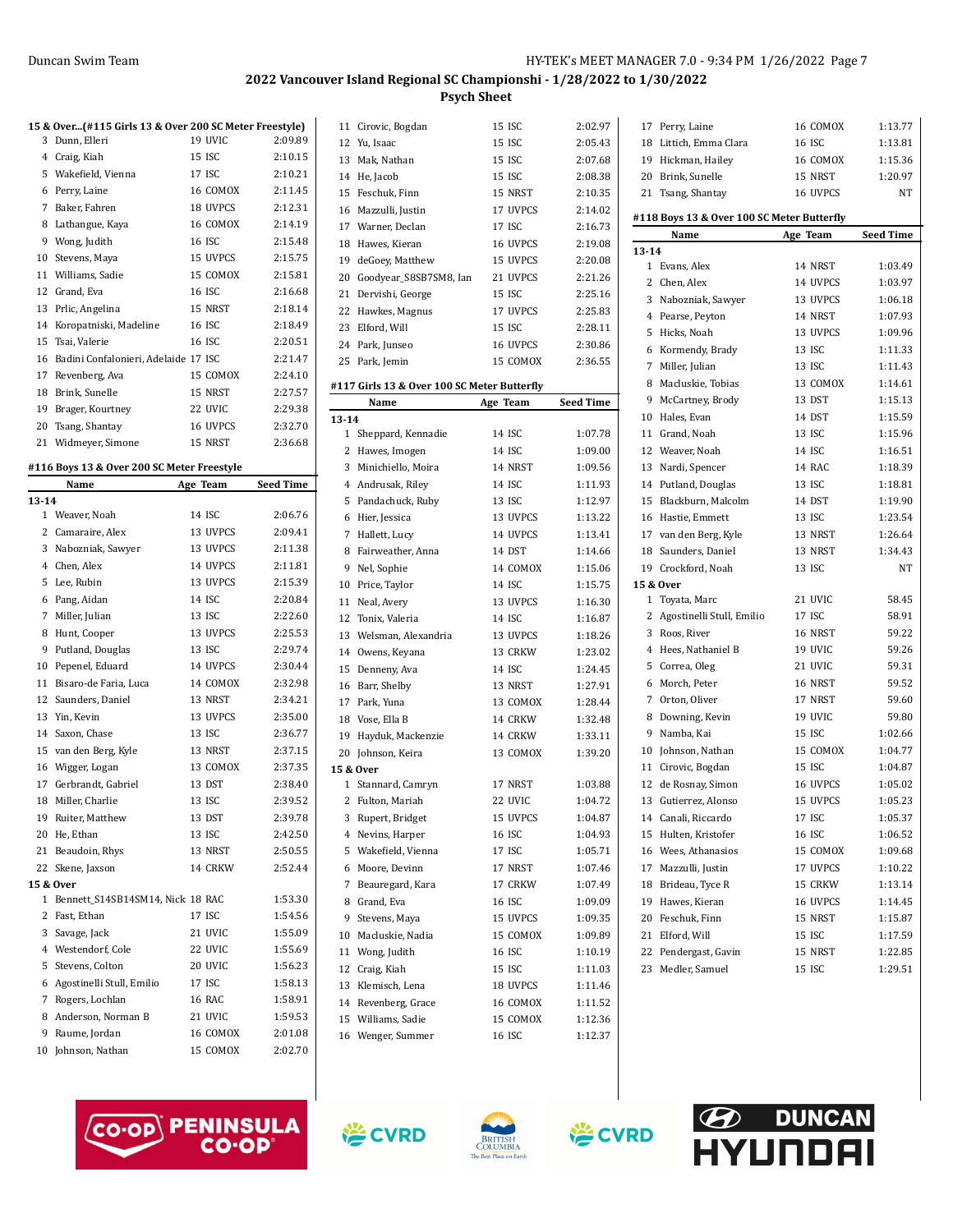| #119 Girls 13 & Over 200 SC Meter Breaststroke |                                                       |          |                  |
|------------------------------------------------|-------------------------------------------------------|----------|------------------|
|                                                | Name                                                  | Age Team | <b>Seed Time</b> |
|                                                | 13-14(#119 Girls 13 & Over 200 SC Meter Breaststroke) |          |                  |
| 1                                              | Greenfield, Riley                                     | 13 UVPCS | 2:48.51          |
| 2                                              | Boone, Sidney                                         | 14 ISC   | 2:49.63          |
| 3                                              | Wang, Jiaying                                         | 13 NRST  | 2:54.15          |
| $\overline{4}$                                 | Hudon, Madeleine                                      | 13 NRST  | 2:56.62          |
| 5                                              | Sprott, Jaime                                         | 14 NRST  | 3:02.74          |
| 6                                              | MacGregor, Kailie                                     | 13 DST   | 3:03.31          |
| 7                                              | Stiwich, Ryca                                         | 14 DST   | 3:04.18          |
| 8                                              | Langlois, Charlie J                                   | 14 CRKW  | 3:05.41          |
| 9                                              | Zhao, Tracy                                           | 13 UVPCS | 3:06.97          |
|                                                | 10 Gossman, Taylor                                    | 14 ISC   | 3:08.30          |
|                                                | 11 Revenberg, Julia                                   | 14 COMOX | 3:09.24          |
|                                                | 12 Chernov, Solena                                    | 14 COMOX | 3:23.31          |
| 13                                             | Park, Yuna                                            | 13 COMOX | 3:26.59          |
|                                                | 15 & Over                                             |          |                  |
| 1                                              | Stannard, Camryn                                      | 17 NRST  | 2:38.92          |
| $\overline{2}$                                 | Di, Mello                                             | 15 ISC   | 2:39.58          |
| 3                                              | Benn, Adelina                                         | 15 UVPCS | 2:47.80          |
| 4                                              | Rupert, Annika                                        | 15 UVPCS | 2:50.04          |
| 5                                              | Mercer, Taryn                                         | 16 UVPCS | 2:50.85          |
| 6                                              | Tinmouth, Iris                                        | 17 COMOX | 2:51.54          |
| 7                                              | Prlic, Angelina                                       | 15 NRST  | 2:52.84          |
| 8                                              | Baker, Fahren                                         | 18 UVPCS | 2:54.83          |
| 9                                              | Pendergast, Anna                                      | 17 NRST  | 3:00.86          |
| 10                                             | Montana, Martina                                      | 16 CRKW  | 3:04.63          |
| 11                                             | Tsang, Shantay                                        | 16 UVPCS | 3:06.21          |
| 12                                             | Widmeyer, Simone                                      | 15 NRST  | 3:07.90          |
|                                                | #120 Boys 13 & Over 200 SC Meter Breaststroke         |          |                  |
|                                                | Name                                                  | Age Team | <b>Seed Time</b> |
| $13 - 14$                                      |                                                       |          |                  |
| $\mathbf{1}$                                   | Feenstra, Kieran                                      | 14 UVPCS | 2:45.14          |
| 2                                              | Pearse, Peyton                                        | 14 NRST  | 2:47.33          |
| 3                                              | McKnight, Makaio                                      | 13 UVPCS | 2:48.02          |
|                                                | 4 Woo, Ethan                                          | 13 UVPCS | 2:55.05          |
| 5                                              | Han, Aiden                                            | 13 ISC   | 3:00.00          |
| 6                                              | Kriegler, Samuel                                      | 14 COMOX | 3:01.04          |
|                                                | 7 Yin, Kevin                                          | 13 UVPCS | 3:01.61          |
| 8                                              | Kormendy, Brady                                       | 13 ISC   | 3:02.23          |
| 9                                              | Hales, Evan                                           | 14 DST   | 3:04.48          |
| 10 <sup>°</sup>                                | Hunt, Cooper                                          | 13 UVPCS | 3:04.70          |
| 11                                             | Pepenel, Eduard                                       | 14 UVPCS | 3:08.82          |
| 12                                             | Blackburn, Malcolm                                    | 14 DST   | 3:09.34          |
| 13                                             | Hastie, Emmett                                        | 13 ISC   | 3:10.36          |
| 14                                             | He, Ethan                                             | 13 ISC   | 3:14.02          |
|                                                |                                                       |          |                  |

| 3<br>Tchaouchev, Atanas<br><b>16 RAC</b><br>4<br>Rogers, Lochlan<br>5<br>Raume, Jordan<br>Downing, Kevin<br>6<br>17 ISC<br>7 Mak, Marcus<br>15 ISC<br>8<br>He, Jacob<br>9<br>Wigger, Liam<br>10<br>Hawkes, Magnus<br>11 Mbobela, Simon<br>15 RAC<br>12 Mirapeix, Santi<br>13 Park, Jemin<br>15 ISC<br>14 Han, Roy<br>#121 Girls 13 & Over 50 SC Meter Backstroke<br>Age Team<br>Name<br>$13 - 14$<br>1 Andrusak, Riley<br>14 ISC<br>2 Tonix, Valeria<br>14 ISC<br>3 Boone, Sidney<br>14 ISC<br>4 Minichiello, Moira<br>14 NRST<br>5<br>Vincent, Rowyn<br>Wu, Chen-Yu<br>6<br>7<br>Langlois, Charlie J<br>8<br>Owens, Keyana<br>9<br>Gossman, Taylor<br>14 ISC<br>14 ISC<br>10 Price, Taylor<br>13 ISC<br>11 Koropatniski, Lila<br>12 Feeney, Prunella<br>14 ISC<br>13 Barr, Shelby<br>14 Hayduk, Mackenzie<br>15 Lowres, Liv<br>13 ISC<br>16<br>Ho-Gillis, Jay<br>17 Johnson, Keira<br>15 & Over<br>1 Fulton, Mariah<br>2<br>Roschat, Olivia E<br>3 Beauregard, Kara<br>16 ISC<br>4<br>Burton, Bridget<br>5<br>16 ISC<br>Nevins, Harper<br>6<br>Klemisch, Lena<br>7 Hoffman, Teah<br>8 Koropatniski, Madeline<br>16 ISC<br>9 Naicker, Niveeda<br>10 Grand, Eva<br>16 ISC<br>11 Moore, Devinn<br>12 Tinmouth, Iris<br>16 ISC<br>13 Tsai, Valerie<br>14<br>Mercer, Taryn<br>15 Tsai, Winnie<br>16 ISC | 16 UVPCS<br>2:26.66<br>2:27.94<br>16 COMOX<br>2:29.71<br>19 UVIC<br>2:31.81<br>2:32.15<br>2:36.48<br>15 COMOX<br>2:47.46<br>17 UVPCS<br>2:56.57<br>2:58.52<br>16 CRKW<br>3 01.52<br>15 COMOX<br>3:05.22<br>3:16.71 |
|-----------------------------------------------------------------------------------------------------------------------------------------------------------------------------------------------------------------------------------------------------------------------------------------------------------------------------------------------------------------------------------------------------------------------------------------------------------------------------------------------------------------------------------------------------------------------------------------------------------------------------------------------------------------------------------------------------------------------------------------------------------------------------------------------------------------------------------------------------------------------------------------------------------------------------------------------------------------------------------------------------------------------------------------------------------------------------------------------------------------------------------------------------------------------------------------------------------------------------------------------------------------------------------------------------|--------------------------------------------------------------------------------------------------------------------------------------------------------------------------------------------------------------------|
|                                                                                                                                                                                                                                                                                                                                                                                                                                                                                                                                                                                                                                                                                                                                                                                                                                                                                                                                                                                                                                                                                                                                                                                                                                                                                                     |                                                                                                                                                                                                                    |
|                                                                                                                                                                                                                                                                                                                                                                                                                                                                                                                                                                                                                                                                                                                                                                                                                                                                                                                                                                                                                                                                                                                                                                                                                                                                                                     |                                                                                                                                                                                                                    |
|                                                                                                                                                                                                                                                                                                                                                                                                                                                                                                                                                                                                                                                                                                                                                                                                                                                                                                                                                                                                                                                                                                                                                                                                                                                                                                     |                                                                                                                                                                                                                    |
|                                                                                                                                                                                                                                                                                                                                                                                                                                                                                                                                                                                                                                                                                                                                                                                                                                                                                                                                                                                                                                                                                                                                                                                                                                                                                                     |                                                                                                                                                                                                                    |
|                                                                                                                                                                                                                                                                                                                                                                                                                                                                                                                                                                                                                                                                                                                                                                                                                                                                                                                                                                                                                                                                                                                                                                                                                                                                                                     |                                                                                                                                                                                                                    |
|                                                                                                                                                                                                                                                                                                                                                                                                                                                                                                                                                                                                                                                                                                                                                                                                                                                                                                                                                                                                                                                                                                                                                                                                                                                                                                     |                                                                                                                                                                                                                    |
|                                                                                                                                                                                                                                                                                                                                                                                                                                                                                                                                                                                                                                                                                                                                                                                                                                                                                                                                                                                                                                                                                                                                                                                                                                                                                                     |                                                                                                                                                                                                                    |
|                                                                                                                                                                                                                                                                                                                                                                                                                                                                                                                                                                                                                                                                                                                                                                                                                                                                                                                                                                                                                                                                                                                                                                                                                                                                                                     |                                                                                                                                                                                                                    |
|                                                                                                                                                                                                                                                                                                                                                                                                                                                                                                                                                                                                                                                                                                                                                                                                                                                                                                                                                                                                                                                                                                                                                                                                                                                                                                     |                                                                                                                                                                                                                    |
|                                                                                                                                                                                                                                                                                                                                                                                                                                                                                                                                                                                                                                                                                                                                                                                                                                                                                                                                                                                                                                                                                                                                                                                                                                                                                                     |                                                                                                                                                                                                                    |
|                                                                                                                                                                                                                                                                                                                                                                                                                                                                                                                                                                                                                                                                                                                                                                                                                                                                                                                                                                                                                                                                                                                                                                                                                                                                                                     |                                                                                                                                                                                                                    |
|                                                                                                                                                                                                                                                                                                                                                                                                                                                                                                                                                                                                                                                                                                                                                                                                                                                                                                                                                                                                                                                                                                                                                                                                                                                                                                     |                                                                                                                                                                                                                    |
|                                                                                                                                                                                                                                                                                                                                                                                                                                                                                                                                                                                                                                                                                                                                                                                                                                                                                                                                                                                                                                                                                                                                                                                                                                                                                                     |                                                                                                                                                                                                                    |
|                                                                                                                                                                                                                                                                                                                                                                                                                                                                                                                                                                                                                                                                                                                                                                                                                                                                                                                                                                                                                                                                                                                                                                                                                                                                                                     |                                                                                                                                                                                                                    |
|                                                                                                                                                                                                                                                                                                                                                                                                                                                                                                                                                                                                                                                                                                                                                                                                                                                                                                                                                                                                                                                                                                                                                                                                                                                                                                     | <b>Seed Time</b>                                                                                                                                                                                                   |
|                                                                                                                                                                                                                                                                                                                                                                                                                                                                                                                                                                                                                                                                                                                                                                                                                                                                                                                                                                                                                                                                                                                                                                                                                                                                                                     |                                                                                                                                                                                                                    |
|                                                                                                                                                                                                                                                                                                                                                                                                                                                                                                                                                                                                                                                                                                                                                                                                                                                                                                                                                                                                                                                                                                                                                                                                                                                                                                     | 31.27                                                                                                                                                                                                              |
|                                                                                                                                                                                                                                                                                                                                                                                                                                                                                                                                                                                                                                                                                                                                                                                                                                                                                                                                                                                                                                                                                                                                                                                                                                                                                                     | 33.06                                                                                                                                                                                                              |
|                                                                                                                                                                                                                                                                                                                                                                                                                                                                                                                                                                                                                                                                                                                                                                                                                                                                                                                                                                                                                                                                                                                                                                                                                                                                                                     | 33.44                                                                                                                                                                                                              |
|                                                                                                                                                                                                                                                                                                                                                                                                                                                                                                                                                                                                                                                                                                                                                                                                                                                                                                                                                                                                                                                                                                                                                                                                                                                                                                     | 33.74                                                                                                                                                                                                              |
|                                                                                                                                                                                                                                                                                                                                                                                                                                                                                                                                                                                                                                                                                                                                                                                                                                                                                                                                                                                                                                                                                                                                                                                                                                                                                                     | 14 NRST<br>34.42                                                                                                                                                                                                   |
|                                                                                                                                                                                                                                                                                                                                                                                                                                                                                                                                                                                                                                                                                                                                                                                                                                                                                                                                                                                                                                                                                                                                                                                                                                                                                                     | 13 UVPCS<br>35.50                                                                                                                                                                                                  |
|                                                                                                                                                                                                                                                                                                                                                                                                                                                                                                                                                                                                                                                                                                                                                                                                                                                                                                                                                                                                                                                                                                                                                                                                                                                                                                     | 35.55<br>14 CRKW                                                                                                                                                                                                   |
|                                                                                                                                                                                                                                                                                                                                                                                                                                                                                                                                                                                                                                                                                                                                                                                                                                                                                                                                                                                                                                                                                                                                                                                                                                                                                                     |                                                                                                                                                                                                                    |
|                                                                                                                                                                                                                                                                                                                                                                                                                                                                                                                                                                                                                                                                                                                                                                                                                                                                                                                                                                                                                                                                                                                                                                                                                                                                                                     | 13 CRKW<br>35.88                                                                                                                                                                                                   |
|                                                                                                                                                                                                                                                                                                                                                                                                                                                                                                                                                                                                                                                                                                                                                                                                                                                                                                                                                                                                                                                                                                                                                                                                                                                                                                     | 35.89                                                                                                                                                                                                              |
|                                                                                                                                                                                                                                                                                                                                                                                                                                                                                                                                                                                                                                                                                                                                                                                                                                                                                                                                                                                                                                                                                                                                                                                                                                                                                                     | 35.96                                                                                                                                                                                                              |
|                                                                                                                                                                                                                                                                                                                                                                                                                                                                                                                                                                                                                                                                                                                                                                                                                                                                                                                                                                                                                                                                                                                                                                                                                                                                                                     | 36.10                                                                                                                                                                                                              |
|                                                                                                                                                                                                                                                                                                                                                                                                                                                                                                                                                                                                                                                                                                                                                                                                                                                                                                                                                                                                                                                                                                                                                                                                                                                                                                     | 36.62                                                                                                                                                                                                              |
|                                                                                                                                                                                                                                                                                                                                                                                                                                                                                                                                                                                                                                                                                                                                                                                                                                                                                                                                                                                                                                                                                                                                                                                                                                                                                                     | 37.56<br>13 NRST                                                                                                                                                                                                   |
|                                                                                                                                                                                                                                                                                                                                                                                                                                                                                                                                                                                                                                                                                                                                                                                                                                                                                                                                                                                                                                                                                                                                                                                                                                                                                                     | 14 CRKW<br>37.68                                                                                                                                                                                                   |
|                                                                                                                                                                                                                                                                                                                                                                                                                                                                                                                                                                                                                                                                                                                                                                                                                                                                                                                                                                                                                                                                                                                                                                                                                                                                                                     | 38.48                                                                                                                                                                                                              |
|                                                                                                                                                                                                                                                                                                                                                                                                                                                                                                                                                                                                                                                                                                                                                                                                                                                                                                                                                                                                                                                                                                                                                                                                                                                                                                     | 14 COMOX<br>39.27                                                                                                                                                                                                  |
|                                                                                                                                                                                                                                                                                                                                                                                                                                                                                                                                                                                                                                                                                                                                                                                                                                                                                                                                                                                                                                                                                                                                                                                                                                                                                                     | 13 COMOX<br>39.72                                                                                                                                                                                                  |
|                                                                                                                                                                                                                                                                                                                                                                                                                                                                                                                                                                                                                                                                                                                                                                                                                                                                                                                                                                                                                                                                                                                                                                                                                                                                                                     |                                                                                                                                                                                                                    |
|                                                                                                                                                                                                                                                                                                                                                                                                                                                                                                                                                                                                                                                                                                                                                                                                                                                                                                                                                                                                                                                                                                                                                                                                                                                                                                     | 22 UVIC<br>29.68                                                                                                                                                                                                   |
|                                                                                                                                                                                                                                                                                                                                                                                                                                                                                                                                                                                                                                                                                                                                                                                                                                                                                                                                                                                                                                                                                                                                                                                                                                                                                                     | 18 UVIC<br>29.78                                                                                                                                                                                                   |
|                                                                                                                                                                                                                                                                                                                                                                                                                                                                                                                                                                                                                                                                                                                                                                                                                                                                                                                                                                                                                                                                                                                                                                                                                                                                                                     | 17 CRKW<br>30.82                                                                                                                                                                                                   |
|                                                                                                                                                                                                                                                                                                                                                                                                                                                                                                                                                                                                                                                                                                                                                                                                                                                                                                                                                                                                                                                                                                                                                                                                                                                                                                     | 30.93                                                                                                                                                                                                              |
|                                                                                                                                                                                                                                                                                                                                                                                                                                                                                                                                                                                                                                                                                                                                                                                                                                                                                                                                                                                                                                                                                                                                                                                                                                                                                                     | 31.36                                                                                                                                                                                                              |
|                                                                                                                                                                                                                                                                                                                                                                                                                                                                                                                                                                                                                                                                                                                                                                                                                                                                                                                                                                                                                                                                                                                                                                                                                                                                                                     | 32.30                                                                                                                                                                                                              |
|                                                                                                                                                                                                                                                                                                                                                                                                                                                                                                                                                                                                                                                                                                                                                                                                                                                                                                                                                                                                                                                                                                                                                                                                                                                                                                     | 18 UVPCS<br>19 UVIC<br>32.61                                                                                                                                                                                       |
|                                                                                                                                                                                                                                                                                                                                                                                                                                                                                                                                                                                                                                                                                                                                                                                                                                                                                                                                                                                                                                                                                                                                                                                                                                                                                                     | 32.86                                                                                                                                                                                                              |
|                                                                                                                                                                                                                                                                                                                                                                                                                                                                                                                                                                                                                                                                                                                                                                                                                                                                                                                                                                                                                                                                                                                                                                                                                                                                                                     |                                                                                                                                                                                                                    |
|                                                                                                                                                                                                                                                                                                                                                                                                                                                                                                                                                                                                                                                                                                                                                                                                                                                                                                                                                                                                                                                                                                                                                                                                                                                                                                     | 17 CRKW<br>33.09                                                                                                                                                                                                   |
|                                                                                                                                                                                                                                                                                                                                                                                                                                                                                                                                                                                                                                                                                                                                                                                                                                                                                                                                                                                                                                                                                                                                                                                                                                                                                                     | 33.13                                                                                                                                                                                                              |
|                                                                                                                                                                                                                                                                                                                                                                                                                                                                                                                                                                                                                                                                                                                                                                                                                                                                                                                                                                                                                                                                                                                                                                                                                                                                                                     | 17 NRST<br>33.50                                                                                                                                                                                                   |
|                                                                                                                                                                                                                                                                                                                                                                                                                                                                                                                                                                                                                                                                                                                                                                                                                                                                                                                                                                                                                                                                                                                                                                                                                                                                                                     | 17 COMOX<br>33.74                                                                                                                                                                                                  |
|                                                                                                                                                                                                                                                                                                                                                                                                                                                                                                                                                                                                                                                                                                                                                                                                                                                                                                                                                                                                                                                                                                                                                                                                                                                                                                     | 33.88                                                                                                                                                                                                              |
|                                                                                                                                                                                                                                                                                                                                                                                                                                                                                                                                                                                                                                                                                                                                                                                                                                                                                                                                                                                                                                                                                                                                                                                                                                                                                                     | 16 UVPCS<br>33.97                                                                                                                                                                                                  |
| 16<br>Revenberg, Ava                                                                                                                                                                                                                                                                                                                                                                                                                                                                                                                                                                                                                                                                                                                                                                                                                                                                                                                                                                                                                                                                                                                                                                                                                                                                                | 34.35                                                                                                                                                                                                              |
| 17 Brager, Kourtney                                                                                                                                                                                                                                                                                                                                                                                                                                                                                                                                                                                                                                                                                                                                                                                                                                                                                                                                                                                                                                                                                                                                                                                                                                                                                 | 15 COMOX<br>34.85                                                                                                                                                                                                  |
| 18 Montana, Martina                                                                                                                                                                                                                                                                                                                                                                                                                                                                                                                                                                                                                                                                                                                                                                                                                                                                                                                                                                                                                                                                                                                                                                                                                                                                                 | 22 UVIC<br>35.02                                                                                                                                                                                                   |
| 19 Pendergast, Anna                                                                                                                                                                                                                                                                                                                                                                                                                                                                                                                                                                                                                                                                                                                                                                                                                                                                                                                                                                                                                                                                                                                                                                                                                                                                                 | 16 CRKW<br>35.11                                                                                                                                                                                                   |
| 20 Brink, Sunelle                                                                                                                                                                                                                                                                                                                                                                                                                                                                                                                                                                                                                                                                                                                                                                                                                                                                                                                                                                                                                                                                                                                                                                                                                                                                                   | 17 NRST<br>35.41                                                                                                                                                                                                   |
| 21 Littich, Emma Clara<br>16 ISC                                                                                                                                                                                                                                                                                                                                                                                                                                                                                                                                                                                                                                                                                                                                                                                                                                                                                                                                                                                                                                                                                                                                                                                                                                                                    | 15 NRST<br>36.14                                                                                                                                                                                                   |
| 22 Badini Confalonieri, Adelaide 17 ISC                                                                                                                                                                                                                                                                                                                                                                                                                                                                                                                                                                                                                                                                                                                                                                                                                                                                                                                                                                                                                                                                                                                                                                                                                                                             | 37.12<br>39.42                                                                                                                                                                                                     |

|             | 23 Widmeyer, Simone                        | 15 NRST       | 42.46            |
|-------------|--------------------------------------------|---------------|------------------|
|             | #122 Boys 13 & Over 50 SC Meter Backstroke |               |                  |
|             | Name                                       | Age Team      | <b>Seed Time</b> |
| $13 - 14$   |                                            |               |                  |
| $\mathbf 1$ | Poulin, Conor                              | 14 UVPCS      | 31.55            |
| 2           | Hicks, Noah                                | 13 UVPCS      | 32.37            |
| 3           | Pang, Aidan                                | 14 ISC        | 33.58            |
| 4           | Evans, Alex                                | 14 NRST       | 33.93            |
| 5           | Salagunla Doss, Roger                      | 14 UVPCS      | 36.89            |
| 6           | Saxon, Chase                               | 13 ISC        | 37.03            |
| 7           | Saunders, Daniel                           | 13 NRST       | 37.67            |
|             | 8 van den Berg, Kyle                       | 13 NRST       | 38.66            |
| 9           | Beaudoin, Rhys                             | 13 NRST       | 42.26            |
|             | 10 Bisaro-de Faria, Luca                   | 14 COMOX      | 42.41            |
|             | 11 Miller, Charlie                         | 13 ISC        | 46.69            |
|             | 12 Nardi, Spencer                          | 14 RAC        | 53.87            |
|             | 15 & Over                                  |               |                  |
| $\mathbf 1$ | Savage, Jack                               | 21 UVIC       | 26.94            |
| 2           | Mak, Marcus                                | 17 ISC        | 26.96            |
|             | 3 Fast, Ethan                              | 17 ISC        | 27.15            |
| 4           | Morch, Peter                               | 16 NRST       | 28.29            |
| 5           | Correa, Oleg                               | 21 UVIC       | 28.58            |
| 6           | Orton, Oliver                              | 17 NRST       | 29.74            |
| 7           | Hulten, Kristofer                          | 16 ISC        | 29.90            |
| 8           | Southen, Sam                               | 15 COMOX      | 30.67            |
| 9           | Warner, Declan                             | 17 ISC        | 30.75            |
|             | 10 Canali, Riccardo                        | 17 ISC        | 30.96            |
| 11          | Roos, River                                | 16 NRST       | 31.20            |
| 12          | Gutierrez, Alonso                          | 15 UVPCS      | 31.47            |
| 13          | Hawkes, Magnus                             | 17 UVPCS      | 33.93            |
|             | 14 Wees, Athanasios                        | 15 COMOX      | 34.05            |
| 15          | Brideau, Tyce R                            | 15 CRKW       | 34.53            |
| 16          | deGoey, Matthew                            | 15 UVPCS      | 34.53            |
| 17          | Pendergast, Gavin                          | 15 NRST       | 34.78            |
| 18          | Mbobela, Simon                             | 15 RAC        | 35.60            |
| 19          | Han, Roy                                   | 15 ISC        | 39.81            |
| 20          | Dervishi, George                           | <b>15 ISC</b> | 40.88            |
| 21          | Hawes, Kieran                              | 16 UVPCS      | 44.44            |
| 22          | Medler, Samuel                             | 15 ISC        | 49.16            |
|             | 23 Mirapeix, Santi                         | 16 CRKW       | NΤ               |
|             |                                            |               |                  |
|             | #123 Girls 13 & Over 400 SC Meter IM       |               |                  |
|             | Name                                       | Age Team      | <b>Seed Time</b> |
| $13 - 14$   |                                            |               |                  |
| 1           | Andrusak, Riley                            | 14 ISC        | 5:13.86          |
| 2           | Greenfield, Riley                          | 13 UVPCS      | 5:20.76          |
| 3           | Hallett, Lucy                              | 14 UVPCS      | 5:22.33          |
| 4           | Hier, Jessica                              | 13 UVPCS      | 5:24.63          |
| 5           | Pandachuck, Ruby                           | 13 ISC        | 5:32.86          |
| 6           | Nel, Sophie                                | 14 COMOX      | 5:42.93          |
| 7           | MacGregor, Kailie                          | 13 DST        | 5:43.17          |
| 8           | Wang, Jiaying                              | 13 NRST       | 5:43.89          |
| 9           | Sprott, Jaime                              | 14 NRST       | 5:50.09          |
| 10          | Schultz, Kate                              | 14 DST        | 6:40.79          |
|             |                                            |               |                  |



 Wigger, Logan 13 COMOX 3:15.62 Ruiter, Matthew 13 DST 3:16.48 Salagunla Doss, Roger 14 UVPCS 3:16.56 Beaudoin, Rhys 13 NRST 3:34.41 Skene, Jaxson 14 CRKW 4:40.54

 Robertson, Arran 17 UVPCS 2:24.92 Eyre, Benji 21 UVIC 2:25.86

**15 & Over**





学CVRD

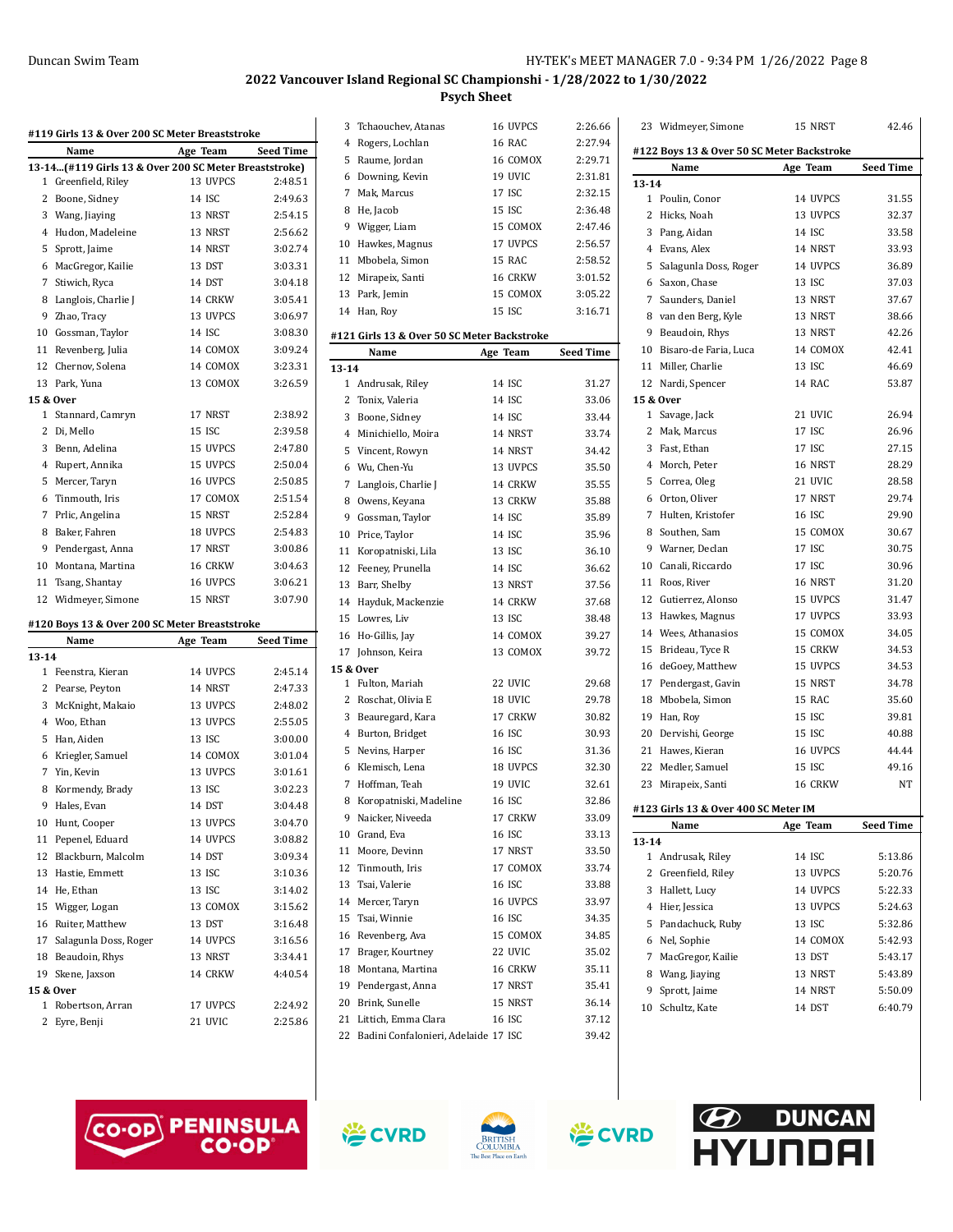Lathangue, Kaya 16 COMOX 28.73

|              | 15 & Over(#123 Girls 13 & Over 400 SC Meter IM) |          |                  |  |
|--------------|-------------------------------------------------|----------|------------------|--|
| 1            | Baker, Fahren                                   | 18 UVPCS | 5:25.51          |  |
| 2            | Revenberg, Grace                                | 16 COMOX | 5:29.11          |  |
|              | 3 Macluskie, Nadia                              | 15 COMOX | 5:31.71          |  |
|              | 4 Di, Mello                                     | 15 ISC   | 5:33.83          |  |
|              | 5 Lathangue, Kaya                               | 16 COMOX | 5:34.37          |  |
|              | 6 Rupert, Annika                                | 15 UVPCS | 5:34.89          |  |
|              | 7 Tsai, Winnie                                  | 16 ISC   | 5:37.77          |  |
|              |                                                 | 16 COMOX | 5:47.28          |  |
| 9            | 8 Perry, Laine                                  | 16 COMOX | 5:58.17          |  |
|              | Hickman, Hailey                                 |          |                  |  |
|              | #124 Boys 13 & Over 400 SC Meter IM             |          |                  |  |
|              | Name                                            | Age Team | <b>Seed Time</b> |  |
| 13-14        |                                                 |          |                  |  |
|              | 1 Grand, Noah                                   | 13 ISC   | 5:09.32          |  |
|              | 2 Nabozniak, Sawyer                             | 13 UVPCS | 5:10.31          |  |
|              | 3 Camaraire, Alex                               | 13 UVPCS | 5:12.13          |  |
|              | 4 McCartney, Brody                              | 13 DST   | 5:29.59          |  |
|              | 5 Kriegler, Samuel                              | 14 COMOX | 5:35.78          |  |
|              | 6 Macluskie, Tobias                             | 13 COMOX | 6:00.24          |  |
|              | 7 Feenstra, Kieran                              | 14 UVPCS | 6:04.28          |  |
|              | 8 Gerbrandt, Gabriel                            | 13 DST   | 6:06.96          |  |
|              | 9 Ruiter, Matthew                               | 13 DST   | 6:54.60          |  |
|              | 15 & Over                                       |          |                  |  |
| $\mathbf{1}$ | Stevens, Colton                                 | 20 UVIC  | 4:35.57          |  |
|              | 2 Hees, Nathaniel B                             | 19 UVIC  | 4:35.71          |  |
|              | 3 Dongfang, Bill                                | 16 ISC   | 4:36.93          |  |
|              | 4 Gutierrez, Alonso                             | 15 UVPCS | 4:54.41          |  |
| 5            | Anderson, Norman B                              | 21 UVIC  | 4:55.05          |  |
| 6            | Robertson, Arran                                | 17 UVPCS | 4:55.13          |  |
|              | 7 Namba, Kai                                    | 15 ISC   | 4:59.24          |  |
|              | 8 Mak, Nathan                                   | 15 ISC   | 5:03.45          |  |
|              | 9 Yu, Isaac                                     | 15 ISC   | 5:08.35          |  |
|              | 10 Tchaouchev, Atanas                           | 16 UVPCS | 5:12.67          |  |
|              | 11 Southen, Sam                                 | 15 COMOX | 5:17.57          |  |
|              | 12 Wigger, Liam                                 | 15 COMOX | 5:28.80          |  |
| 13           | Feschuk, Finn                                   | 15 NRST  | 5:29.52          |  |
|              |                                                 |          |                  |  |
|              | #125 Girls 13 & Over 200 SC Meter Butterfly     |          |                  |  |
|              | Name                                            | Age Team | <b>Seed Time</b> |  |
| $13 - 14$    |                                                 |          |                  |  |
| 1            | Hawes, Imogen                                   | 14 ISC   | 2:30.97          |  |
| 2            | Feeney, Prunella                                | 14 ISC   | 2:53.05          |  |
|              | 15 & Over                                       |          |                  |  |
| 1            | Stannard, Camryn                                | 17 NRST  | 2:21.74          |  |
|              | 2 Rupert, Bridget                               | 15 UVPCS | 2:25.35          |  |
|              | 3 Warrington, Mack A                            | 18 UVIC  | 2:25.77          |  |
|              | 4 Moore, Devinn                                 | 17 NRST  | 2:28.10          |  |
|              | 5 Stevens, Maya                                 | 15 UVPCS | 2:32.94          |  |
|              | 6 Revenberg, Grace                              | 16 COMOX | 2:37.60          |  |
|              | 7 Hickman, Hailey                               | 16 COMOX | 2:48.95          |  |
|              | #126 Boys 13 & Over 200 SC Meter Butterfly      |          |                  |  |
|              | Name                                            | Age Team | Seed Time        |  |
| 13-14        |                                                 |          |                  |  |
|              | 1 Chen, Alex                                    | 14 UVPCS | 2:29.08          |  |
|              |                                                 |          |                  |  |

|           | 2 Evans, Alex                                      | 14 NRST  | 2:29.76          |
|-----------|----------------------------------------------------|----------|------------------|
| 3         | Nabozniak, Sawyer                                  | 13 UVPCS | 2:30.50          |
|           | 4 Kormendy, Brady                                  | 13 ISC   | 2:35.70          |
|           | 5 Macluskie, Tobias                                | 13 COMOX | 2:56.52          |
|           | 6 Nardi, Spencer                                   | 14 RAC   | 3:00.13          |
|           | 7 Gerbrandt, Gabriel                               | 13 DST   | 3:05.49          |
|           | 15 & Over                                          |          |                  |
|           | 1 Downing, Kevin                                   | 19 UVIC  | 2:08.51          |
|           | 2 Agostinelli Stull, Emilio                        | 17 ISC   | 2:13.61          |
|           | 3 de Rosnay, Simon                                 | 16 UVPCS | 2:22.55          |
|           | 4 Wees, Athanasios                                 | 15 COMOX | 2:47.88          |
|           | 5 Yu, Isaac                                        | 15 ISC   | 2:51.11          |
|           |                                                    |          |                  |
|           | #127 Girls 13 & Over 50 SC Meter Freestyle<br>Name |          | <b>Seed Time</b> |
| $13 - 14$ |                                                    | Age Team |                  |
|           | 1 Andrusak, Riley                                  | 14 ISC   | 27.83            |
|           | 2 Sheppard, Kennadie                               | 14 ISC   | 28.46            |
|           | 3 Hayduk, Mackenzie                                | 14 CRKW  | 29.25            |
|           | 4 Langlois, Charlie J                              | 14 CRKW  | 29.37            |
|           | 5 Feeney, Prunella                                 | 14 ISC   | 29.71            |
|           | 6 Owens, Keyana                                    | 13 CRKW  | 29.78            |
|           | 7 Ho-Gillis, Jay                                   | 14 COMOX | 30.00            |
|           | 8 Neal, Avery                                      | 13 UVPCS | 30.24            |
| 9         | Pandachuck, Ruby                                   | 13 ISC   | 30.30            |
|           | 10 Revenberg, Julia                                | 14 COMOX | 30.34            |
|           |                                                    | 14 NRST  | 30.43            |
|           | 11 Vincent, Rowyn<br>12 Wu, Chen-Yu                | 13 UVPCS | 30.60            |
|           |                                                    |          |                  |
|           | 13 Chernov, Solena                                 | 14 COMOX | 30.80            |
|           | 14 Koropatniski, Lila                              | 13 ISC   | 30.89            |
|           | 15 Sprott, Jaime                                   | 14 NRST  | 31.01            |
|           | 16 Price, Taylor                                   | 14 ISC   | 31.18            |
|           | 17 Vose, Ella B                                    | 14 CRKW  | 31.37            |
|           | 18 Hudon, Madeleine                                | 13 NRST  | 31.56            |
| 19        | Cruickshank, Devyn                                 | 14 COMOX | 31.76            |
|           | 20 Welsman, Alexandria                             | 13 UVPCS | 32.53            |
|           | 21 Denneny, Ava                                    | 14 ISC   | 32.65            |
|           | 22 Johnson, Keira                                  | 13 COMOX | 32.74            |
|           | 23 Lutz, Meghan                                    | 13 NRST  | 33.79            |
|           | 24 Lowres, Liv                                     | 13 ISC   | 34.87            |
|           | 25 Zhao, Tracy                                     | 13 UVPCS | 36.93            |
|           | 15 & Over                                          |          |                  |
|           | 1 Burton, Bridget                                  | 16 ISC   | 27.12            |
|           | 2 Wenger, Summer                                   | 16 ISC   | 27.26            |
|           | 3 Nevins, Harper                                   | 16 ISC   | 27.51            |
|           | 4 Beauregard, Kara                                 | 17 CRKW  | 27.85            |
|           | 5 Roschat, Olivia E                                | 18 UVIC  | 27.88            |
| 6         | Williams, Sadie                                    | 15 COMOX | 27.90            |
|           | 7 Wakefield, Vienna                                | 17 ISC   | 28.02            |
| 8         | Di, Mello                                          | 15 ISC   | 28.37            |
|           | 9 Macluskie, Nadia                                 | 15 COMOX | 28.40            |
|           | 10 Stevens, Maya                                   | 15 UVPCS | 28.51            |
|           | 11 Grand, Eva                                      | 16 ISC   | 28.52            |
| 12        | Montana, Martina                                   | 16 CRKW  | 28.64            |
| 13        | Dunn, Elleri                                       | 19 UVIC  | 28.69            |
|           |                                                    |          |                  |

| 15        | Tinmouth, Iris                            | 17 COMOX | 28.90            |
|-----------|-------------------------------------------|----------|------------------|
|           | 16 Naicker, Niveeda                       | 17 CRKW  | 29.15            |
|           | 17 Tsai, Valerie                          | 16 ISC   | 29.86            |
|           | 18 Revenberg, Ava                         | 15 COMOX | 29.87            |
|           | 19 Saunders, Megan                        | 17 NRST  | 29.88            |
|           | 20 Littich, Emma Clara                    | 16 ISC   | 29.91            |
|           | 21 Hoffman, Teah                          | 19 UVIC  | 29.91            |
|           | 22 Badini Confalonieri, Adelaide 17 ISC   |          | 30.12            |
|           | 23 Koropatniski, Madeline                 | 16 ISC   | 30.47            |
|           | 24 McDougall, Nia                         | 15 ISC   | 30.63            |
|           | 25 Tsai, Winnie                           | 16 ISC   | 30.67            |
|           | 26 Tsang, Shantay                         | 16 UVPCS | 31.01            |
|           | 27 Saunders, Nicole                       | 15 NRST  | 31.54            |
|           |                                           |          |                  |
|           | #128 Boys 13 & Over 50 SC Meter Freestyle |          |                  |
|           | Name                                      | Age Team | <b>Seed Time</b> |
| $13 - 14$ |                                           |          |                  |
|           | 1 Chen, Alex                              | 14 UVPCS | 26.55            |
|           | 2 Camaraire, Alex                         | 13 UVPCS | 27.13            |
|           | 3 Poulin, Conor                           | 14 UVPCS | 27.25            |
|           | 4 Weaver. Noah                            | 14 ISC   | 27.32            |
|           | 5 Lee, Rubin                              | 13 UVPCS | 28.05            |
|           | 6 Hicks, Noah                             | 13 UVPCS | 28.73            |
|           | 7 Pang, Aidan                             | 14 ISC   | 28.81            |
|           | 8 Miller, Julian                          | 13 ISC   | 29.08            |
|           | 9 Yin, Kevin                              | 13 UVPCS | 29.16            |
|           | 10 Catton-Cox, Cameron                    | 13 NRST  | 29.55            |
|           | 11 Woo, Ethan                             | 13 UVPCS | 29.90            |
|           | 12 Hastie, Emmett                         | 13 ISC   | 30.20            |
|           | 13 Pepenel, Eduard                        | 14 UVPCS | 30.72            |
|           | 14 Putland, Douglas                       | 13 ISC   | 30.87            |
|           | 15 Bisaro-de Faria, Luca                  | 14 COMOX | 31.33            |
|           | 16 Nardi, Spencer                         | 14 RAC   | 31.40            |
|           | 17 Saunders, Daniel                       | 13 NRST  | 32.51            |
|           | 18 Skene, Jaxson                          | 14 CRKW  | 32.70            |
|           | 19 Saxon, Chase                           | 13 ISC   | 32.98            |
|           | 20 He, Ethan                              | 13 ISC   | 33.26            |
|           | 21 Wigger, Logan                          | 13 COMOX | 33.65            |
|           | 22 Salagunla Doss, Roger                  | 14 UVPCS | 33.82            |
|           | 23 Beaudoin, Rhys                         | 13 NRST  | 33.92            |
|           | 24 Han, Aiden                             | 13 ISC   | 35.00            |
|           | 25 Swanson, Fischer                       | 13 RAC   | 37.77            |
|           | 26 Crockford, Noah                        | 13 ISC   | 39.82            |
|           | 15 & Over                                 |          |                  |
| 1         | Millns, Ricky                             | 20 UVIC  | 23.23            |
|           | 2 Mak, Marcus                             | 17 ISC   | 23.32            |
|           | 3 Fast, Ethan                             | 17 ISC   | 23.36            |
|           | 4 Toyata, Marc                            | 21 UVIC  | 23.40            |
| 5         | Bennett_S14SB14SM14, Nick 18 RAC          |          | 24.00            |
|           | 6 Cowan, Jordan                           | 19 UVIC  | 24.25            |
|           | 7 Laturnus, Cameron                       | 18 UVIC  | 24.32            |
|           | 8 Dongfang, Bill                          | 16 ISC   | 24.35            |
|           | 9 Morch, Peter                            | 16 NRST  | 24.51            |
|           | 10 Nielsen-Sendey, Griffin                | 17 NRST  | 24.69            |
| 11        | Gage, Jordan                              | 17 NRST  | 24.86            |







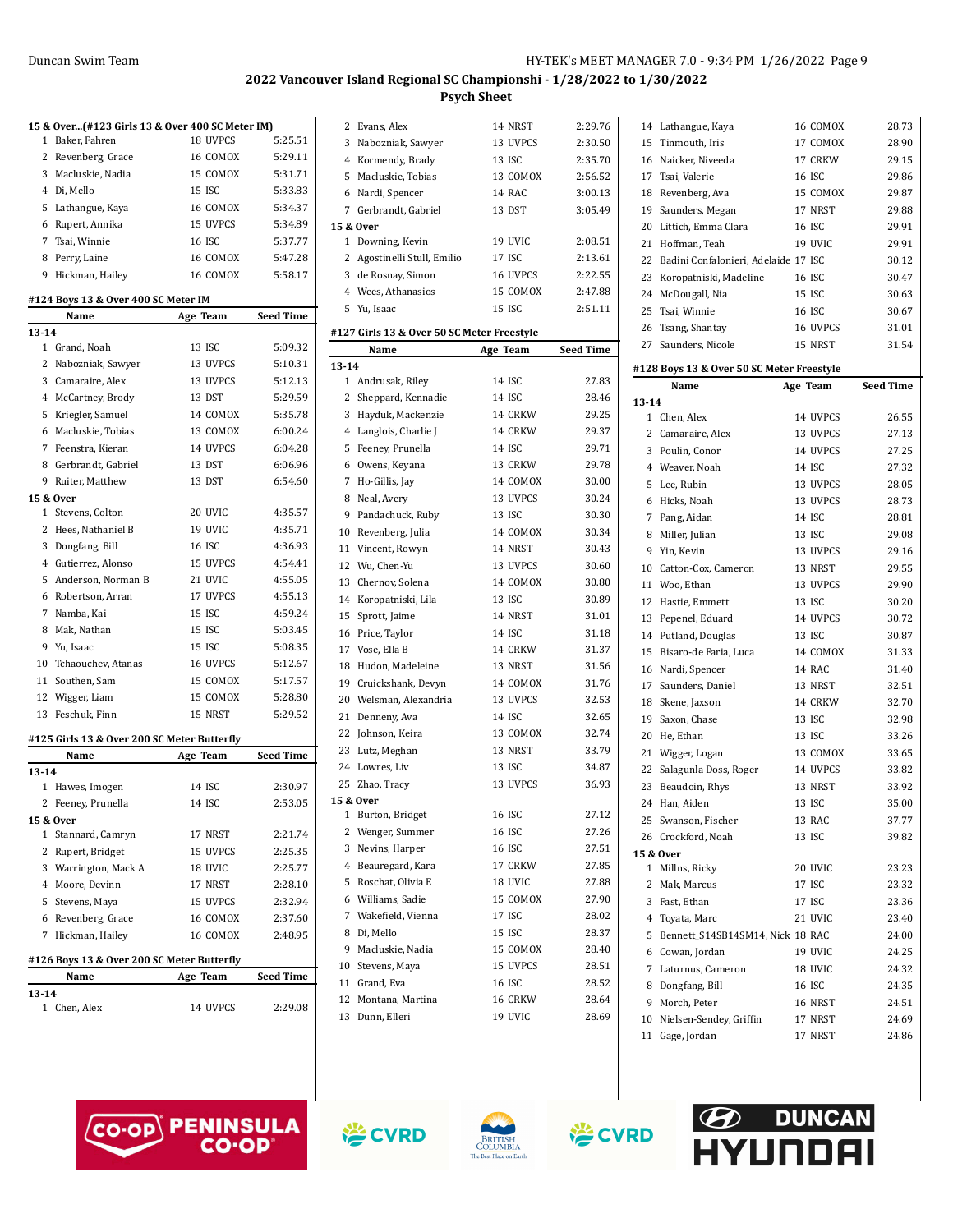| 12        | 15 & Over(#128 Boys 13 & Over 50 SC Meter Freestyle)<br>Tchaouchev, Atanas | 16 UVPCS      | 25.21     |
|-----------|----------------------------------------------------------------------------|---------------|-----------|
| 13        |                                                                            | 16 COMOX      | 25.22     |
|           | Raume, Jordan                                                              |               |           |
|           | 14 Cirovic, Bogdan                                                         | 15 ISC        | 25.59     |
| 15        | Yu, Isaac                                                                  | 15 ISC        | 25.67     |
| 16        | Johnson, Nathan                                                            | 15 COMOX      | 25.73     |
| 17        | Mak, Nathan                                                                | 15 ISC        | 25.73     |
| 18        | Orton, Oliver                                                              | 17 NRST       | 25.75     |
| 19        | Warner, Declan                                                             | 17 ISC        | 25.78     |
| 20        | Correa, Oleg                                                               | 21 UVIC       | 25.86     |
| 21        | He, Jacob                                                                  | 15 ISC        | 26.16     |
| 22        | Canali, Riccardo                                                           | 17 ISC        | 26.38     |
| 23        | Southen, Sam                                                               | 15 COMOX      | 26.45     |
| 24        | Mirapeix, Santi                                                            | 16 CRKW       | 26.58     |
| 25        | Agostinelli Stull, Emilio                                                  | 17 ISC        | 26.72     |
| 26        | Mazzulli, Justin                                                           | 17 UVPCS      | 26.87     |
| 27        | Wees, Athanasios                                                           | 15 COMOX      | 27.42     |
| 28        | Mbobela, Simon                                                             | 15 RAC        | 27.52     |
| 29        | Brideau, Tyce R                                                            | 15 CRKW       | 27.64     |
| 30        | deGoey, Matthew                                                            | 15 UVPCS      | 28.05     |
| 31        | Park, Junseo                                                               | 16 UVPCS      | 28.16     |
| 32        | Han, Roy                                                                   | 15 ISC        | 28.32     |
| 33        | Feschuk. Finn                                                              | 15 NRST       | 28.36     |
| 34        | Elford, Will                                                               | 15 ISC        | 28.74     |
| 35        | Hawes, Kieran                                                              | 16 UVPCS      | 28.81     |
| 36        | Pendergast, Gavin                                                          | 15 NRST       | 29.40     |
| 37        | Hawkes, Magnus                                                             | 17 UVPCS      | 29.48     |
| 38        | Namba, Kai                                                                 | 15 ISC        | 29.53     |
| 39        | Goodyear_S8SB7SM8, Ian                                                     | 21 UVPCS      | 30.28     |
| 40        | Wigger, Liam                                                               | 15 COMOX      | 30.35     |
| 41        | Dervishi, George                                                           | 15 ISC        | 30.40     |
| 42        | Park, Jemin                                                                | 15 COMOX      | 30.77     |
|           |                                                                            |               |           |
|           | #129 Girls 13 & Over 100 SC Meter Breaststroke                             |               |           |
|           | Name                                                                       | Age Team      | Seed Time |
| $13 - 14$ |                                                                            |               |           |
|           | 1 Greenfield, Riley                                                        | 13 UVPCS      | 1:19.53   |
| 2         | Wang, Jiaying                                                              | 13 NRST       | 1:21.81   |
| 3         | Fairweather, Anna                                                          | <b>14 DST</b> | 1:23.11   |
| 4         | Langlois, Charlie J                                                        | 14 CRKW       | 1:23.88   |
| 5         | Hudon. Madeleine                                                           | 13 NRST       | 1:24.31   |
| 6         | Hier. Jessica                                                              | 13 UVPCS      | 1:25.20   |
|           | 7 Nel, Sophie                                                              | 14 COMOX      | 1:25.39   |
| 8         | Gossman, Taylor                                                            | 14 ISC        | 1:25.88   |
| 9         | Owens, Keyana                                                              | 13 CRKW       | 1:25.95   |
| 10        | Revenberg, Julia                                                           | 14 COMOX      | 1:26.19   |
| 11        | Neal, Avery                                                                | 13 UVPCS      | 1:26.64   |
| 12        | Stiwich, Ryca                                                              | 14 DST        | 1:26.99   |
| 13        | Zhao, Tracy                                                                | 13 UVPCS      | 1:27.27   |
| 14        | MacGregor, Kailie                                                          | 13 DST        | 1:28.65   |
| 15        | Boone, Sidney                                                              | 14 ISC        | 1:29.58   |
|           | 16 Park, Yuna                                                              | 13 COMOX      | 1:31.93   |
| 17        | Schultz, Kate                                                              | 14 DST        | 1:33.36   |
| 18        | Barr, Shelby                                                               | 13 NRST       | 1:39.79   |
|           | 15 & Over                                                                  |               |           |

| 3                         | Benn, Adelina                                 | 15 UVPCS      | 1:19.23          |
|---------------------------|-----------------------------------------------|---------------|------------------|
|                           | 4 Wong, Judith                                | 16 ISC        | 1:19.54          |
| 5                         | Rupert, Annika                                | 15 UVPCS      | 1:19.76          |
| 6                         | Rupert, Bridget                               | 15 UVPCS      | 1:21.14          |
| 7                         | Mercer, Taryn                                 | 16 UVPCS      | 1:21.36          |
| 8                         | Godfrey, Jessica                              | 17 NRST       | 1:23.07          |
| 9                         | Pendergast, Anna                              | 17 NRST       | 1:23.93          |
|                           | 10 Tsang, Shantay                             | 16 UVPCS      | 1:28.19          |
|                           | 11 Naicker, Niveeda                           | 17 CRKW       | 1:29.11          |
|                           |                                               |               |                  |
|                           | #130 Boys 13 & Over 100 SC Meter Breaststroke |               |                  |
|                           | Name                                          | Age Team      | <b>Seed Time</b> |
| $13 - 14$<br>$\mathbf{1}$ | McKnight, Makaio                              | 13 UVPCS      | 1:16.77          |
|                           |                                               |               |                  |
|                           | 2 Feenstra, Kieran                            | 14 UVPCS      | 1:16.79          |
| 3                         | Pearse, Peyton                                | 14 NRST       | 1:19.13          |
|                           | 4 Woo, Ethan                                  | 13 UVPCS      | 1:19.58          |
| 5                         | Hicks, Noah                                   | 13 UVPCS      | 1:21.93          |
|                           | 6 Yin, Kevin                                  | 13 UVPCS      | 1:22.99          |
|                           | 7 Kriegler, Samuel                            | 14 COMOX      | 1:23.19          |
| 8                         | Pepenel, Eduard                               | 14 UVPCS      | 1:25.49          |
| 9                         | McCartney, Brody                              | <b>13 DST</b> | 1:26.08          |
| 10                        | Salagunla Doss, Roger                         | 14 UVPCS      | 1:26.37          |
| 11                        | Hunt, Cooper                                  | 13 UVPCS      | 1:27.10          |
| 12                        | Han, Aiden                                    | 13 ISC        | 1:28.23          |
| 13                        | Blackburn, Malcolm                            | 14 DST        | 1:29.07          |
|                           | 14 He, Ethan                                  | 13 ISC        | 1:29.76          |
| 15                        | Wigger, Logan                                 | 13 COMOX      | 1:31.60          |
| 16                        | Ruiter, Matthew                               | 13 DST        | 1:33.76          |
|                           | 17 Swanson, Fischer                           | 13 RAC        | 1:35.31          |
| 18                        | Catton-Cox, Cameron                           | 13 NRST       | 1:35.32          |
| 19                        | Putland, Douglas                              | 13 ISC        | 1:37.03          |
| 20                        | Hales, Evan                                   | 14 DST        | 1:37.60          |
| 21                        | Beaudoin, Rhys                                | 13 NRST       | 1:38.18          |
| 22                        | Skene, Jaxson                                 | 14 CRKW       | 1:39.47          |
|                           | 23 Miller, Charlie                            | 13 ISC        | 1:51.91          |
|                           | 15 & Over                                     |               |                  |
| 1                         | Laturnus, Cameron                             | 18 UVIC       | 1:03.67          |
|                           | 2 Hulten, Kristofer                           | 16 ISC        | 1:04.64          |
|                           | 3 Eyre, Benji                                 | 21 UVIC       | 1:04.82          |
|                           | 4 Millns, Ricky                               | 20 UVIC       | 1:05.04          |
| 5                         | Orton, Oliver                                 | 17 NRST       | 1:06.49          |
| 6                         | Robertson, Arran                              | 17 UVPCS      | 1:06.50          |
| 7                         | Tchaouchev, Atanas                            | 16 UVPCS      | 1:06.60          |
| 8                         | Raume, Jordan                                 | 16 COMOX      | 1:07.83          |
| 9                         | Namba, Kai                                    | 15 ISC        | 1:08.11          |
| 10                        | Bennett_S14SB14SM14, Nick 18 RAC              |               | 1:08.29          |
| 11                        | Downing, Kevin                                | 19 UVIC       | 1:11.22          |
| 12                        | He, Jacob                                     | 15 ISC        | 1:13.80          |
| 13                        | Wigger, Liam                                  | 15 COMOX      | 1:18.15          |
| 14                        | Mbobela, Simon                                | 15 RAC        | 1:18.96          |
| 15                        | Roos, River                                   | 16 NRST       | 1:19.44          |
|                           | 16 Han, Roy                                   | 15 ISC        | 1:21.17          |
|                           | 17 Hawkes, Magnus                             | 17 UVPCS      | 1:22.62          |
| 18                        | Hawes, Kieran                                 | 16 UVPCS      | 1:24.62          |
| 19                        | Park, Jemin                                   | 15 COMOX      | 1:24.77          |
|                           |                                               |               |                  |

|                                              | 20 Park, Junseo           | 16 UVPCS      | 1:25.77          |  |  |
|----------------------------------------------|---------------------------|---------------|------------------|--|--|
|                                              | 21 Brideau, Tyce R        | 15 CRKW       | 1:29.49          |  |  |
|                                              | 22 Medler, Samuel         | 15 ISC        | 1:31.86          |  |  |
|                                              | 23 Goodyear_S8SB7SM8, Ian | 21 UVPCS      | 1:40.64          |  |  |
|                                              |                           |               |                  |  |  |
| #131 Girls 13 & Over 100 SC Meter Backstroke |                           |               |                  |  |  |
|                                              | Name                      | Age Team      | <b>Seed Time</b> |  |  |
| $13 - 14$                                    |                           |               |                  |  |  |
|                                              | 1 Andrusak, Riley         | 14 ISC        | 1:06.60          |  |  |
|                                              | 2 Greenfield, Riley       | 13 UVPCS      | 1:09.23          |  |  |
|                                              | 3 Hallett, Lucy           | 14 UVPCS      | 1:10.03          |  |  |
|                                              | 4 Sheppard, Kennadie      | 14 ISC        | 1:10.32          |  |  |
|                                              | 5 Wang, Jiaying           | 13 NRST       | 1:10.33          |  |  |
|                                              | 6 Tonix, Valeria          | 14 ISC        | 1:10.83          |  |  |
|                                              | 7 Feeney, Prunella        | 14 ISC        | 1:13.25          |  |  |
|                                              | 8 Wu, Chen-Yu             | 13 UVPCS      | 1:13.39          |  |  |
|                                              | 9 Revenberg, Julia        | 14 COMOX      | 1:13.79          |  |  |
|                                              | 10 Pandachuck, Ruby       | 13 ISC        | 1:13.79          |  |  |
|                                              | 11 MacGregor, Kailie      | 13 DST        | 1:14.58          |  |  |
|                                              | 12 Fairweather, Anna      | 14 DST        | 1:14.66          |  |  |
|                                              | 13 Ho-Gillis, Jay         | 14 COMOX      | 1:15.54          |  |  |
|                                              | 14 Boone, Sidney          | 14 ISC        | 1:15.56          |  |  |
|                                              | 15 Koropatniski, Lila     | 13 ISC        | 1:15.98          |  |  |
|                                              | 16 Vincent, Rowyn         | 14 NRST       | 1:16.17          |  |  |
|                                              | 17 Langlois, Charlie J    | 14 CRKW       | 1:16.23          |  |  |
|                                              | 18 Nel, Sophie            | 14 COMOX      | 1:17.02          |  |  |
|                                              | 19 Gossman, Taylor        | 14 ISC        | 1:18.15          |  |  |
|                                              | 20 Sprott, Jaime          | 14 NRST       | 1:18.30          |  |  |
|                                              | 21 Barr, Shelby           | 13 NRST       | 1:20.16          |  |  |
|                                              | 22 Lutz, Meghan           | 13 NRST       | 1:20.50          |  |  |
|                                              | 23 Hayduk, Mackenzie      | 14 CRKW       | 1:20.68          |  |  |
|                                              | 24 Schultz, Kate          | 14 DST        | 1:25.78          |  |  |
|                                              | 25 Johnson, Keira         | 13 COMOX      | 1:27.28          |  |  |
|                                              | 26 Vose, Ella B           | 14 CRKW       | 1:45.13          |  |  |
|                                              | 15 & Over                 |               |                  |  |  |
|                                              | 1 Fulton, Mariah          | 22 UVIC       | 1:04.20          |  |  |
| 2                                            | Stannard, Camryn          | 17 NRST       | 1:04.38          |  |  |
|                                              | 3 Roschat, Olivia E       | 18 UVIC       | 1:04.48          |  |  |
|                                              | 4 Craig, Kiah             | 15 ISC        | 1:05.02          |  |  |
|                                              | 5 Burton, Bridget         | 16 ISC        | 1:05.05          |  |  |
|                                              | 6 Beauregard, Kara        | 17 CRKW       | 1:06.48          |  |  |
|                                              | 7 Wenger, Summer          | <b>16 ISC</b> | 1:07.02          |  |  |
|                                              | 8 Rupert, Bridget         | 15 UVPCS      | 1:07.30          |  |  |
|                                              | 9 Baker, Fahren           | 18 UVPCS      | 1:07.47          |  |  |
|                                              | 10 Nevins, Harper         | 16 ISC        | 1:07.60          |  |  |
| 11                                           | Mercer, Taryn             | 16 UVPCS      | 1:08.32          |  |  |
|                                              | 12 Tinmouth, Iris         | 17 COMOX      | 1:08.84          |  |  |
|                                              | 13 Hoffman, Teah          | 19 UVIC       | 1:09.11          |  |  |
|                                              | 14 Perry, Laine           | 16 COMOX      | 1:09.40          |  |  |
|                                              | 15 Moore, Devinn          | 17 NRST       | 1:10.75          |  |  |
|                                              | 16 Koropatniski, Madeline | 16 ISC        | 1:11.24          |  |  |
| 17                                           | Montana, Martina          | 16 CRKW       | 1:12.46          |  |  |
|                                              | 18 Tsai, Winnie           | 16 ISC        | 1:12.46          |  |  |
|                                              | 19 Tsai, Valerie          | 16 ISC        | 1:12.77          |  |  |
|                                              | 20 Wakefield, Vienna      | 17 ISC        | 1:12.80          |  |  |
|                                              | 21 Klemisch, Lena         | 18 UVPCS      | 1:12.83          |  |  |



 Stannard, Camryn 17 NRST 1:14.07 2 Revenberg, Grace 16 COMOX 1:17.44





学CVRD

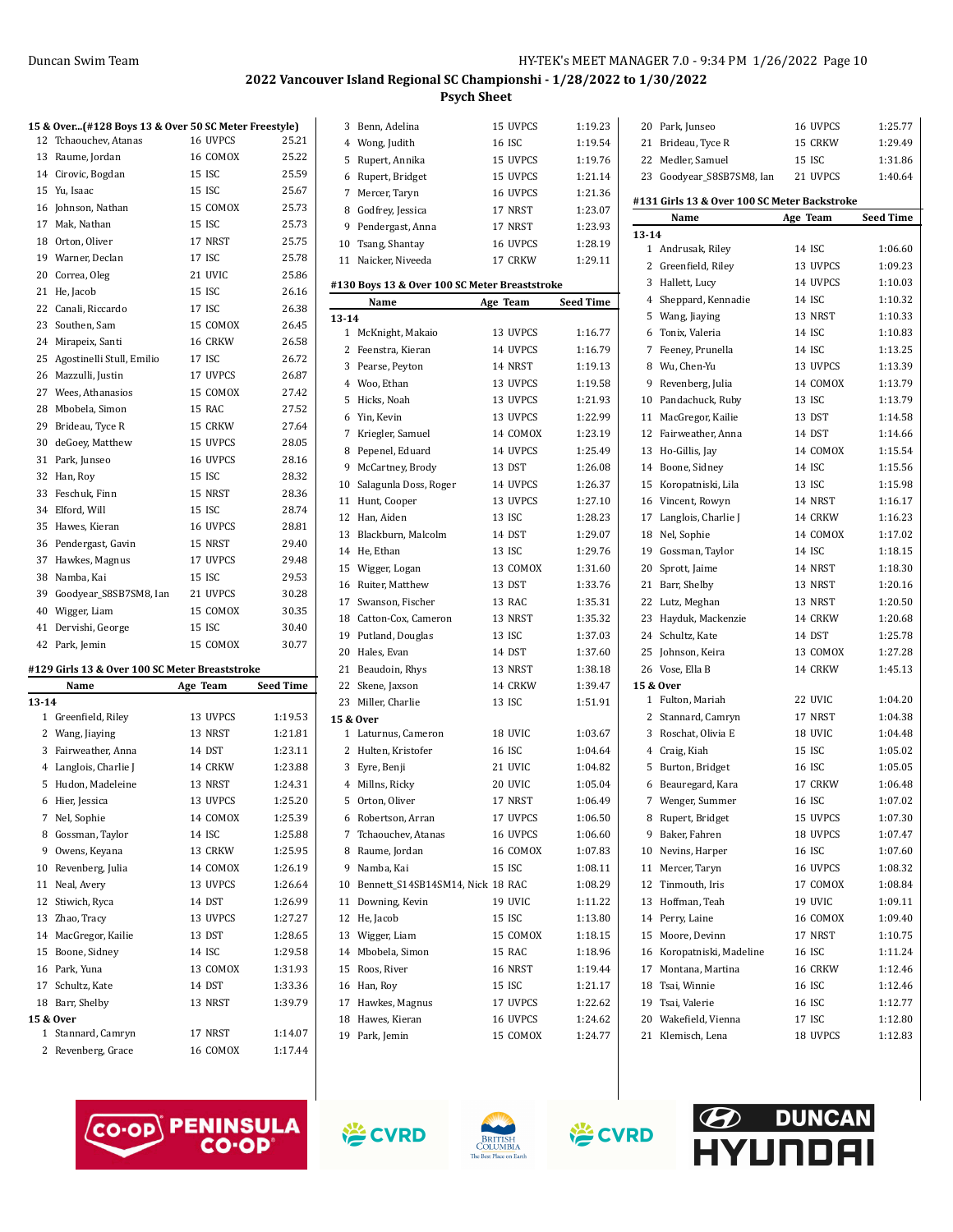|       | 15 & Over (#131 Girls 13 & Over 100 SC Meter Backstroke) |          |                  |
|-------|----------------------------------------------------------|----------|------------------|
| 22    | Williams, Sadie                                          | 15 COMOX | 1:13.05          |
| 23    | Pendergast, Anna                                         | 17 NRST  | 1:13.24          |
|       | 24 Naicker, Niveeda                                      | 17 CRKW  | 1:13.63          |
| 25    | Brager, Kourtney                                         | 22 UVIC  | 1:14.66          |
|       | 26 McDougall, Nia                                        | 15 ISC   | 1:15.50          |
|       | 27 Littich, Emma Clara                                   | 16 ISC   | 1:15.61          |
|       | 28 Saunders, Megan                                       | 17 NRST  | 1:15.70          |
|       | 29 Saunders, Nicole                                      | 15 NRST  | 1:20.83          |
|       | #132 Boys 13 & Over 100 SC Meter Backstroke              |          |                  |
|       | Name                                                     | Age Team | <b>Seed Time</b> |
| 13-14 |                                                          |          |                  |
|       | 1 Lee, Rubin                                             | 13 UVPCS | 1:04.40          |
|       | 2 Grand, Noah                                            | 13 ISC   | 1:04.57          |
|       | 3 Evans, Alex                                            | 14 NRST  | 1:09.61          |
|       | 4 Camaraire, Alex                                        | 13 UVPCS | 1:10.04          |
|       | 5 McCartney, Brody                                       | 13 DST   | 1:11.36          |
|       | 6 Pang, Aidan                                            | 14 ISC   | 1:11.36          |
|       | 7 Hastie, Emmett                                         | 13 ISC   | 1:15.25          |
|       | 8 Woo, Ethan                                             | 13 UVPCS | 1:15.71          |
|       | 9 Macluskie, Tobias                                      | 13 COMOX | 1:17.17          |
|       | 10 Gerbrandt, Gabriel                                    | 13 DST   | 1:17.29          |
|       | 11 Saxon, Chase                                          | 13 ISC   | 1:17.47          |
|       | 12 Salagunla Doss, Roger                                 | 14 UVPCS | 1:17.90          |
|       | 13 Catton-Cox, Cameron                                   | 13 NRST  | 1:20.03          |
|       | 14 Saunders, Daniel                                      | 13 NRST  | 1:21.75          |
| 15    | Putland, Douglas                                         | 13 ISC   | 1:24.90          |
| 16    | He, Ethan                                                | 13 ISC   | 1:26.31          |
|       | 17 Bisaro-de Faria, Luca                                 | 14 COMOX | 1:26.86          |
|       | 18 Miller, Charlie                                       | 13 ISC   | 1:27.44          |
|       | 19 Crockford, Noah                                       | 13 ISC   | 1:31.00          |
| 20    | Beaudoin, Rhys                                           | 13 NRST  | 1:32.16          |
|       | 15 & Over                                                |          |                  |
| 1     | Rogers, Lochlan                                          | 16 RAC   | 59.64            |
|       | 2 Morch, Peter                                           | 16 NRST  | 1:00.65          |
|       | 3 Correa, Oleg                                           | 21 UVIC  | 1:02.30          |
|       | 4 Hulten, Kristofer                                      | 16 ISC   | 1:02.34          |
|       | 5 Roos, River                                            | 16 NRST  | 1:03.13          |
|       | 6 Bennett_S14SB14SM14, Nick 18 RAC                       |          | 1:03.89          |
|       | 7 Gage, Jordan                                           | 17 NRST  | 1:03.96          |
|       | 8 Nielsen-Sendey, Griffin                                | 17 NRST  | 1:04.94          |
|       | 9 Southen, Sam                                           | 15 COMOX | 1:05.90          |
|       | 10 Canali, Riccardo                                      | 17 ISC   | 1:07.27          |
| 11    | Anderson, Norman B                                       | 21 UVIC  | 1:08.10          |
| 12    | Mak, Nathan                                              | 15 ISC   | 1:09.21          |
| 13    | Mazzulli, Justin                                         | 17 UVPCS | 1:12.09          |
|       | 14 Mirapeix, Santi                                       | 16 CRKW  | 1:12.41          |
| 15    | deGoey, Matthew                                          | 15 UVPCS | 1:12.92          |
|       | 16 Park, Junseo                                          | 16 UVPCS | 1:14.06          |
|       | 17 Feschuk, Finn                                         | 15 NRST  | 1:14.48          |
|       | 18 Pendergast, Gavin                                     | 15 NRST  | 1:15.60          |
| 19    | Elford, Will                                             | 15 ISC   | 1:21.20          |

| $13 - 14$<br>1<br>2<br>3<br>5<br>6<br>7<br>8 | Name<br>Hallett, Lucy<br>Hier, Jessica<br>Tonix, Valeria | Age Team<br>14 UVPCS | <b>Seed Time</b><br>4:37.51 |
|----------------------------------------------|----------------------------------------------------------|----------------------|-----------------------------|
|                                              |                                                          |                      |                             |
|                                              |                                                          |                      |                             |
|                                              |                                                          | 13 UVPCS             | 4:42.34                     |
|                                              |                                                          | 14 ISC               | 4:43.19                     |
|                                              | 4 Andrusak, Riley                                        | 14 ISC               | 4:45.46                     |
|                                              | Hawes, Imogen                                            | 14 ISC               | 4:53.90                     |
|                                              | Neal, Avery                                              | 13 UVPCS             | 4:59.23                     |
|                                              | Stiwich, Ryca                                            | 14 DST               | 5:07.16                     |
|                                              | Price, Taylor                                            | 14 ISC               | 5:13.83                     |
| 9                                            | Denneny, Ava                                             | 14 ISC               | 5:20.86                     |
|                                              | 10 Lowres, Liv                                           | 13 ISC               | 5:21.22                     |
|                                              | 11 Welsman, Alexandria                                   | 13 UVPCS             | 5:21.31                     |
|                                              | 12 Cruickshank, Devyn                                    | 14 COMOX             | 5:37.58                     |
|                                              | 13 Chernov, Solena                                       | 14 COMOX             | 5:38.97                     |
|                                              | 15 & Over                                                |                      |                             |
| $\mathbf{1}$                                 | Warrington, Mack A                                       | 18 UVIC              | 4:30.12                     |
| 2                                            | Dunn, Elleri                                             | 19 UVIC              | 4:30.87                     |
|                                              | 3 Gentleman, Alice                                       | 21 UVIC              | 4.31.41                     |
|                                              | 4 Craig, Kiah                                            | 15 ISC               | 4:34.23                     |
| 5                                            | Lathangue, Kaya                                          | 16 COMOX             | 4:38.77                     |
| 6                                            | Perry, Laine                                             | 16 COMOX             | 4:39.25                     |
|                                              | 7 Grand, Eva                                             | 16 ISC               | 4:41.51                     |
| 8                                            | Badini Confalonieri, Adelaide 17 ISC                     |                      | 4:49.35                     |
| 9                                            | Stevens, Maya                                            | 15 UVPCS             | 4:49.66                     |
| 10                                           | Di, Mello                                                | <b>15 ISC</b>        | 4:51.23                     |
| 11                                           | Macluskie, Nadia                                         | 15 COMOX             | 4:51.60                     |
| 12                                           |                                                          | 16 ISC               | 4:51.75                     |
| 13                                           | Wong, Judith                                             | 15 COMOX             | 4:56.48                     |
|                                              | Revenberg, Ava                                           | 17 NRST              | 4:56.72                     |
|                                              | 14 Godfrey, Jessica                                      |                      |                             |
| 15                                           | Klemisch, Lena                                           | 18 UVPCS             | 4:58.21                     |
| 16                                           | Rupert, Annika                                           | 15 UVPCS             | 5:03.23                     |
| 17                                           | Brager, Kourtney                                         | 22 UVIC              | 5:05.63                     |
| 18                                           | Tsang, Shantay                                           | 16 UVPCS             | 5:45.86                     |
|                                              | #134 Boys 13 & Over 400 SC Meter Freestyle               |                      |                             |
|                                              | Name                                                     | Age Team             | <b>Seed Time</b>            |
| $13 - 14$                                    |                                                          |                      |                             |
|                                              | 1 Weaver, Noah                                           | 14 ISC               | 4:25.47                     |
| 2                                            | Pearse, Peyton                                           | 14 NRST              | 4:26.96                     |
| 3                                            | Nabozniak, Sawyer                                        | 13 UVPCS             | 4:39.06                     |
| 4                                            | Feenstra, Kieran                                         | 14 UVPCS             | 4:43.67                     |
| 5                                            | Kormendy, Brady                                          | 13 ISC               | 4:49.55                     |
| 6                                            | Poulin, Conor                                            | 14 UVPCS             | 4:49.87                     |
| 7                                            | Miller, Julian                                           | 13 ISC               | 4:56.73                     |
| 8                                            | Lee, Rubin                                               | 13 UVPCS             | 4:57.67                     |
| 9                                            | Hunt, Cooper                                             | 13 UVPCS             | 4:59.38                     |
| 10                                           | Hales, Evan                                              | 14 DST               | 4:59.70                     |
| 11                                           | Kriegler, Samuel                                         | 14 COMOX             | 5:05.66                     |
| 12                                           | Saxon, Chase                                             | 13 ISC               | 5:32.47                     |
|                                              | 13 Grand, Noah                                           | 13 ISC               | 5:33.20                     |
|                                              | 14 McKnight, Makaio                                      | 13 UVPCS             | 5:36.30                     |
| 15                                           | Ruiter, Matthew                                          | 13 DST               | 5:44.58                     |
| 16                                           | Blackburn, Malcolm                                       | 14 DST               | 5:49.23                     |
|                                              |                                                          |                      |                             |

|         | 17 Saunders, Daniel                                 | 13 NRST             | 5:49.23            |
|---------|-----------------------------------------------------|---------------------|--------------------|
|         | 15 & Over                                           |                     |                    |
|         | 1 Fast, Ethan                                       | 17 ISC              | 4:05.67            |
|         | 2 Cowan, Jordan                                     | 19 UVIC             | 4:06.50            |
| 3       | Dongfang, Bill                                      | 16 ISC              | 4:07.23            |
|         | 4 Westendorf, Cole                                  | 22 UVIC             | 4:09.73            |
| 5       | Rogers, Lochlan                                     | <b>16 RAC</b>       | 4:13.65            |
|         | 6 Anderson, Norman B                                | 21 UVIC             | 4:16.55            |
|         | 7 Warner, Declan                                    | 17 ISC              | 4:24.67            |
|         | 8 Johnson, Nathan                                   | 15 COMOX            | 4:24.98            |
| 9       | de Rosnay, Simon                                    | 16 UVPCS            | 4:31.21            |
|         | 10 Feschuk, Finn                                    | 15 NRST             | 4:32.28            |
|         | 11 Robertson, Arran                                 | 17 UVPCS            | 4:39.15            |
|         | 12 Mazzulli, Justin                                 | 17 UVPCS            | 4:45.49            |
| 13      | Goodyear_S8SB7SM8, Ian                              | 21 UVPCS            | 4:54.09            |
|         | 14 Dervishi, George                                 | 15 ISC              | 4:57.29            |
| 15      | Hawkes, Magnus                                      | 17 UVPCS            | 5:02.01            |
|         | 16 Hawes, Kieran                                    | 16 UVPCS            | 5:07.83            |
|         | 17 Medler, Samuel                                   | 15 ISC              | 5:09.13            |
|         |                                                     |                     |                    |
|         | #201 Girls 10 & Under 100 SC Meter Freestyle        |                     |                    |
|         | Name                                                | Age Team            | <b>Seed Time</b>   |
| 1       | Zibell, Sofia                                       | 10 UVPCS            | 1:15.55            |
|         | 2 Saska, Sophia                                     | 10 UVPCS            | 1:22.45            |
|         | 3 Chen. Ada                                         | 9 UVPCS             | 1:23.25            |
|         | 4 White, Rosanna                                    | 10 NRST             | 1:27.76            |
| 5       | Macluskie, Elyse                                    | 10 COMOX            | 1:28.79            |
|         | 6 McGuire, Alea                                     | 10 NRST             | 1:32.54            |
| 7       | Chernenkoff, Elodie                                 | 9 UVPCS             | 1:33.95            |
|         |                                                     |                     |                    |
| 8       | Stevenson, Phoebe                                   | 10 NRST             | 1:33.96            |
| 9       | Dunaway, Teagan                                     | 9 DST               | 1:34.79            |
| 10      | Payette, Grace                                      | 9 UVPCS             | 1:38.34            |
|         | 11 Bains, Kamryn                                    | 10 NRST             | 1:44.93            |
|         | 12 Lempinen, Nina                                   | 9 DST               | 1:45.06            |
| 13      | McDonald, Ashley                                    | 10 COMOX            | 1:45.33            |
|         | 14 Flood, Zoey                                      | 9 NRST              | 1:45.49            |
|         | 15 Millns, Isabella J                               | 8 CRKW              | 1:47.89            |
|         | 16 Christensen, Charlotte                           | 9 NRST              | 1:50.82            |
|         | 17 Lee, Sophia                                      | 10 COMOX            | 1:52.86            |
| 18      | McLaren, Katie                                      | 10 UVPCS            | 1:43.01            |
| 19      | Billinghurst, Sophie                                | 10 UVPCS            | NΤ                 |
|         | 20 Leong, Zoe                                       | 10 UVPCS            | NT                 |
|         | 21 Hill, Averie                                     | 10 UVPCS            | NΤ                 |
|         |                                                     |                     |                    |
|         | #202 Boys 10 & Under 100 SC Meter Freestyle<br>Name |                     |                    |
| 1       |                                                     | Age Team            | <b>Seed Time</b>   |
|         | Zhang, Noah                                         | 10 UVPCS            | 1:14.73            |
| 2       | Zhang, Ethan                                        | 10 UVPCS            | 1:20.40            |
|         | 3 Willers, Gabriel                                  | 10 RAC              | 1:20.86            |
| 4       | McQuillin, Connor                                   | 10 COMOX            | 1:24.40            |
| 5       | Coughlin, Lennon                                    | 10 UVPCS            | 1:24.75            |
| 6       | Saccucci, Bennett                                   | 9 COMOX             | 1:28.86            |
| 7       | Reid, Waymouth                                      | 10 COMOX            | 1:30.05            |
|         | 8 MacGregor, Waylin                                 | 9 DST               | 1:33.47            |
| 9<br>10 | Lewall, Cameron<br>Rhind, Kaine                     | 10 COMOX<br>10 NRST | 1:34.82<br>1:38.94 |







学CVRD

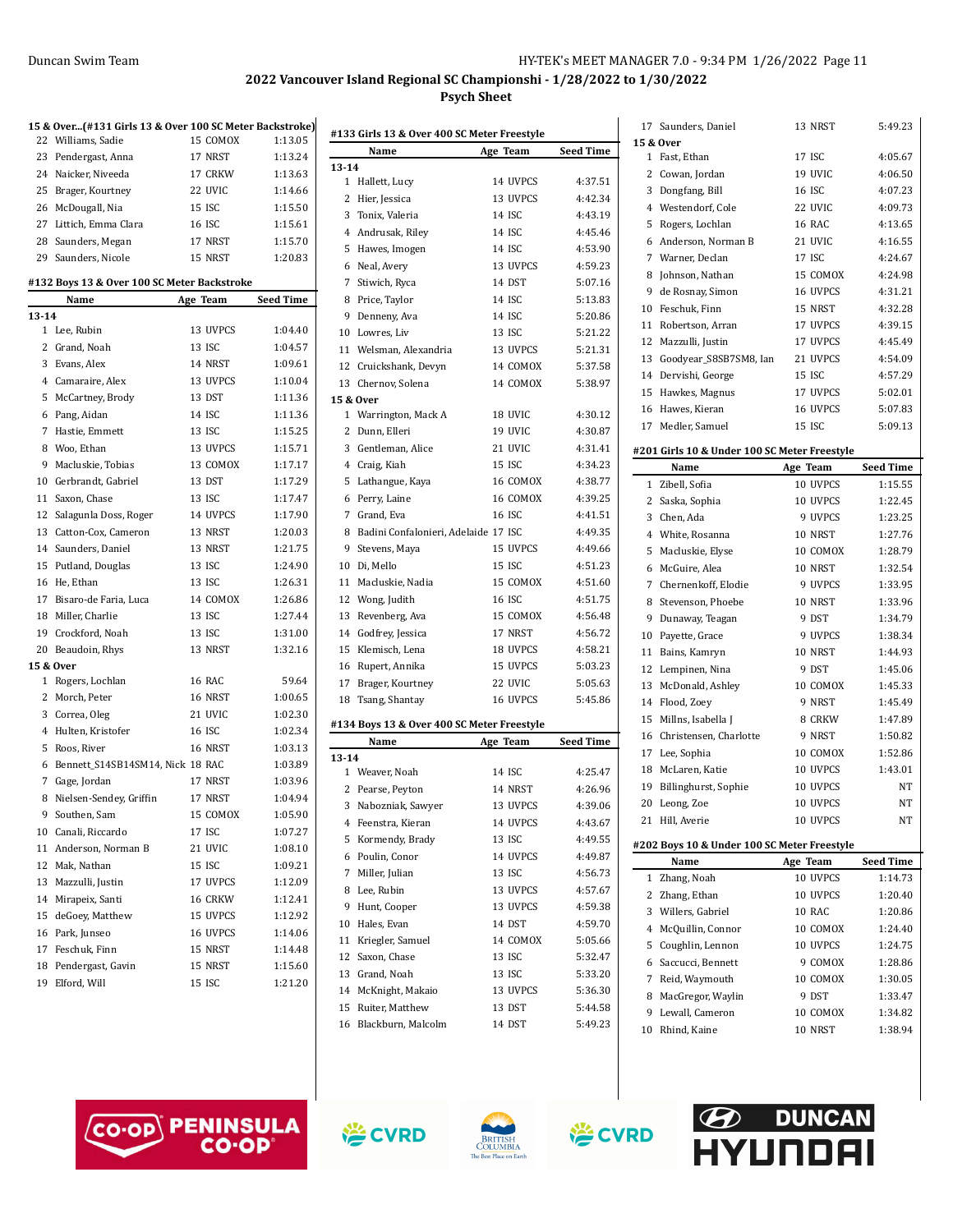|              | #202  (Boys 10 & Under 100 SC Meter Freestyle) |               |                  |
|--------------|------------------------------------------------|---------------|------------------|
|              | 11 G C, Arnav                                  | 8 UVPCS       | 1:43.37          |
| 12           | Francois, Derek                                | 8 UVPCS       | 1:44.70          |
|              | 13 Hourston, Cooper                            | <b>10 ISC</b> | 1:45.15          |
|              | 14 Meyer, Santino                              | 10 UVPCS      | 1:45.68          |
|              | 15 Gonzales, Graydon                           | 10 LCSC       | 1:47.88          |
|              |                                                |               |                  |
|              | #203 Girls 10 & Under 100 SC Meter Butterfly   |               |                  |
|              | Name                                           | Age Team      | <b>Seed Time</b> |
| $\mathbf 1$  | Chen, Ada                                      | 9 UVPCS       | 1:38.89          |
| 2            | Zibell, Sofia                                  | 10 UVPCS      | 1:43.83          |
| 3            | Saska, Sophia                                  | 10 UVPCS      | 1:48.70          |
|              | 4 Macluskie, Elyse                             | 10 COMOX      | 1:51.40          |
|              | 5 Lempinen, Nina                               | 9 DST         | 1:57.66          |
|              | 6 Leong, Zoe                                   | 10 UVPCS      | NT               |
|              | #204 Boys 10 & Under 100 SC Meter Butterfly    |               |                  |
|              | Name                                           | Age Team      | Seed Time        |
| $\mathbf{1}$ | Zhang, Noah                                    | 10 UVPCS      | 1:30.39          |
|              | 2 Willers, Gabriel                             | 10 RAC        | 1:44.39          |
|              | 3 Coughlin, Lennon                             | 10 UVPCS      | 1:51.86          |
|              | 4 Wang, Wilmer                                 | 10 NRST       | 2:10.84          |
| 5            | Lewall, Cameron                                | 10 COMOX      | NT               |
|              | 6 Zhang, Ethan                                 | 10 UVPCS      | NT               |
|              | #205 Girls 10 & Under 50 SC Meter Breaststroke |               |                  |
|              | Name                                           | Age Team      | Seed Time        |
| 1            | White, Rosanna                                 | 10 NRST       | 51.38            |
| 2            | McLaren, Katie                                 | 10 UVPCS      | 52.05            |
| 3            | Bains, Kamryn                                  | 10 NRST       | 56.06            |
| 4            | Flood, Brooklynn                               | 10 NRST       | 58.00            |
| 5            | Lee, Sophia                                    | 10 COMOX      | 58.14            |
| 6            | Flood, Zoey                                    | 9 NRST        | 1:00.39          |
|              | 7 McDonald, Ashley                             | 10 COMOX      | 1:01.22          |
|              | 8 Dunaway, Teagan                              | 9 DST         | 1:01.72          |
| 9            | Millns, Isabella J                             | 8 CRKW        | 1:04.33          |
| 10           | Billinghurst, Sophie                           | 10 UVPCS      | NT               |
| 11           | Hill, Averie                                   | 10 UVPCS      | NT               |
|              | #206 Boys 10 & Under 50 SC Meter Breaststroke  |               |                  |
|              | Name                                           | Age Team      | Seed Time        |
| 1            | Zhang, Ethan                                   | 10 UVPCS      | 45.54            |
| 2            | Wang, Wilmer                                   | 10 NRST       | 50.57            |
| 3            | Willers, Gabriel                               | 10 RAC        | 50.88            |
| 4            | McQuillin, Connor                              | 10 COMOX      | 53.31            |
| 5            | MacGregor, Waylin                              | 9 DST         | 53.95            |
| 6            | Hourston, Cooper                               | 10 ISC        | 56.41            |
| 7            | G C, Arnav                                     | 8 UVPCS       | 1:00.21          |
| 8            | Meyer, Santino                                 | 10 UVPCS      | 1:02.42          |
| 9            | Gonzales, Graydon                              | 10 LCSC       | 1:04.34          |
| 10           | Francois, Derek                                | 8 UVPCS       | 1:06.76          |
| 11           | Reid, Waymouth                                 | 10 COMOX      | 1:07.26          |
|              | #207 Girls 10 & Under 50 SC Meter Backstroke   |               |                  |
|              | Name                                           | Age Team      | <b>Seed Time</b> |
| 1            | Flood, Brooklynn                               | 10 NRST       | 43.47            |
| 2            | Stevenson, Phoebe                              | 10 NRST       | 45.14            |
|              |                                                |               |                  |

|    | 3 McGuire, Alea                               | 10 NRST              | 47.93            |
|----|-----------------------------------------------|----------------------|------------------|
|    | 4 Lee, Sophia                                 | 10 COMOX             | 49.61            |
|    | 5 McLaren, Katie                              | 10 UVPCS             | 50.15            |
|    | 6 Flood, Zoey                                 | 9 NRST               | 51.74            |
|    | 7 McDonald, Ashley                            | 10 COMOX             | 52.10            |
|    | 8 Dunaway, Teagan                             | 9 DST                | 52.52            |
|    | 9 Christensen, Charlotte                      | 9 NRST               | 52.59            |
|    | 10 Millns, Isabella J                         | 8 CRKW               | 52.69            |
| 11 | Payette, Grace                                | 9 UVPCS              | 56.15            |
|    | 12 Chernenkoff, Elodie                        | 9 UVPCS              | 56.97            |
|    | 13 Billinghurst, Sophie                       | 10 UVPCS             | NT               |
|    | 14 Zibell, Sofia                              | 10 UVPCS             | NΤ               |
|    | 15 Saska, Sophia                              | 10 UVPCS             | NT               |
| 16 | Hill, Averie                                  | 10 UVPCS             | NT               |
|    | #208 Boys 10 & Under 50 SC Meter Backstroke   |                      |                  |
|    | Name                                          | Age Team             | <b>Seed Time</b> |
| 1  | McQuillin, Connor                             | 10 COMOX             | 42.79            |
|    | 2 Zhang, Ethan                                | 10 UVPCS             | 44.06            |
|    | 3 MacGregor, Waylin                           | 9 DST                | 44.92            |
|    | 4 Saccucci, Bennett                           | 9 COMOX              | 46.80            |
|    | 5 Gonzales, Graydon                           | 10 LCSC              | 48.40            |
|    | 6 Lewall, Cameron                             | 10 COMOX             | 48.99            |
|    | 7 Coughlin, Lennon                            | 10 UVPCS             | 50.21            |
|    | 8 Rhind, Kaine                                | 10 NRST              | 50.87            |
|    | 9 Reid, Waymouth                              | 10 COMOX             | 52.88            |
|    | 10 Hourston, Cooper                           | <b>10 ISC</b>        | 53.17            |
| 11 | Francois, Derek                               | 8 UVPCS              | 58.72            |
|    |                                               |                      |                  |
|    |                                               |                      |                  |
|    | #209 Girls 10 & Under 200 SC Meter IM<br>Name |                      | Seed Time        |
| 1  | Zibell, Sofia                                 | Age Team<br>10 UVPCS | 3:09.84          |
|    | 2 Chen, Ada                                   | 9 UVPCS              | 3:25.05          |
|    | 3 White, Rosanna                              | 10 NRST              | 3:28.10          |
|    | 4 Macluskie, Elyse                            | 10 COMOX             | 3:46.18          |
|    | 5 Flood, Brooklynn                            | 10 NRST              | 3:49.55          |
|    | 6 Stevenson, Phoebe                           | 10 NRST              | 3:50.64          |
|    | 7 McGuire, Alea                               | 10 NRST              | 4:01.03          |
|    | 8 Chernenkoff, Elodie                         | 9 UVPCS              | 4:16.75          |
| 9  | Bains, Kamryn                                 | 10 NRST              | 4:37.39          |
|    | 10 Christensen, Charlotte                     | 9 NRST               | 4:37.85          |
| 11 | Lempinen, Nina                                | 9 DST                | NT               |
| 12 | Leong, Zoe                                    | 10 UVPCS             | NT               |
| 13 | Payette, Grace                                | 9 UVPCS              | NΤ               |
|    |                                               |                      |                  |
|    | #210 Boys 10 & Under 200 SC Meter IM<br>Name  | Age Team             | Seed Time        |
| 1  | Zhang, Noah                                   | 10 UVPCS             | 3:06.93          |
| 2  | Willers, Gabriel                              | 10 RAC               | 3:12.84          |
| 3  | Zhang, Ethan                                  | 10 UVPCS             | 3:26.68          |
|    | 4 Wang, Wilmer                                | 10 NRST              | 3:46.00          |
|    | 5 Coughlin, Lennon                            | 10 UVPCS             | 3:51.79          |
|    | 6 MacGregor, Waylin                           | 9 DST                | 3:55.42          |
|    | 7 Rhind, Kaine                                | 10 NRST              | 4:06.60          |
|    | 8 Saccucci, Bennett                           | 9 COMOX              | NΤ               |
|    | 9 Meyer, Santino                              | 10 UVPCS             | NΤ               |
|    | 10 G C, Arnav                                 | 8 UVPCS              | NT               |
|    |                                               |                      |                  |

 $\frac{1}{2}$ 

|              | #211 Girls 10 & Under 50 SC Meter Butterfly        |               |                  |
|--------------|----------------------------------------------------|---------------|------------------|
|              | Name                                               | Age Team      | <b>Seed Time</b> |
| 1            | Zibell, Sofia                                      | 10 UVPCS      | 38.54            |
| 2            | Chen, Ada                                          | 9 UVPCS       | 43.05            |
| 3            | Macluskie, Elyse                                   | 10 COMOX      | 48.17            |
|              | 4 McGuire, Alea                                    | 10 NRST       | 52.34            |
| 5            | Millns, Isabella J                                 | 8 CRKW        | 55.75            |
| 6            | Bains, Kamryn                                      | 10 NRST       | 59.99            |
|              | 7 Payette, Grace                                   | 9 UVPCS       | 1:04.90          |
|              | 8 Eames, Raina                                     | <b>10 ISC</b> | NT               |
| 9            | Leong, Zoe                                         | 10 UVPCS      | NT               |
|              | #212 Boys 10 & Under 50 SC Meter Butterfly         |               |                  |
|              | Name                                               | Age Team      | <b>Seed Time</b> |
|              | 1 Willers, Gabriel                                 | 10 RAC        | 41.26            |
| 2            | Coughlin, Lennon                                   | 10 UVPCS      | 44.45            |
|              | 3 Wang, Wilmer                                     | 10 NRST       | 56.99            |
|              |                                                    |               |                  |
|              | #213 Girls 10 & Under 50 SC Meter Freestyle        |               |                  |
|              | Name                                               | Age Team      | <b>Seed Time</b> |
| 1            | Chen, Ada                                          | 9 UVPCS       | 38.49            |
| 2            | Stevenson, Phoebe                                  | 10 NRST       | 38.59            |
| 3            | Chernenkoff, Elodie                                | 9 UVPCS       | 41.15            |
| 4            | Millns, Isabella J                                 | 8 CRKW        | 42.32            |
| 5            | Lempinen, Nina                                     | 9 DST         | 42.46            |
| 6            | McGuire, Alea                                      | 10 NRST       | 43.27            |
| 7            | Payette, Grace                                     | 9 UVPCS       | 43.45            |
| 8            | Flood, Zoey                                        | 9 NRST        | 43.49            |
| 9            | Lee, Sophia                                        | 10 COMOX      | 43.61            |
| 10           | Dunaway, Teagan                                    | 9 DST         | 44.19            |
| 11           | Christensen, Charlotte                             | 9 NRST        | 47.36            |
|              | 12 Saska, Sophia                                   | 10 UVPCS      | 47.67            |
|              | 13 Billinghurst, Sophie                            | 10 UVPCS      | NT               |
|              | 14 Leong, Zoe                                      | 10 UVPCS      | NT               |
| 15           | Hill, Averie                                       | 10 UVPCS      | NΤ               |
|              |                                                    |               |                  |
|              | #214 Boys 10 & Under 50 SC Meter Freestyle<br>Name | Age Team      | Seed Time        |
| 1            | Zhang, Noah                                        | 10 UVPCS      | 34.50            |
| 2            | Willers, Gabriel                                   | 10 RAC        | 36.19            |
| 3            |                                                    | 10 UVPCS      | 37.24            |
| 4            | Coughlin, Lennon<br>Reid, Waymouth                 | 10 COMOX      | 38.53            |
|              |                                                    |               |                  |
|              | 5 McQuillin, Connor                                | 10 COMOX      | 40.09            |
|              | 6 Lewall, Cameron                                  | 10 COMOX      | 41.67            |
| 7            | Meyer, Santino                                     | 10 UVPCS      | 44.09            |
|              | 8 Gonzales, Graydon                                | 10 LCSC       | 44.80            |
|              | 9 G C, Arnav                                       | 8 UVPCS       | 46.37            |
|              | 10 Francois, Derek                                 | 8 UVPCS       | 47.50            |
|              | 11 Riendl-Ling, Grayson                            | 8 NRST        | 52.20            |
|              | 12 Saccucci, Bennett                               | 9 COMOX       | 58.37            |
|              | 13 Shaver, Beckston                                | <b>10 ISC</b> | NΤ               |
|              | #215 Girls 10 & Under 100 SC Meter Breaststroke    |               |                  |
|              | Name                                               | Age Team      | <b>Seed Time</b> |
| $\mathbf{1}$ | Saska, Sophia                                      | 10 UVPCS      | 1:54.29          |
|              | 2 McLaren, Katie                                   | 10 UVPCS      | 1:57.24          |
|              | 3 Flood, Brooklynn                                 | 10 NRST       | 1:57.79          |
|              |                                                    |               |                  |
|              |                                                    |               |                  |
|              |                                                    |               |                  |







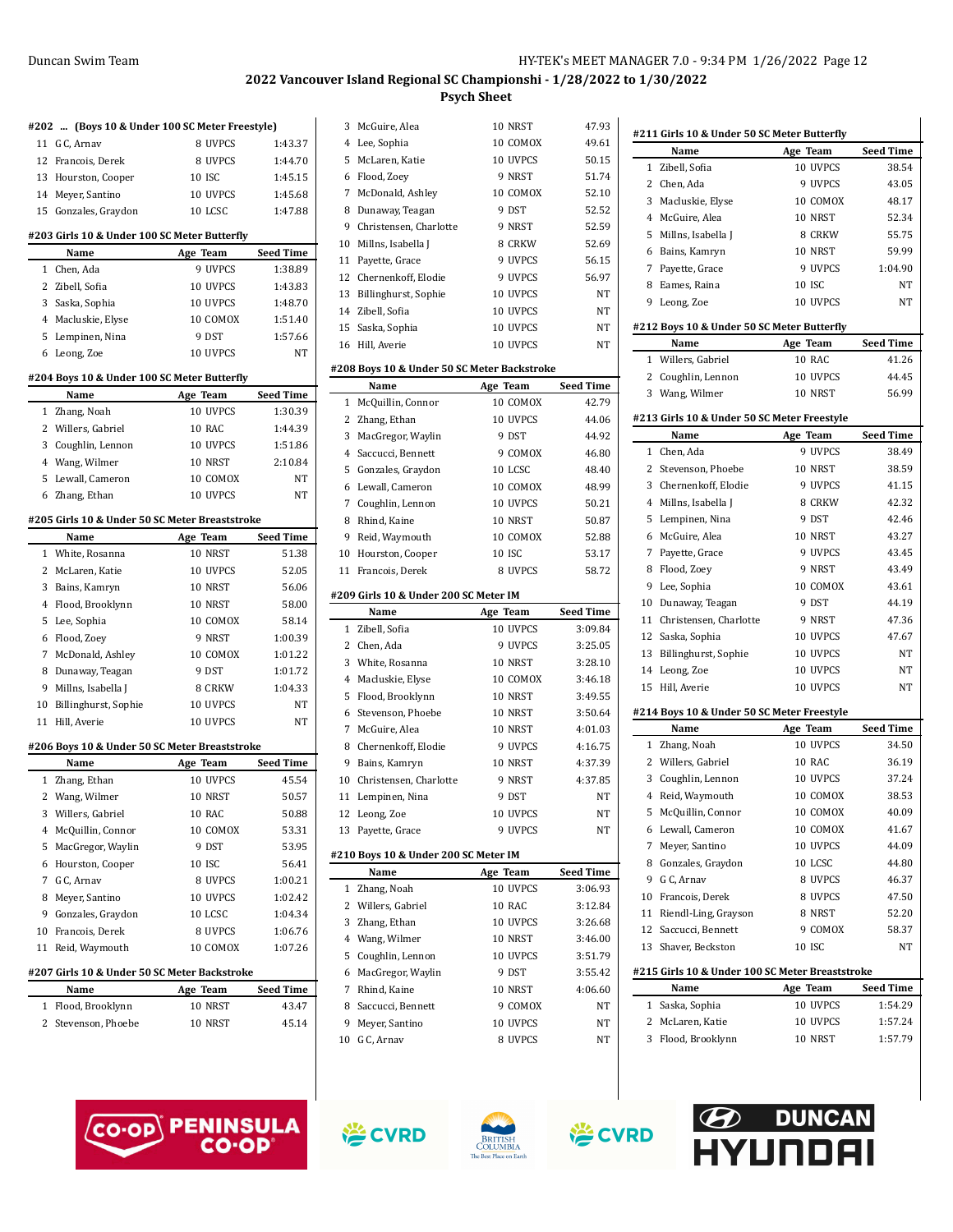| #215           | (Girls 10 & Under 100 SC Meter Breaststroke)   |               |           |
|----------------|------------------------------------------------|---------------|-----------|
|                | 4 McGuire, Alea                                | 10 NRST       | 2:02.16   |
| 5              | Bains, Kamryn                                  | 10 NRST       | 2:17.45   |
|                | 6 Lee, Sophia                                  | 10 COMOX      | 2:18.27   |
|                | 7 Christensen, Charlotte                       | 9 NRST        | 2:42.01   |
| 8              | Eames, Raina                                   | <b>10 ISC</b> | NΤ        |
| 9              | Billinghurst, Sophie                           | 10 UVPCS      | NT        |
| 10             | Hill, Averie                                   | 10 UVPCS      | NT        |
|                | #216 Boys 10 & Under 100 SC Meter Breaststroke |               |           |
|                | Name                                           | Age Team      | Seed Time |
| 1              | Zhang, Noah                                    | 10 UVPCS      | 1:41.02   |
| 2              | Wang, Wilmer                                   | 10 NRST       | 1:46.27   |
| 3              | MacGregor, Waylin                              | 9 DST         | 1:54.23   |
|                | 4 McQuillin, Connor                            | 10 COMOX      | 1:57.12   |
| 5              | Hourston, Cooper                               | 10 ISC        | 1:58.64   |
|                | 6 Shaver, Beckston                             | <b>10 ISC</b> | 2:01.75   |
|                | 7 Meyer, Santino                               | 10 UVPCS      | 2:02.26   |
|                | 8 Francois, Derek                              | 8 UVPCS       | 2:03.25   |
|                | 9 G C, Arnav                                   | 8 UVPCS       | 2:04.17   |
|                | 10 Saccucci, Bennett                           | 9 COMOX       | 2:29.98   |
| 11             | Riendl-Ling, Grayson                           | 8 NRST        | 2:39.41   |
| 12             | Reid, Waymouth                                 | 10 COMOX      | NT        |
| 13             | Zhang, Ethan                                   | 10 UVPCS      | NT        |
|                |                                                |               |           |
|                | #217 Girls 10 & Under 100 SC Meter Backstroke  |               |           |
|                | Name                                           | Age Team      | Seed Time |
| 1              | Zibell, Sofia                                  | 10 UVPCS      | 1:30.70   |
|                | 2 Chen, Ada                                    | 9 UVPCS       | 1:35.78   |
|                | 3 Flood, Brooklynn                             | 10 NRST       | 1:36.36   |
|                | 4 Saska, Sophia                                | 10 UVPCS      | 1:38.43   |
|                | 5 Macluskie, Elyse                             | 10 COMOX      | 1:39.15   |
| 6              | Stevenson, Phoebe                              | 10 NRST       | 1:41.03   |
|                | 7 McLaren, Katie                               | 10 UVPCS      | 1:49.38   |
|                | 8 Chernenkoff, Elodie                          | 9 UVPCS       | 1:54.22   |
| 9              | Flood, Zoey                                    | 9 NRST        | 1:56.29   |
| 10             | Christensen, Charlotte                         | 9 NRST        | 1:57.48   |
| 11             | Lee, Sophia                                    | 10 COMOX      | 1:57.68   |
| 12             | Millns, Isabella J                             | 8 CRKW        | 2:00.00   |
| 13             | Bains, Kamryn                                  | 10 NRST       | 2:08.10   |
| 14             | Lempinen, Nina                                 | 9 DST         | 2:49.60   |
| 15             | Dunaway, Teagan                                | 9 DST         | NT        |
| 16             | Billinghurst, Sophie                           | 10 UVPCS      | NT        |
| 17             | Leong, Zoe                                     | 10 UVPCS      | NΤ        |
| 18             | Hill, Averie                                   | 10 UVPCS      | NΤ        |
|                | #218 Boys 10 & Under 100 SC Meter Backstroke   |               |           |
|                | Name                                           | Age Team      | Seed Time |
| 1              | Zhang, Noah                                    | 10 UVPCS      | 1:28.57   |
| 2              | Willers, Gabriel                               | 10 RAC        | 1:33.40   |
| 3              | MacGregor, Waylin                              | 9 DST         | 1:41.30   |
| $\overline{4}$ | McQuillin, Connor                              | 10 COMOX      | 1:41.32   |
| 5              | Wang, Wilmer                                   | 10 NRST       | 1:42.23   |
|                | 6 Lewall, Cameron                              | 10 COMOX      | 1:44.42   |
| 7              | Hourston, Cooper                               | <b>10 ISC</b> | 1:51.62   |
| 8              | Gonzales, Graydon                              | 10 LCSC       | 1:53.69   |
|                |                                                |               |           |
|                |                                                |               |           |

| 9  | Reid, Waymouth                               | 10 COMOX                                 | NT               |
|----|----------------------------------------------|------------------------------------------|------------------|
|    | 10 Saccucci, Bennett                         | 9 COMOX                                  | NT               |
|    | #219 Girls 10 & Under 200 SC Meter Freestyle |                                          |                  |
|    | Name                                         | Age Team                                 | <b>Seed Time</b> |
| 1  | Zibell, Sofia                                | 10 UVPCS                                 | 2:55.45          |
| 2  | Chen, Ada                                    | 9 IJVPCS                                 | 2:57.63          |
| 3  | Saska, Sophia                                | 10 UVPCS                                 | 3:01.75          |
| 4  | Macluskie, Elyse                             | 10 COMOX                                 | 3:05.62          |
| 5  | Flood, Brooklynn                             | 10 NRST                                  | 3:17.60          |
| 6  | Payette, Grace                               | 9 UVPCS                                  | 3:21.21          |
| 7  | Stevenson, Phoebe                            | 10 NRST                                  | 3:22.42          |
| 8  | Eames, Raina                                 | 10 ISC                                   | 3:23.83          |
| 9  | Lempinen, Nina                               | 9 DST                                    | 3:23.93          |
|    | 10 McLaren, Katie                            | 10 UVPCS                                 | 3:37.48          |
| 11 | Chernenkoff, Elodie                          | 9 UVPCS                                  | 3:46.97          |
| 12 | Flood, Zoey                                  | 9 NRST                                   | 4:12.20          |
| 13 | Dunaway, Teagan                              | 9 DST                                    | NT               |
|    | 14 Leong, Zoe                                | 10 UVPCS                                 | NT               |
|    |                                              |                                          |                  |
|    | #220 Boys 10 & Under 200 SC Meter Freestyle  |                                          |                  |
|    | Name                                         | Age Team                                 | <b>Seed Time</b> |
| 1  | Zhang, Noah                                  | 10 UVPCS                                 | 2:50.04          |
| 2  | Zhang, Ethan                                 | 10 UVPCS                                 | 2:50.84          |
|    | 3 Coughlin, Lennon                           | 10 UVPCS                                 | 3:14.63          |
| 4  | MacGregor, Waylin                            | 9 DST                                    | 3:15.69          |
| 5  | Lewall, Cameron                              | 10 COMOX                                 | 3:19.72          |
| 6  | G C, Arnav                                   | 8 UVPCS                                  | 3:47.52          |
| 7  | Riendl-Ling, Grayson                         | 8 NRST                                   | 3:52.17          |
|    | 8 Francois, Derek                            | 8 UVPCS                                  | 3:56.24          |
|    | 9 Gonzales, Graydon                          | 10 LCSC                                  | 3:57.42          |
|    | 10 Meyer, Santino                            | 10 UVPCS                                 | 4:12.78          |
|    | 11 Shaver, Beckston                          | 10 ISC                                   | NT               |
|    | #301 Girls 200 SC Meter Freestyle Relay      |                                          |                  |
|    | Team                                         | Relay                                    | <b>Seed Time</b> |
|    | 14 & Under                                   |                                          |                  |
| 1  | ISC                                          | W14 A                                    | 1:58.06          |
|    | Tonix, Valeria 14                            | Naus, Sailor 12                          |                  |
|    | Feeney, Prunella 14                          | Sheppard, Kennadie 14                    |                  |
|    | 2 NRST                                       | W14 A                                    | 1:58.55          |
|    | McPherson, Taylor 12                         | Sprott, Jaime 14                         |                  |
| 3  | Minichiello, Moira 14<br><b>UVPCS</b>        | Wang, Jiaying 13<br>W14 A                | 1:59.33          |
|    |                                              |                                          |                  |
|    | Saska, Elizabeth 12<br>Neal, Avery 13        | Pan, Yuhe 12<br>Hallett, Lucy 14         |                  |
|    | 4 COMOX                                      | W14 A                                    | 2:02.02          |
|    | Revenberg, Julia 14                          | Nel, Sophie 14                           |                  |
|    | Chernov, Solena 14                           | Ho-Gillis, Jay 14                        |                  |
| 5  | <b>ISC</b>                                   | W14 B                                    | 2:03.02          |
|    | Boone, Sidney 14                             | Hourston, Marlee 12                      |                  |
| 6  | Koropatniski, Lila 13<br><b>UVPCS</b>        | Pandachuck, Ruby 13<br>W14 C             | 2:04.78          |
|    | Wu, Chen-Yu 13                               |                                          |                  |
|    | Chernenkoff, Mila 11                         | Greenfield, Riley 13<br>Hier, Jessica 13 |                  |
|    |                                              |                                          |                  |
|    |                                              |                                          |                  |
|    |                                              |                                          |                  |
|    |                                              |                                          |                  |

|   | 7 DST                                    | W14 A                                    | 2:05.07                     |
|---|------------------------------------------|------------------------------------------|-----------------------------|
|   | Stiwich, Ryca 14                         | Schultz, Kate 14                         |                             |
|   | MacGregor, Kailie 13                     | Fairweather, Anna 14                     |                             |
|   | 8 ISC                                    | W14 C                                    | 2:06.47                     |
|   | Price, Taylor 14                         | Gossman, Taylor 14                       |                             |
|   | Felt, Kayla 11<br>9 NRST                 | Felt, Alanna 12<br><b>W14 B</b>          | 2:10.72                     |
|   | Cottrell, Kelana 11                      | Lutz, Meghan 13                          |                             |
|   | Barr, Shelby 13                          | Hudon, Madeleine 13                      |                             |
|   | 10 UVPCS                                 | W14 D                                    | 2:17.58                     |
|   | Dietsch, Nora 12                         | Sanborn, Maelle 11                       |                             |
|   | G C, Adrina 11                           | Meyer, Isabella 12                       |                             |
|   | 15 & Over                                |                                          |                             |
|   | 1 ISC                                    | W109 A                                   | 1:50.57                     |
|   | Burton, Bridget 16                       | Wenger, Summer 16                        |                             |
|   | Craig, Kiah 15<br>2 COMOX                | Wakefield, Vienna 17<br>W109 A           | 1:53.75                     |
|   |                                          |                                          |                             |
|   | Macluskie, Nadia 15<br>Perry, Laine 16   | Lathangue, Kaya 16<br>Williams, Sadie 15 |                             |
|   | 3 NRST                                   | W109 A                                   | 1:54.19                     |
|   | Moore, Devinn 17                         | Saunders, Megan 17                       |                             |
|   | Godfrey, Jessica 17                      | Stannard, Camryn 17                      |                             |
|   | 4 UVPCS                                  | W109 A                                   | 1:55.61                     |
|   | Stevens, Maya 15                         | Benn, Adelina 15                         |                             |
|   | Baker, Fahren 18                         | Rupert, Bridget 15                       |                             |
| 5 | <b>ISC</b>                               | W109 B                                   | 1:56.18                     |
|   | Grand, Eva 16                            | Di, Mello 15                             |                             |
|   | Wong, Judith 16<br>6 COMOX               | Tsai, Valerie 16<br>W109 B               | 2:00.55                     |
|   |                                          |                                          |                             |
|   | Revenberg, Grace 16<br>Revenberg, Ava 15 | Hickman, Hailey 16<br>Tinmouth, Iris 17  |                             |
|   | 7 UVPCS                                  | W109 B                                   | 2:02.00                     |
|   | Mercer, Taryn 16                         | Tsang, Shantay 16                        |                             |
|   | Rupert, Annika 15                        | Klemisch, Lena 18                        |                             |
|   | 8 ISC                                    | W109 C                                   | 2:03.52                     |
|   | Tsai. Winnie 16                          |                                          | Koropatniski, Madeline 16   |
|   |                                          |                                          | Badini Confalonieri, Adelai |
|   | 9 NRST                                   | W109 B                                   | 2:04.03                     |
|   | Prlic, Angelina 15                       | Saunders, Nicole 15                      |                             |
|   | Pendergast, Anna 17                      | Brink, Sunelle 15                        |                             |
|   | #302 Boys 200 SC Meter Freestyle Relay   |                                          |                             |
|   | <b>Team</b>                              | Relay                                    | <b>Seed Time</b>            |
|   | 14 & Under                               |                                          |                             |
|   | 1 UVPCS                                  | M14 A                                    | 1:47.90                     |
|   | Feenstra, Kieran 14                      | Poulin, Conor 14                         |                             |
|   | Camaraire, Alex 13                       | Chen, Alex 14                            |                             |
|   | $2$ ISC.                                 | M14 A                                    | 1:53.05                     |
|   | Grand, Noah 13                           | Miller, Julian 13                        |                             |
|   | Pang, Aidan 14                           | Weaver, Noah 14                          |                             |

3 UVPCS M14 B 1:53.42 Nabozniak, Sawyer 13 Hicks, Noah 13 McKnight, Makaio 13 Catton-Cox, Cameron 13 Pearse, Peyton 14











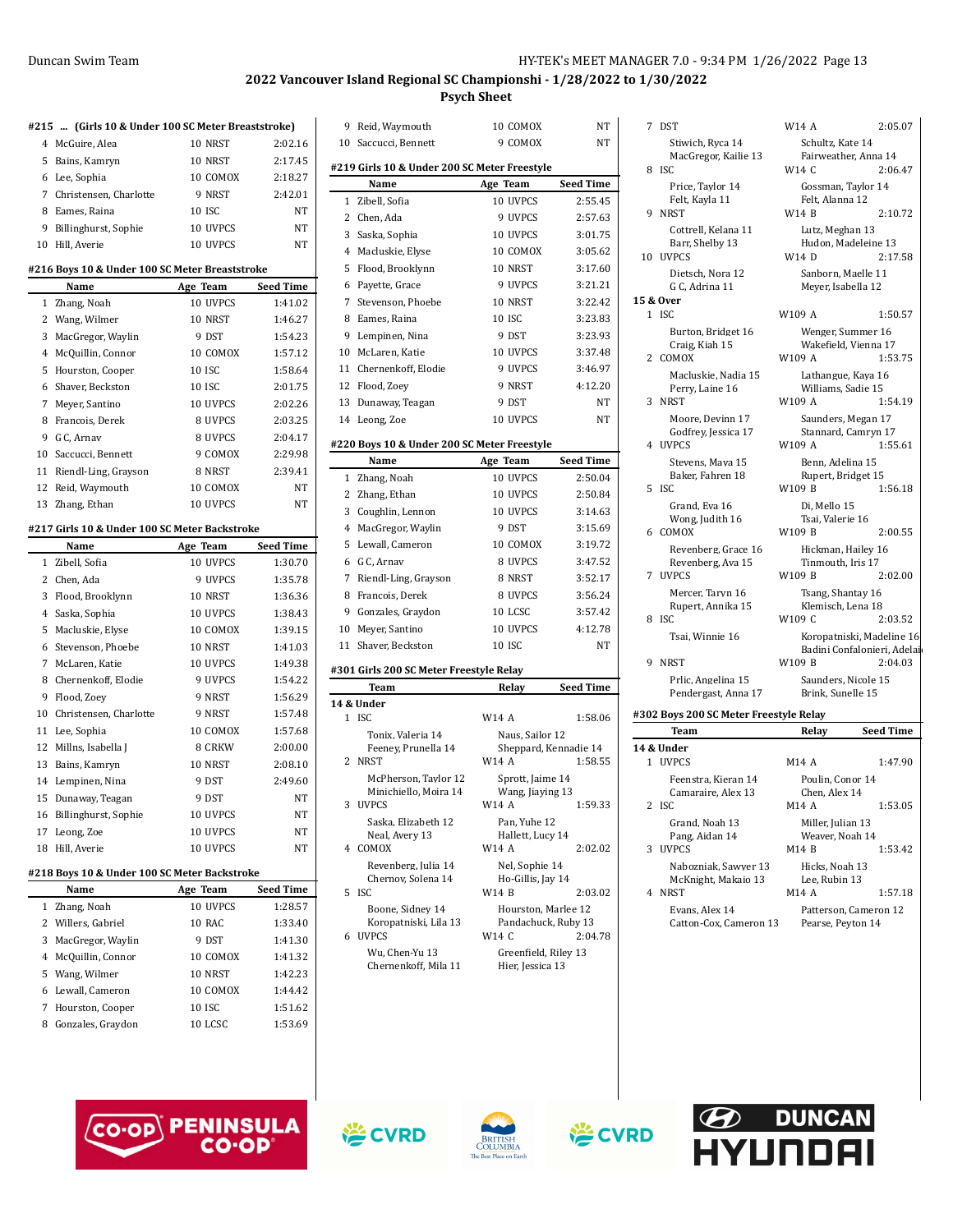**#305 Girls 12 & Under 400 SC Meter Freestyle Relay**

**Team Relay Seed Time**

### **2022 Vancouver Island Regional SC Championshi - 1/28/2022 to 1/30/2022 Psych Sheet**

|   | 14 & Under(#302 Boys 200 SC Meter Freestyle Relay) |                                              |                  |
|---|----------------------------------------------------|----------------------------------------------|------------------|
|   | 5 UVPCS                                            | M14 C                                        | 2:00.95          |
|   | Woo, Ethan 13<br>Pepenel, Eduard 14                | Hunt, Cooper 13<br>Yin, Kevin 13             |                  |
|   | $6$ ISC.                                           | M14 B                                        | 2:03.29          |
|   | Hastie, Emmett 13                                  | Saxon, Chase 13                              |                  |
| 7 | Putland, Douglas 13<br>DST                         | Kormendy, Brady 13<br>M14 A                  | 2:03.87          |
|   | Hales, Evan 14                                     |                                              |                  |
|   | Gerbrandt, Gabriel 13                              | Blackburn, Malcolm 14<br>McCartney, Brody 13 |                  |
| 8 | COMOX                                              | M14 A                                        | 2:04.40          |
|   | Woldnik, Sasha 12                                  | Bisaro-de Faria, Luca 14                     |                  |
| 9 | Kriegler, Samuel 14<br><b>NRST</b>                 | Macluskie, Tobias 13<br>M14 B                | 2:14.97          |
|   | Beaudoin, Rhys 13                                  | Fergus, Jack 12                              |                  |
|   | van den Berg, Kyle 13                              | Saunders, Daniel 13                          |                  |
|   | 10 ISC                                             | M14 C                                        | 2:22.40          |
|   | Sun, Xunneng 12                                    | Miller, Charlie 13                           |                  |
|   | Lowres, Reid 11<br>15 & Over                       | He, Ethan 13                                 |                  |
|   | 1 ISC                                              | M109 A                                       | 1:36.55          |
|   | Fast, Ethan 17                                     | Mak, Marcus 17                               |                  |
|   | Hulten, Kristofer 16                               | Dongfang, Bill 16                            |                  |
|   | 2 NRST                                             | M109 A                                       | 1:39.59          |
|   | Nielsen-Sendev, Griffin 17                         | Roos, River 16<br>Morch, Peter 16            |                  |
| 3 | Gage, Jordan 17<br><b>ISC</b>                      | M109 B                                       | 1:43.15          |
|   | Cirovic, Bogdan 15                                 | Mak, Nathan 15                               |                  |
|   | Yu, Isaac 15                                       | He, Jacob 15                                 |                  |
|   | 4 UVPCS                                            | M109 A                                       | 1:43.28          |
|   | Gutierrez, Alonso 15                               | Mazzulli, Justin 17<br>Tchaouchev, Atanas 16 |                  |
| 5 | Robertson, Arran 17<br><b>ISC</b>                  | M109 C                                       | 1:44.43          |
|   | Warner, Declan 17                                  | Agostinelli Stull, Emilio 17                 |                  |
|   | Canali, Riccardo 17                                | Plasser, Max 16                              |                  |
| 6 | COMOX                                              | M109 A                                       | 1:44.82          |
|   | Johnson, Nathan 15<br>Southen, Sam 15              | Wees, Athanasios 15<br>Raume, Jordan 16      |                  |
| 7 | <b>UVPCS</b>                                       | M109 B                                       | 1:54.50          |
|   | Park, Junseo 16                                    | Hawkes, Magnus 17                            |                  |
|   | Hawes, Kieran 16                                   | deGoey, Matthew 15                           |                  |
|   | #303 Girls 12 & Under 200 SC Meter Medley Relay    |                                              |                  |
|   | Team                                               | Relay                                        | <b>Seed Time</b> |
|   | 10 & Under                                         |                                              |                  |
|   | 1 UVPCS                                            | W10 A                                        | 3:05.17          |
|   | Chen, Ada 9<br>Zibell, Sofia 10                    | McLaren, Katie 10<br>Chernenkoff, Elodie 9   |                  |
|   | 2 NRST                                             | W10 A                                        | 3:05.78          |
|   | Flood, Brooklynn 10                                | White, Rosanna 10                            |                  |
|   | McGuire, Alea 10                                   | Stevenson, Phoebe 10                         |                  |
| 3 | <b>NRST</b>                                        | <b>W10B</b>                                  | 3:27.38          |
|   | Christensen, Charlotte 9                           | Bains, Kamryn 10<br>Flood, Zoev 9            |                  |
| 4 | UVPCS                                              | W10 B                                        | NΤ               |
|   | Billinghurst, Sophie 10                            | Leong, Zoe 10                                |                  |
|   | Saska, Sophia 10                                   | Pavette. Grace 9                             |                  |

| $11 - 12$      |                                                          |                                                         |                  |
|----------------|----------------------------------------------------------|---------------------------------------------------------|------------------|
|                | 1 UVPCS                                                  | W12 A                                                   | 2:24.41          |
| 2              | Pan, Yuhe 12<br>Dietsch, Nora 12<br>NRST                 | Wu, Pei-Zhen 12<br>Saska, Elizabeth 12<br>W12 A         | 2:24.75          |
| 3              | de Jong, Sylvia 11<br>McPherson, Taylor 12<br><b>ISC</b> | Marshall, Emilia 12<br>Cottrell, Kelana 11<br>W12 A     | 2:26.15          |
|                | Naus, Sailor 12<br>Hourston, Marlee 12<br>4 UVPCS        | Weaver, Kaiya 12<br>Felt, Alanna 12<br>W12 B            | 2:38.93          |
| 5              | Chernenkoff, Mila 11<br>Valeva, Raleya 12<br><b>ISC</b>  | Sanborn, Maelle 11<br>Meyer, Isabella 12<br>W12 B       | 2:43.16          |
|                | Yu, Anne 11<br>Price, Jaden 12                           | Yuan, Celine 11<br>Felt, Kayla 11                       |                  |
| 6              | <b>DST</b>                                               | W12 A                                                   | 3:02.65          |
|                | Lempinen, Nina 9<br>Graham, Ayla 11<br>7 COMOX           | Matthews, Olivia 12<br>Atashband, Sophia 12<br>W12 A    | 3:16.56          |
|                | Macluskie, Elyse 10                                      | Lee, Sophia 10<br>McDonald, Ashley 10                   |                  |
|                | #304 Boys 12 & Under 200 SC Meter Medley Relay           |                                                         |                  |
|                | Team                                                     | Relay                                                   | <b>Seed Time</b> |
|                |                                                          |                                                         |                  |
|                | 10 & Under                                               |                                                         |                  |
|                | 1 UVPCS                                                  | M10 A                                                   | 2:56.54          |
|                | G C, Arnav 8                                             | Zhang, Ethan 10                                         |                  |
|                | Zhang, Noah 10<br>2 COMOX                                | Coughlin, Lennon 10<br>M10 A                            | 3:16.08          |
|                | Saccucci, Bennett 9<br>Lewall, Cameron 10                | McQuillin, Connor 10<br>Reid, Waymouth 10               |                  |
| $11 - 12$      |                                                          |                                                         |                  |
|                | 1 COMOX<br>Lewall, Noah 12<br>Woldnik, Sasha 12          | M12 A<br>Nel, Luc 12<br>Reid, Waymouth 10               | 2:35.04          |
| $\overline{2}$ | <b>DST</b><br>James, Edward 11<br>MacGregor, Lauchlin 11 | M12 A<br>Gerbrandt, Samuel 12<br>Dumont, Wyland 12      | 2:38.06          |
|                | 3 UVPCS<br>Damian, Sebastian 12<br>Wang, Evan 12         | M12 A<br>Greenwood, Nolan 12<br>Tchaouchev, Constantine | 2:41.33          |
|                | 4 NRST<br>Fergus, Jack 12<br>Patterson, Cameron 12       | M12 A<br>Wang, Wilmer 10<br>Lutz, Noah 11               | 2:45.09          |
| 5              | <b>UVPCS</b><br>Hicks, Eli 11                            | M12 B<br>Gilbert, Hamish 11                             | 2:54.53          |
|                | Altona, Liam 12<br>6 ISC                                 | Attwell, Christian 12<br>M12 A                          | 3:06.51          |

| Pan, Yuhe 12                                   | Wu, Pei-Zhen 12                                   |                                                  |              | rea                          |
|------------------------------------------------|---------------------------------------------------|--------------------------------------------------|--------------|------------------------------|
| Dietsch, Nora 12                               | Saska, Elizabeth 12                               |                                                  |              | 12 & Under                   |
| ₹S⊤                                            | W12 A                                             | 2:24.75                                          |              | $1$ ISC                      |
| de Jong, Sylvia 11<br>McPherson, Taylor 12     | Marshall, Emilia 12<br>Cottrell, Kelana 11        |                                                  | 2            | Felt<br>Felt<br><b>UVPCS</b> |
| С                                              | W12 A                                             | 2:26.15                                          |              |                              |
| Naus, Sailor 12<br>Hourston, Marlee 12         | Weaver, Kaiya 12<br>Felt, Alanna 12               |                                                  |              | Pan<br>Che                   |
| /PCS                                           | W12 B                                             | 2:38.93                                          | 3            | NRST                         |
| Chernenkoff, Mila 11<br>Valeva, Raleya 12<br>C | Sanborn, Maelle 11<br>Meyer, Isabella 12<br>W12 B | 2:43.16                                          |              | Cott<br>de J<br>4 UVPCS      |
| Yu. Anne 11<br>Price, Jaden 12                 | Yuan, Celine 11<br>Felt, Kayla 11                 |                                                  |              | Zibe<br>G C,                 |
| ïТ.                                            | W12 A                                             | 3:02.65                                          |              | 5 ISC                        |
| Lempinen, Nina 9<br>Graham, Ayla 11<br>MOX)    | Matthews, Olivia 12<br>W12 A                      | Atashband, Sophia 12<br>3:16.56                  |              | Pric<br>Yua<br>6 COMO        |
| Macluskie, Elyse 10                            | Lee, Sophia 10                                    | McDonald, Ashley 10                              | 7            | Lafl<br>Pell<br><b>DST</b>   |
| yys 12 & Under 200 SC Meter Medley Relay       |                                                   |                                                  |              | Gral                         |
| Team                                           | Relay                                             | <b>Seed Time</b>                                 |              | Dun                          |
|                                                |                                                   |                                                  |              |                              |
| der                                            |                                                   |                                                  |              |                              |
| /PCS                                           | M10 A                                             | 2:56.54                                          |              | #306 Boys:                   |
| G C, Arnav 8                                   | Zhang, Ethan 10                                   |                                                  |              | Tea                          |
| Zhang, Noah 10<br><b>MOX</b>                   | M10 A                                             | Coughlin, Lennon 10<br>3:16.08                   | $\mathbf{1}$ | COMO<br>Lew                  |
| Saccucci, Bennett 9<br>Lewall, Cameron 10      | Reid, Waymouth 10                                 | McQuillin, Connor 10                             | 2            | Nel,<br><b>UVPCS</b>         |
| MOX                                            | M12 A                                             | 2:35.04                                          |              | Dan<br>Zha:                  |
| Lewall, Noah 12                                | Nel, Luc 12                                       |                                                  | 3            | <b>DST</b><br>Dun            |
| Woldnik, Sasha 12<br>ìТ,                       | Reid, Waymouth 10<br>M12 A                        | 2:38.06                                          |              | Pres                         |
| James, Edward 11                               |                                                   | Gerbrandt, Samuel 12                             |              | 4 NRST                       |
| MacGregor, Lauchlin 11<br>/PCS                 | M12 A                                             | Dumont, Wyland 12<br>2:41.33                     |              | Lutz<br>Fers                 |
| Damian, Sebastian 12<br>Wang, Evan 12          |                                                   | Greenwood, Nolan 12<br>Tchaouchev, Constantine 1 | 5            | <b>UVPCS</b><br>Zha          |
| ₹ST                                            | M12 A                                             | 2:45.09                                          |              | Alto                         |
| Fergus, Jack 12<br>Patterson, Cameron 12       | Wang, Wilmer 10<br>Lutz, Noah 11                  |                                                  |              | 6 ISC<br>Low                 |
| /PCS                                           | M12 B                                             | 2:54.53                                          |              | Tsai                         |
| Hicks, Eli 11<br>Altona, Liam 12               | Gilbert, Hamish 11                                | Attwell, Christian 12                            | 7            | <b>UVPCS</b><br>Attv         |

A 2:24.41

| $\Lambda$<br>2:24.75                      |           | 1 ISC                                             | W12 A                                     | 4:32.73                   |
|-------------------------------------------|-----------|---------------------------------------------------|-------------------------------------------|---------------------------|
| Aarshall, Emilia 12                       |           | Felt, Alanna 12                                   | Weaver, Kaiya 12                          |                           |
| ottrell, Kelana 11                        |           | Felt, Kayla 11                                    | Naus, Sailor 12                           |                           |
| 2:26.15<br>A                              |           | 2 UVPCS                                           | W12 A                                     | 4:38.28                   |
| Veaver, Kaiya 12                          |           | Pan, Yuhe 12                                      | Meyer, Isabella 12                        |                           |
| elt, Alanna 12                            |           | Chernenkoff, Mila 11                              | Saska, Elizabeth 12                       |                           |
| B<br>2:38.93                              |           | 3 NRST                                            | W12 A                                     | 4:45.75                   |
| anborn, Maelle 11                         |           | Cottrell, Kelana 11                               | Marshall, Emilia 12                       |                           |
| Jeyer, Isabella 12                        |           | de Jong, Sylvia 11<br>4 UVPCS                     | McPherson, Taylor 12<br>W12 B             | 5:10.94                   |
| $\mathbf{B}$<br>2:43.16                   |           |                                                   |                                           |                           |
| uan, Celine 11                            |           | Zibell. Sofia 10<br>G C, Adrina 11                | Valeva, Raleva 12<br>Dietsch, Nora 12     |                           |
| elt, Kayla 11<br>3:02.65                  |           | 5 ISC                                             | W12 B                                     | 5:13.38                   |
| A                                         |           | Price, Jaden 12                                   | Yu, Anne 11                               |                           |
| Aatthews, Olivia 12                       |           | Yuan, Celine 11                                   | Hourston, Marlee 12                       |                           |
| tashband, Sophia 12<br>A<br>3:16.56       |           | 6 COMOX                                           | W12 A                                     | 6:07.49                   |
|                                           |           | Laflamme, Justine 12                              |                                           |                           |
| ee, Sophia 10<br>IcDonald, Ashley 10      |           | Pellerin, Anabelle 11                             | Macluskie, Elyse 10                       |                           |
|                                           |           | 7 DST                                             | W12 A                                     | 6:13.21                   |
| Medley Relay                              |           | Graham. Avla 11                                   | Atashband, Sophia 12                      |                           |
| <b>Seed Time</b><br><b>lelay</b>          |           | Dunaway, Teagan 9                                 | Matthews, Olivia 12                       |                           |
|                                           |           | #306 Boys 12 & Under 400 SC Meter Freestyle Relay |                                           |                           |
| A<br>2:56.54                              |           | <b>Team</b>                                       | Relay                                     | <b>Seed Time</b>          |
| hang, Ethan 10                            |           | 1 COMOX                                           | M12 A                                     | 4:53.67                   |
| oughlin, Lennon 10'<br>۱A<br>3:16.08      |           | Lewall, Noah 12                                   |                                           |                           |
|                                           |           | Nel, Luc 12                                       | McQuillin, Connor 10<br>Woldnik, Sasha 12 |                           |
| IcQuillin, Connor 10<br>leid, Waymouth 10 |           | 2 UVPCS                                           | M12 A                                     | 4:54.50                   |
|                                           |           | Damian, Sebastian 12                              | Greenwood, Nolan 12                       |                           |
| $\Lambda$<br>2:35.04                      |           | Zhang, Noah 10                                    |                                           | Tchaouchev, Constantine 1 |
| Jel, Luc 12                               |           | 3 DST                                             | M12 A                                     | 5:00.42                   |
| eid, Waymouth 10                          |           | Dumont, Wyland 12                                 | James, Edward 11                          |                           |
| 2:38.06<br>Α                              |           | Preston, Angus 11                                 |                                           | MacGregor, Lauchlin 11    |
| erbrandt, Samuel 12                       |           | 4 NRST                                            | M <sub>12</sub> A                         | 5:25.54                   |
| Jumont, Wyland 12                         |           | Lutz, Noah 11                                     | Rhind, Kaine 10                           |                           |
| A<br>2:41.33                              |           | Fergus, Jack 12                                   |                                           | Patterson, Cameron 12     |
| Freenwood, Nolan 12                       |           | 5 UVPCS                                           | M12B                                      | 5:25.86                   |
| `chaouchev, Constantine 1¦                |           | Zhang, Ethan 10                                   | Gilbert, Hamish 11                        |                           |
| $\Lambda$<br>2:45.09                      |           | Altona, Liam 12                                   | Wang, Evan 12                             |                           |
| Vang, Wilmer 10                           |           | 6 ISC                                             | M12 A                                     | 5:29.86                   |
| utz, Noah 11                              |           | Lowres, Reid 11                                   | Shaver, Beckston 10                       |                           |
| B<br>2:54.53                              |           | Tsai, Josh 11                                     | Sun, Xunneng 12                           |                           |
| ilbert, Hamish 11                         |           | 7 UVPCS                                           | M12 C                                     | 5:42.77                   |
| ttwell, Christian 12                      |           | Attwell, Christian 12                             | Ross, Ewan 11<br>Hicks, Eli 11            |                           |
| $\Lambda$<br>3:06.51                      |           | Coughlin, Lennon 10                               |                                           |                           |
| owres, Reid 11،                           |           | #307 Girls 13 & Over 400 SC Meter Freestyle Relay |                                           |                           |
| Iourston, Cooper 10                       |           | <b>Team</b>                                       | Relay                                     | <b>Seed Time</b>          |
|                                           | $13 - 14$ |                                                   |                                           |                           |

| $-14$ |                   |                     |                       |
|-------|-------------------|---------------------|-----------------------|
|       | 1 ISC             | W14 A               | 4:09.81               |
|       | Boone. Sidney 14  | Feeney, Prunella 14 |                       |
|       | Tonix, Valeria 14 |                     | Sheppard, Kennadie 14 |
|       |                   |                     |                       |









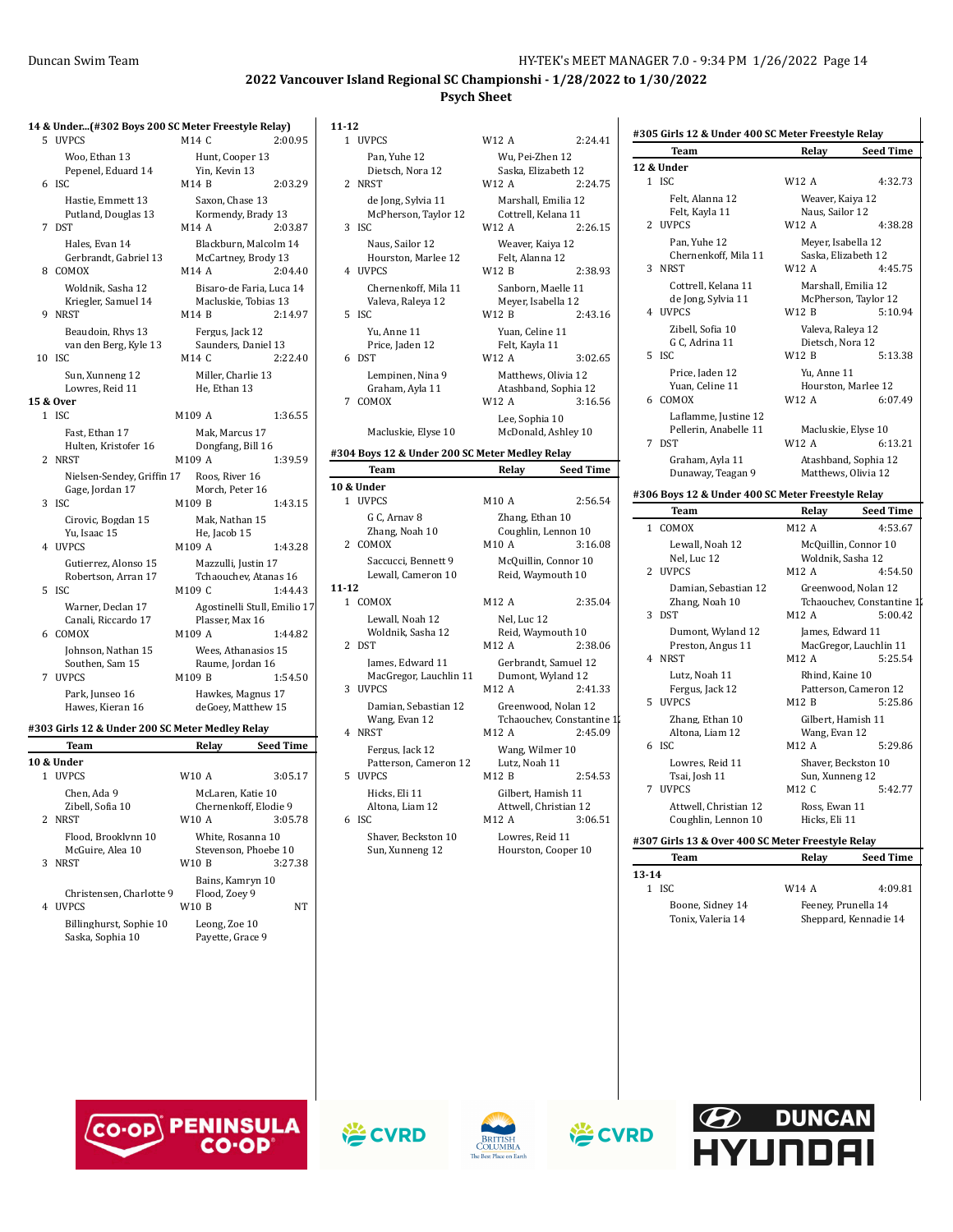|              | 13-14(#307 Girls 13 & Over 400 SC Meter Freestyle Relay) |                                                       |                  |
|--------------|----------------------------------------------------------|-------------------------------------------------------|------------------|
|              | 2 UVPCS                                                  | <b>W14 A</b>                                          | 4:23.18          |
| $\mathbf{3}$ | Greenfield, Riley 13<br>Hier, Jessica 13<br><b>NRST</b>  | Neal, Avery 13<br>Hallett, Lucy 14<br>W14 A           | 4:27.48          |
|              | Minichiello, Moira 14<br>Sprott, Jaime 14<br>4 COMOX     | Hudon, Madeleine 13<br>Wang, Jiaying 13<br>W14 A      | 4:31.51          |
| 5            | Nel, Sophie 14<br>Chernov, Solena 14<br><b>DST</b>       | Revenberg, Julia 14<br>Ho-Gillis, Jay 14<br>W14 A     | 4:35.72          |
|              | MacGregor, Kailie 13<br>Stiwich, Ryca 14<br>6 ISC        | Schultz, Kate 14<br>Fairweather, Anna 14<br>W14 B     | 4:36.01          |
| 7            | Price. Tavlor 14<br>Pandachuck, Ruby 13<br><b>ISC</b>    | Denneny, Ava 14<br>Koropatniski, Lila 13<br>W14 C     | NT               |
|              | Lowres. Liv 13                                           | Gossman, Taylor 14                                    |                  |
|              | #308 Boys 13 & Over 400 SC Meter Freestyle Relay         |                                                       |                  |
|              | <b>Team</b>                                              | Relay                                                 | <b>Seed Time</b> |
|              | 1 UVPCS                                                  | M14 A                                                 | 3:55.07          |
|              | Chen, Alex 14<br>Poulin, Conor 14<br>2 ISC               | Feenstra, Kieran 14<br>Camaraire, Alex 13<br>M14 A    | 4:06.14          |
|              |                                                          |                                                       |                  |
|              | Grand, Noah 13<br>Miller, Julian 13<br>3 UVPCS           | Pang, Aidan 14<br>Weaver, Noah 14<br>M14 B            | 4:12.89          |
|              | Nabozniak, Sawyer 13<br>Hicks, Noah 13<br>4 NRST         | McKnight, Makaio 13<br>Lee, Rubin 13<br>M14 A         | 4:23.34          |
|              | Evans, Alex 14<br>van den Berg, Kyle 13<br>5 UVPCS       | Saunders, Daniel 13<br>Pearse, Peyton 14<br>M14 C     | 4:28.69          |
| 6            | Hunt, Cooper 13<br>Yin, Kevin 13<br>ISC                  | Pepenel, Eduard 14<br>Woo, Ethan 13<br>M14 B          | 4:28.78          |
| 7            | Hastie, Emmett 13<br>Putland, Douglas 13<br><b>DST</b>   | Miller, Charlie 13<br>Kormendy, Brady 13<br>M14 A     | 4:34.50          |
|              | Hales, Evan 14<br>Blackburn, Malcolm 14<br>8 COMOX       | Gerbrandt, Gabriel 13<br>McCartney, Brody 13<br>M14 A | 4:44.04          |
| 9            | Bisaro-de Faria, Luca 14<br>Macluskie, Tobias 13<br>ISC  | Wigger, Logan 13<br>Kriegler, Samuel 14<br>M14 C      | 4:56.50          |

# **#309 Girls 13 & Over 200 SC Meter Medley Relay**

| Team                                 | Relay                                     | <b>Seed Time</b> |
|--------------------------------------|-------------------------------------------|------------------|
| 15 & Over                            |                                           |                  |
| $1$ ISC.                             | W109 A                                    | 2:00.70          |
| Burton, Bridget 16                   | Di. Mello 15                              |                  |
| Nevins, Harper 16                    | Wenger, Summer 16                         |                  |
| 2 COMOX                              | W109 A                                    | 2:06.54          |
| Perry. Laine 16<br>Tinmouth, Iris 17 | Revenberg, Grace 16<br>Williams, Sadie 15 |                  |

|   | 3 UVPCS                                     | W109 A                          |                                          | 2:07.06          |
|---|---------------------------------------------|---------------------------------|------------------------------------------|------------------|
|   | Baker, Fahren 18<br>Rupert, Bridget 15      |                                 | Benn. Adelina 15<br>Stevens, Maya 15     |                  |
|   | 4 ISC                                       | W109 B                          |                                          | 2:07.52          |
|   | Craig. Kiah 15<br>Wakefield, Vienna 17      |                                 | Wong, Judith 16<br>Grand, Eva 16         |                  |
| 5 | <b>NRST</b>                                 | W109 A                          |                                          | 2:09.06          |
|   | Stannard, Camryn 17<br>Moore, Devinn 17     |                                 | Prlic, Angelina 15<br>Brink, Sunelle 15  |                  |
|   | 6 UVPCS                                     | W109 B                          |                                          | 2:13.73          |
|   | Mercer, Taryn 16<br>Klemisch, Lena 18       |                                 | Rupert, Annika 15<br>Tsang, Shantay 16   |                  |
|   | 7 COMOX                                     | W109 B                          |                                          | 2:15.99          |
|   | Lathangue. Kava 16<br>Hickman, Hailey 16    |                                 | Revenberg, Ava 15<br>Macluskie, Nadia 15 |                  |
|   | 8 ISC                                       | W109 C                          |                                          | 2:25.78          |
|   | Koropatniski, Madeline 16 Tsai, Valerie 16  |                                 | Tsai, Winnie 16                          |                  |
|   | 10 Boys 13 & Over 200 SC Meter Medley Relay |                                 |                                          |                  |
|   | Team                                        |                                 | Relay                                    | <b>Seed Time</b> |
|   | $1$ ISC                                     | M109 A                          |                                          | 1:45.50          |
|   | Mak, Marcus 17                              |                                 | Hulten, Kristofer 16                     |                  |
|   | Dongfang, Bill 16<br>$\alpha$ , $\alpha$    | $\cdot$ $\cdot$ $\cdot$ $\cdot$ | Fast, Ethan 17                           | $    -$          |
|   |                                             |                                 |                                          |                  |

**#310 Boys 13 & Over 200 SC Meter Medley Relay**

|   | Dongfang, Bill 16                               | Fast, Ethan 17        |         |
|---|-------------------------------------------------|-----------------------|---------|
|   | 2 NRST                                          | M109 A                | 1:55.03 |
|   | Morch. Peter 16                                 | Orton, Oliver 17      |         |
|   | Roos, River 16                                  | Feschuk, Finn 15      |         |
|   | 3 UVPCS                                         | M109 A                | 1:56.46 |
|   | Gutierrez. Alonso 15                            | Robertson, Arran 17   |         |
|   | de Rosnay, Simon 16                             | Tchaouchev, Atanas 16 |         |
|   | 4 ISC                                           | M109 B                | 1:56.69 |
|   | Warner, Declan 17                               | Namba, Kai 15         |         |
|   | Agostinelli Stull, Emilio 17 Cirovic, Bogdan 15 |                       |         |
|   | 5 COMOX                                         | M109 A                | 1:57.50 |
|   | Southen. Sam 15                                 | Raume, Jordan 16      |         |
|   | Wees, Athanasios 15                             | Johnson, Nathan 15    |         |
|   | 6 ISC                                           | M109 C                | 2:00.83 |
|   | Yu. Isaac 15                                    | Mak, Nathan 15        |         |
|   | Canali, Riccardo 17                             | He, Jacob 15          |         |
| 7 | <b>UVPCS</b>                                    | M109 B                | 2:08.66 |
|   | Hawkes, Magnus 17                               | deGoey, Matthew 15    |         |
|   | Park, Junseo 16                                 | Mazzulli, Justin 17   |         |

#### **#311 Girls 12 & Under 400 SC Meter Medley Relay**

|   | Team                                        | Relay                                     | <b>Seed Time</b> |
|---|---------------------------------------------|-------------------------------------------|------------------|
|   | 12 & Under                                  |                                           |                  |
|   | <b>ISC</b>                                  | W12 A                                     | 4:59.82          |
|   | Felt, Kayla 11<br>Hourston, Marlee 12       | Felt, Alanna 12<br>Naus, Sailor 12        |                  |
|   | 2 <b>IJVPCS</b>                             | W12 A                                     | 5:15.03          |
|   | Pan. Yuhe 12<br>Chernenkoff. Mila 11        | Wu, Pei-Zhen 12<br>Saska. Elizabeth 12    |                  |
| 3 | <b>NRST</b>                                 | W12 A                                     | 5:19.10          |
|   | McPherson. Tavlor 12<br>Cottrell, Kelana 11 | Marshall, Emilia 12<br>de Jong, Sylvia 11 |                  |

| 4 UVPCS                                        | W12 B                                  | 5:43.92                   |
|------------------------------------------------|----------------------------------------|---------------------------|
| Zibell, Sofia 10                               | Sanborn, Maelle 11                     |                           |
| Dietsch, Nora 12                               | Meyer, Isabella 12                     |                           |
| 5 ISC                                          | W12 B                                  | 5:58.02                   |
| Yu. Anne 11                                    | Weaver, Kaiya 12                       |                           |
| Price, Jaden 12                                | Yuan, Celine 11                        |                           |
| 6 UVPCS                                        | W <sub>12</sub> C                      | 6:14.41                   |
| Chen. Ada 9                                    | G C, Adrina 11                         |                           |
| Valeva, Raleya 12                              | Saska, Sophia 10                       |                           |
| 7 DST                                          | W12 A                                  | 6:41.30                   |
| Atashband, Sophia 12                           | Frano, Yelaina 11                      |                           |
| Graham, Ayla 11                                | Matthews, Olivia 12                    |                           |
| 8 COMOX                                        | W12 A                                  | 6:53.31                   |
|                                                | Pellerin, Anabelle 11                  |                           |
| Macluskie, Elyse 10                            | Laflamme, Justine 12                   |                           |
| #312 Boys 12 & Under 400 SC Meter Medley Relay |                                        |                           |
| Team                                           | Relay                                  | <b>Seed Time</b>          |
| 1 COMOX                                        | M12 A                                  | 5:29.80                   |
| Lewall, Noah 12                                | Nel, Luc 12                            |                           |
| Woldnik, Sasha 12                              | McQuillin, Connor 10                   |                           |
| 2 <b>IJVPCS</b>                                | M <sub>12</sub> A                      | 5:42.30                   |
| Hicks, Eli 11                                  |                                        | Tchaouchev, Constantine 1 |
| Greenwood, Nolan 12                            | Damian, Sebastian 12                   |                           |
| 3 DST                                          | M12 A                                  | 5:54.53                   |
| MacGregor, Lauchlin 11                         | James, Edward 11                       |                           |
| Preston, Angus 11                              | Dumont, Wyland 12                      |                           |
| 4 NRST                                         | M12 A                                  | 6:00.50                   |
| Lutz, Noah 11                                  | Wang, Wilmer 10                        |                           |
| Fergus, Jack 12                                | Patterson. Cameron 12                  |                           |
| 5 UVPCS                                        | M12 B                                  | 6:03.59                   |
| Attwell, Christian 12                          | Zhang, Ethan 10                        |                           |
| Zhang, Noah 10                                 | Wang, Evan 12                          |                           |
| 6 ISC                                          | M12 A                                  | 6:20.11                   |
|                                                |                                        |                           |
| Tsai. Iosh 11                                  |                                        |                           |
| Lowres, Reid 11                                | Sun, Xunneng 12<br>Shaver, Beckston 10 |                           |
| 7 UVPCS                                        | M12 C                                  | 6:43.71                   |
| Gilbert. Hamish 11                             | Ross, Ewan 11                          |                           |
| Coughlin, Lennon 10                            | Altona, Liam 12                        |                           |

| Team                       |                                          | Relay                             | <b>Seed Time</b>                                    |
|----------------------------|------------------------------------------|-----------------------------------|-----------------------------------------------------|
| 10 & Under                 |                                          |                                   |                                                     |
| <b>NRST</b><br>1.          |                                          | W10 A                             | 2:41.27                                             |
| 2 <b>IJVPCS</b>            | White, Rosanna 10<br>Flood, Brooklynn 10 | W <sub>10</sub> A                 | Bains, Kamryn 10<br>Stevenson, Phoebe 10<br>2:47.40 |
| Payette, Grace 9<br>3 NRST | Chernenkoff. Elodie 9                    | Chen, Ada 9<br>W10 B              | McLaren. Katie 10<br>3:02.05                        |
| Flood, Zoev 9<br>11-12     | Christensen, Charlotte 9                 | McGuire. Alea 10                  |                                                     |
| $1$ ISC.                   |                                          | W12 A                             | 2:04.24                                             |
| Felt, Alanna 12            | Hourston, Marlee 12                      | Felt, Kayla 11<br>Naus, Sailor 12 |                                                     |